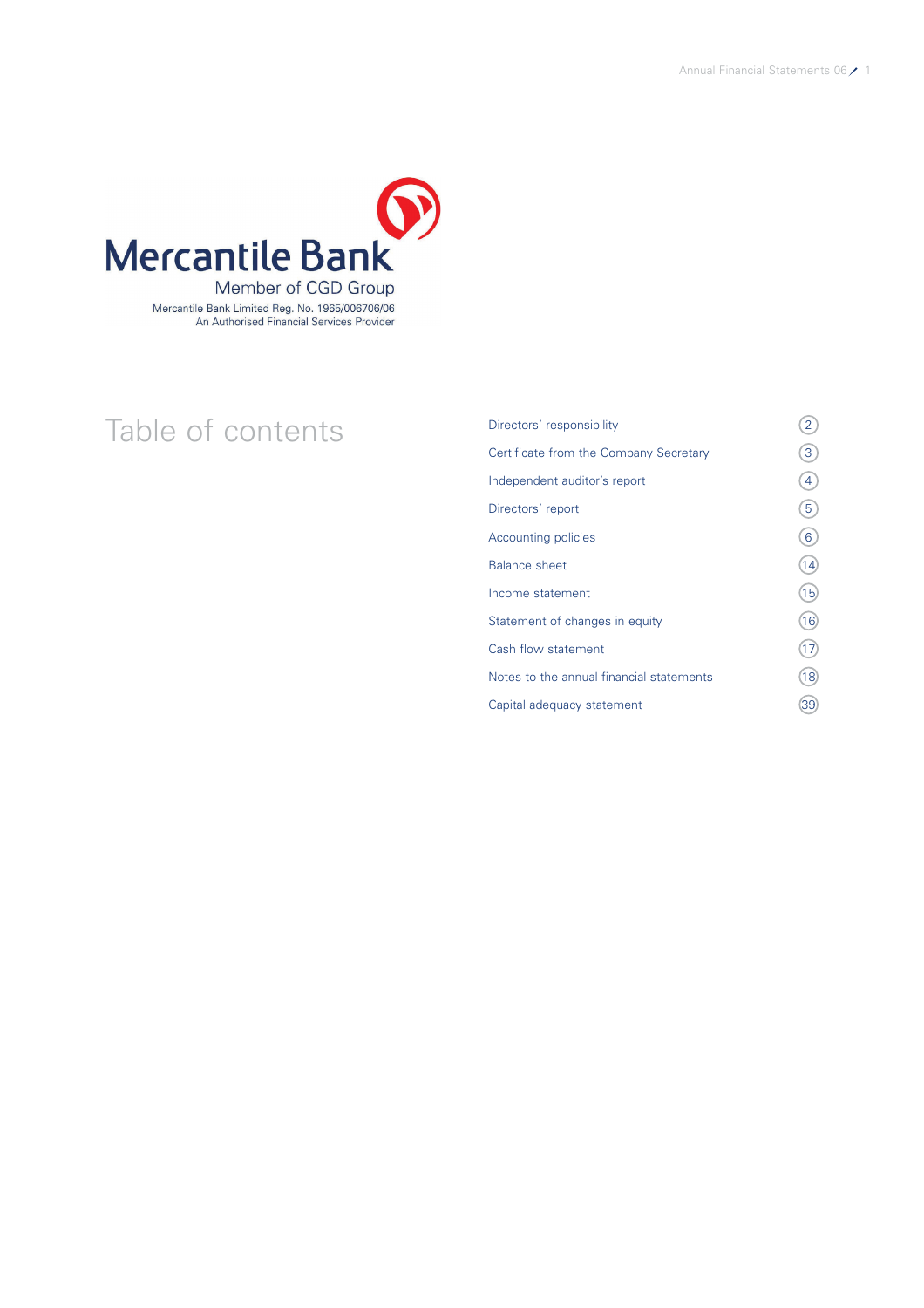# Directors' responsibility

In terms of the Companies Act of South Africa, the directors are required to maintain adequate accounting records and to prepare annual financial statements that fairly present the financial position at year-end and the results and cash flows for the year ended 31 December 2006 of Mercantile Bank Limited ("the Company", "the Bank" or "Mercantile").

To enable the Board to discharge its responsibilities, management has developed and continues to maintain a system of internal controls. The Board has ultimate responsibility for this system of internal controls and reviews the effectiveness of its operations, primarily through the Audit Committee and other risk monitoring committees and functions.

The internal controls include risk-based systems of accounting and administrative controls designed to provide reasonable, but not absolute, assurance that assets are safeguarded and that transactions are executed and recorded in accordance with sound business practices and the Company's written policies and procedures. These controls are implemented by trained and skilled staff, with clearly defined lines of accountability and appropriate segregation of duties. The controls are monitored by management and include a budgeting and reporting system operating within strict deadlines and an appropriate control framework. As part of the system of internal controls the Company's internal audit function conducts inspections, financial and specific audits and co-ordinates audit coverage with the external auditors.

The external auditors are responsible for reporting on the Company's annual financial statements.

The Company's annual financial statements are prepared in accordance with International Financial Reporting Standards and incorporate responsible disclosures in line with the accounting policies of the Company. The Company's annual financial statements are based on appropriate accounting policies consistently applied, except as otherwise stated and supported by reasonable and prudent judgements and estimates. The Board believes that the Company will be a going concern in the year ahead. For this reason they continue to adopt the going concern basis in preparing the annual financial statements.

These annual financial statements, set out on pages 5 to 38, have been approved by the Board and are signed on their behalf by:

J A S de Andrade Campos D J Brown Chairman Chief Executive Officer 27 February 2007 27 February 2007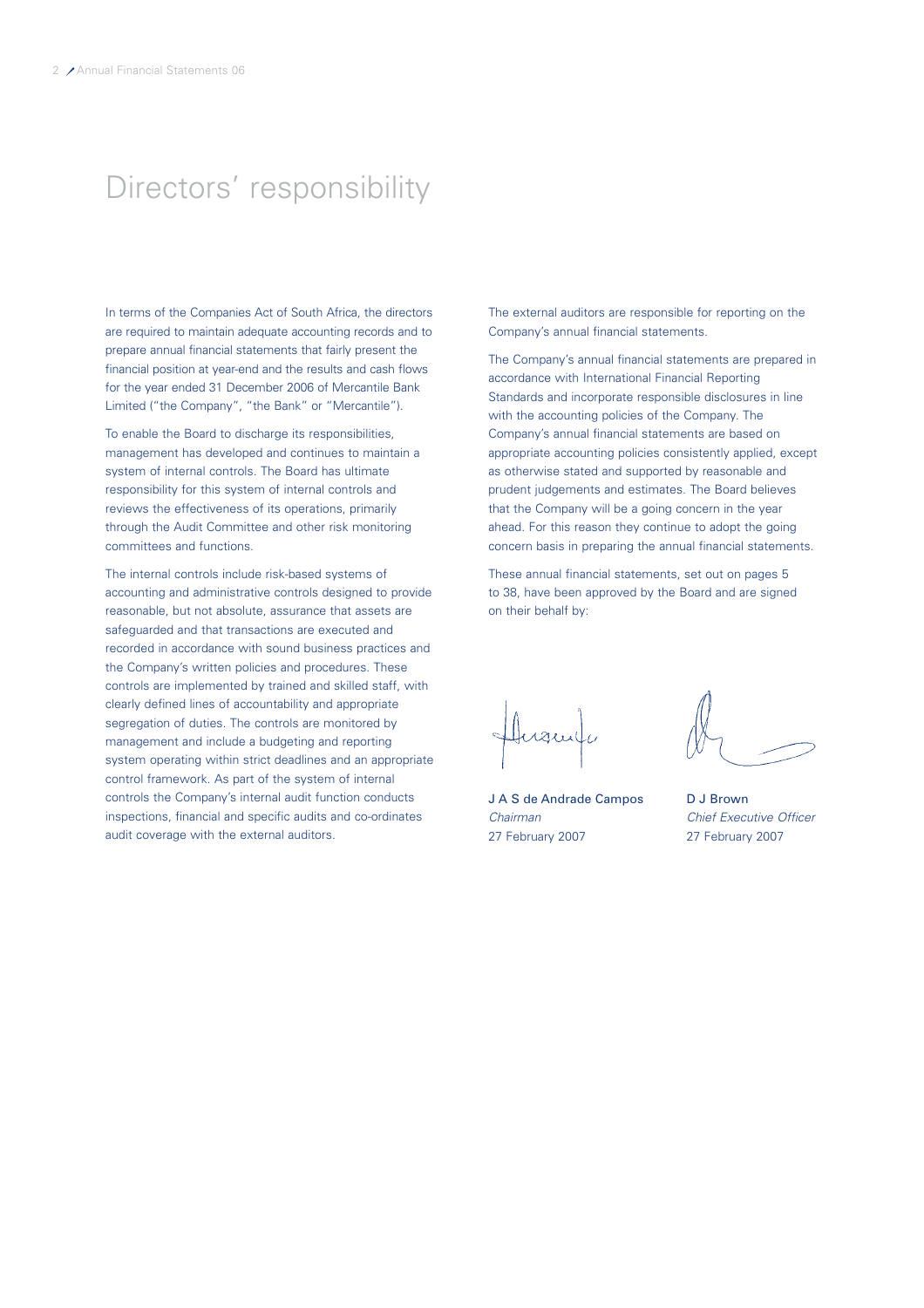# Certificate from the Company Secretary

In terms of section 268G(d) of the Companies Act, 1973, as amended ("the Act"), I certify that, to the best of my knowledge and belief, the Company has lodged with the Registrar of Companies ("Registrar") for the financial year ended 31 December 2006 all such returns as are required of a public company in terms of the Act, and that all such returns are true, correct and up-to-date, with the exception of the following return:

The submission of a copy of the audited financial statements of one of the subsidiaries of the Company in terms of section 302(4)(b) of the Act which is not deemed a material omission as the revenue from the said subsidiary is accounted for in the Company, and the Company applied for exemption to submit audited financial statements of subsidiaries of the Company, other than public companies, to the Registrar from 2007, which exemption has been granted. The exemption is renewable by way of application to the Registrar every two years.

R van Rensburg Company Secretary 27 February 2007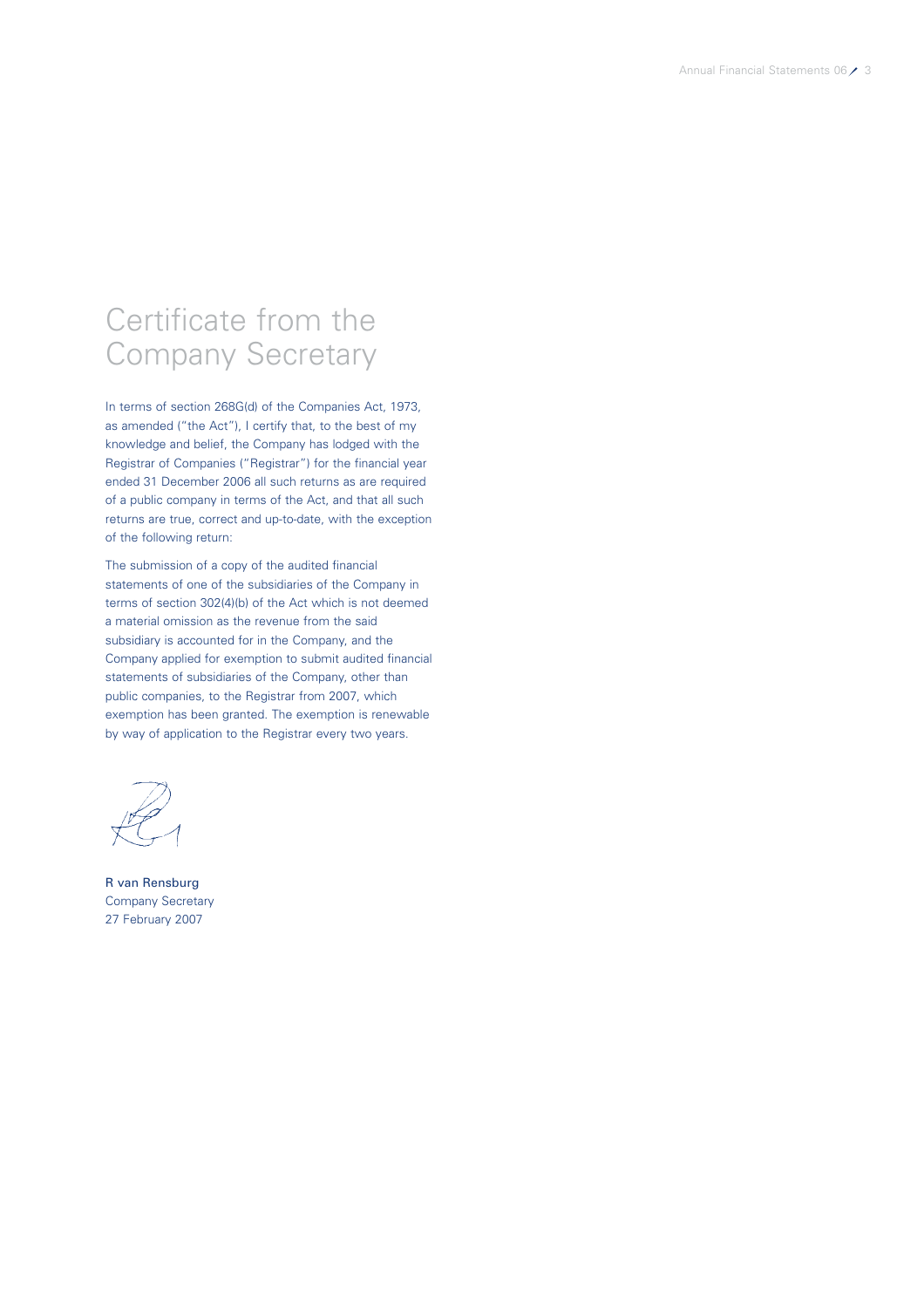# Independent auditor's report

To the member of Mercantile Bank Limited

# Report on the financial statements

We have audited the annual financial statements of Mercantile Bank Limited, which comprise the directors' report and the balance sheet at 31 December 2006, the income statement, the statement of changes in equity and cash flow statement for the year then ended, a summary of significant accounting policies and other explanatory notes as set out on pages 5 to 38.

# Directors' responsibility for the financial statements

The Company's directors are responsible for the preparation and fair presentation of these financial statements in accordance with International Financial Reporting Standards and in the manner required by the Companies Act of South Africa. This responsibility includes: designing, implementing and maintaining internal controls relevant to the preparation and fair presentation of financial statements that are free from material misstatement, whether due to fraud or error; selecting and applying appropriate accounting policies and making accounting estimates that are reasonable in the circumstances.

# Auditor's responsibility

Our responsibility is to express an opinion on these financial statements based on our audit. We conducted our audit in accordance with International Standards on Auditing. Those standards require that we comply with ethical requirements and plan and perform the audit to obtain reasonable assurance whether the financial statements are free from material misstatement.

An audit involves performing procedures to obtain audit evidence about amounts and disclosures in the financial statements. The procedures selected depend on the auditor's judgement, including the assessment of the risks of material misstatement of the financial statements, whether due to fraud or error. In making those risk assessments, the

auditor considers internal control relevant to the entity's preparation and fair presentation of the financial statements in order to design audit procedures that are appropriate in the circumstances, but not for the purpose of expressing an opinion on the effectiveness of the entity's internal control. An audit also includes evaluating the appropriateness of accounting policies used and the reasonableness of accounting estimates made by the directors, as well as evaluating the overall financial statement presentation. We believe that the audit evidence obtained is sufficient and appropriate to provide a basis for our audit opinion.

# Opinion

In our opinion, the financial statements present fairly, in all material respects, the financial position of the Company at 31 December 2006, and of its financial performance and its cash flows for the year then ended in accordance with International Financial Reporting Standards and in the manner required by the Companies Act of South Africa.

DELOITTE É TOUCHE

**Deloitte & Touche** Per Lito Nunes Partner 27 February 2007

Building 8, Deloitte Place, The Woodlands, Woodmead Drive, Sandton

National Executive: G G Gelink Chief Executive, A E Swiegers Chief Operating Officer, G M Pinnock Audit, D L Kennedy Tax, L Geeringh Consulting, MG Crisp Financial Advisory, L Bam Strategy, C R Beukman Finance, T J Brown Clients & Markets, S J C Sibisi Public Sector and Corporate Social Responsibility, N T Mtoba Chairman of the Board, J Rhynes Deputy Chairman of the Board

A full list of partners and directors is available on request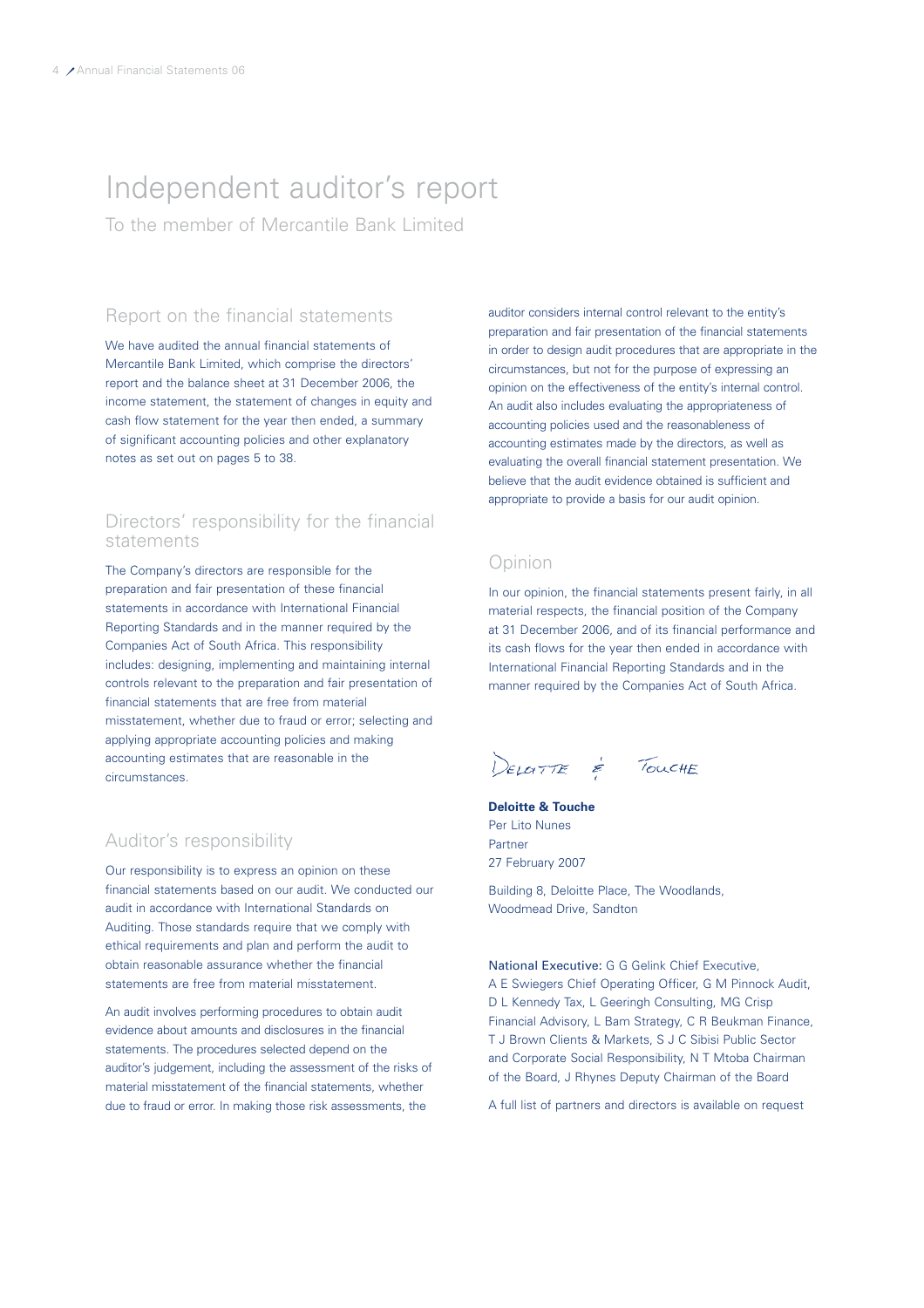# Directors' report for the year ended 31 December 2006

The directors have pleasure in presenting their report, which forms part of the audited annual financial statements of the Company for the year ended 31 December 2006.

#### 1. Nature of business

The Company is a registered bank, incorporated in the Republic of South Africa ("South Africa"), and provides its clients with a full range of domestic and international banking services. In addition, it provides a full range of specialised financing, savings and investment facilities to the retail, commercial, corporate and alliance banking niche markets.

#### 2. Holding company

Mercantile Bank Holdings Limited ("MBH"), a company incorporated in South Africa, wholly owns the Company. The ultimate holding company is Caixa Geral de Depósitos S.A. ("CGD"), a company registered in Portugal.

### 3. Financial results

Details of the financial results are set out on pages 6 to 38 and in the opinion of the directors require no further comment.

#### 4. Share capital

There were no changes to the authorised and issued share capital of the Company. The authorised and issued share capital of the Company is detailed in note 10 to the annual financial statements.

### 5. Dividends

No dividend was declared during the year under review (2005: nil).

# 6. Directors, Company Secretary and registered addresses

The directors of the Company during the year were as follows:

J A S de Andrade Campos \*∞(Chairman) D J Brown # (Chief Executive Officer) G P de Kock ∞ M J M Figueira \*# (resigned effective 28 February 2007) L Hyne ∞ A T Ikalafeng ∞ J P M Lopes \*# A M Osman ^+ S Rapeti ∞ K B Motshabi ∞(resigned 10 November 2006)

The Company Secretary is Ms R van Rensburg (appointed 23 March 2006) and the registered addresses are:

| Postal:       | Head office:    |
|---------------|-----------------|
| PO Box 782699 | 1st Floor       |
| Sandton       | Mercantile Bank |
| 2146          | 142 West Street |
|               | Sandown         |
|               | 2196            |

\* Portuguese, ^ Mozambican, # Executive,

+ Non-Executive, ∞Independent Non-Executive

# 7. Consolidated annual financial statements

Consolidated annual financial statements have not been presented as the Company is wholly owned by MBH, which is a company incorporated in South Africa.

# 8. Going concern

The Company's annual financial statements have been prepared on the going concern basis.

#### 9. Special resolutions

No special resolutions were passed during the year under review.

# 10. Post-balance sheet events

No material events have occurred between the accounting date and the date of this report.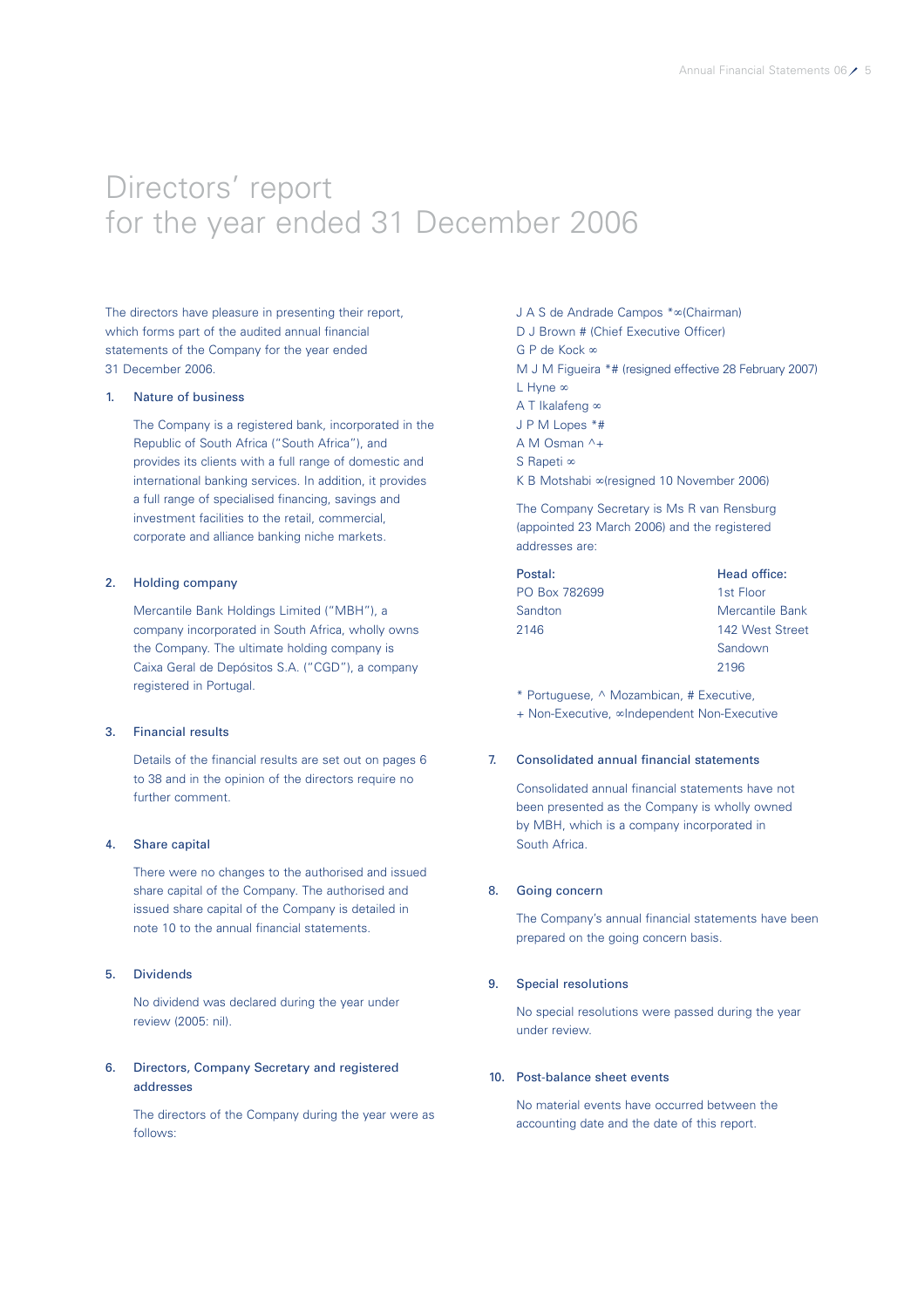# Accounting policies for the year ended 31 December 2006

# The principal accounting policies adopted in the preparation of these annual financial statements are set out below:

#### 1. Basis of presentation

The Company's annual financial statements have been prepared in accordance with International Financial Reporting Standards and interpretations ("IFRS") issued by the International Accounting Standards Board, using the historical cost convention as modified by the revaluation of certain financial assets, liabilities and properties.

### 2. Recognition of assets and liabilities

#### 2.1 Assets

The Company recognises assets when it obtains control of a resource as a result of past events and from which future economic benefits are expected to flow to the Company.

#### 2.2 Liabilities

The Company recognises liabilities when it has a present obligation as a result of past events and it is probable that an outflow of resources embodying economic benefits will be required to settle the obligation.

#### 2.3 Contingent liabilities

The Company discloses a contingent liability where it has a possible obligation as a result of past events, the existence of which will be confirmed only by the occurrence or non-occurrence of one or more uncertain future events not wholly within the control of the Company, or it is possible that an outflow of resources will be required to settle the obligation, or the amount of the obligation cannot be measured with sufficient reliability.

#### 3. Financial instruments

Financial assets and financial liabilities are recognised on the Company's balance sheet when the Company has become a party to the contractual provisions of that instrument. Regular way purchases or sales of financial assets are recognised using settlement date accounting. Initial recognition is at cost, including transaction costs.

The Company derecognises a financial asset when:

- the contractual rights to the cash flows arising from the financial assets have expired or been forfeited by the Company; or
- it transfers the financial asset including substantially all the risks and rewards of ownership of the asset; or
- it transfers the financial asset, neither retaining nor transferring substantially all the risks and rewards of ownership of the asset, but no longer retains control of the asset.

A financial liability is derecognised when and only when the liability is extinguished, that is, when the obligation specified in the contract is discharged, cancelled or has expired.

The difference between the carrying amount of a financial liability (or part thereof) extinguished or transferred to another party and consideration paid, including any non-cash assets transferred or liabilities assumed, is recognised in income.

#### 3.1 Derivative financial instruments

Derivative financial assets and liabilities are classified as held-for-trading.

The Company uses the following derivative financial instruments to reduce its underlying financial risks:

- forward exchange contracts;
- foreign currency swaps; and
- interest rate swaps.

Derivative financial instruments are not entered into for trading or speculative purposes. All derivatives are recognised on the balance sheet. Derivative financial instruments are initially recorded at cost and are remeasured to fair value at each subsequent reporting date. Changes in the fair value of derivatives are recognised in income.

Embedded derivatives are separated from the host contract and accounted for as a separate derivative when: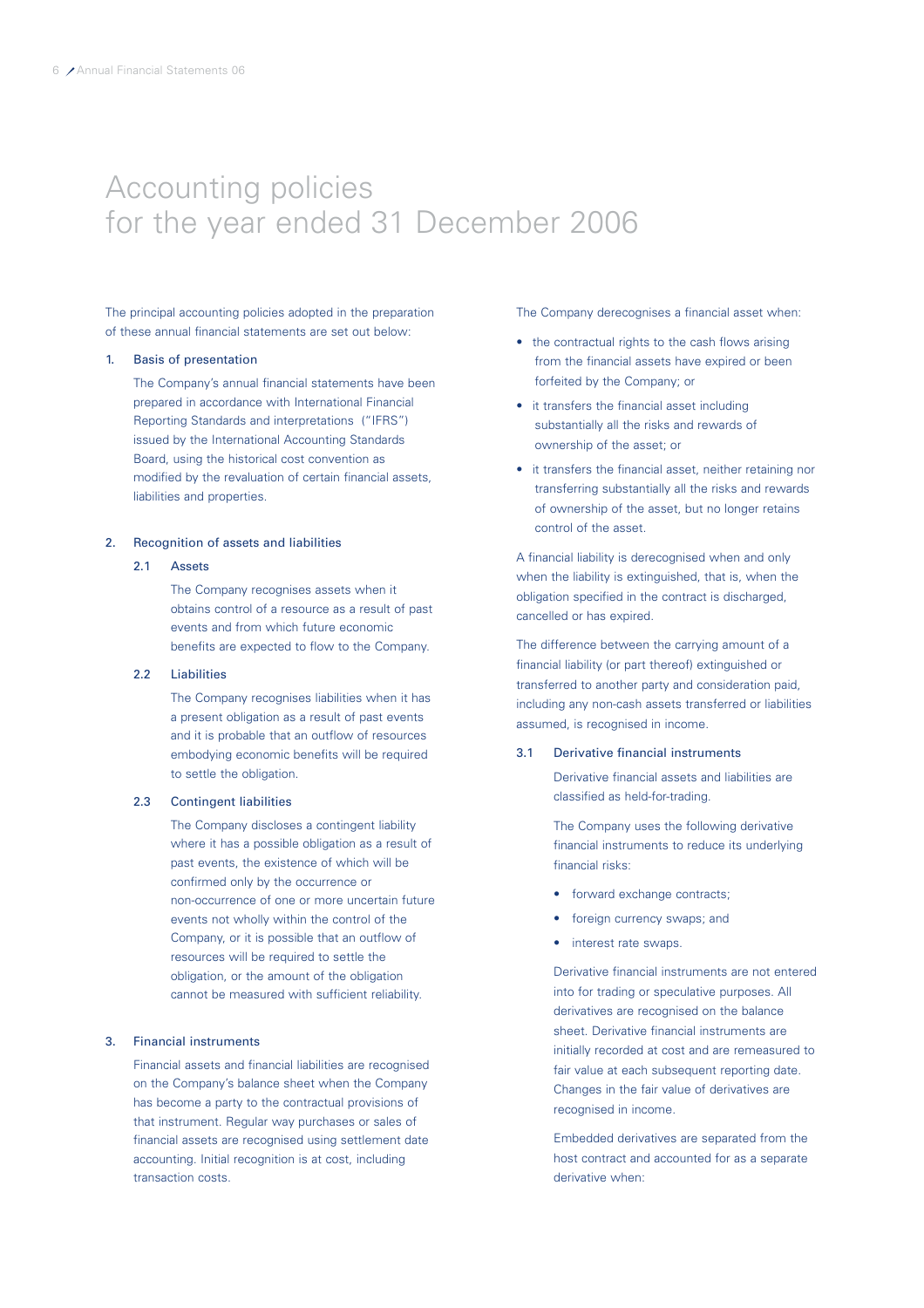### 3. Financial instruments (continued)

- 3.1 Derivative financial instruments (continued)
	- the embedded derivative's economic characteristics and risks are not closely related to those of the host contract;
	- a separate instrument with the same terms as the embedded derivative would meet the definition of a derivative;
	- the combined instrument is not measured at fair value with changes in fair value reported in income.

A derivative's notional principal reflects the value of the Company's investment in derivative financial instruments and represents the amount to which a rate or price is applied to calculate the exchange of cash flows.

#### 3.2 Financial assets

The Company's principal financial assets are cash and cash equivalents, negotiable securities, loans and advances, investments and other accounts receivable.

#### Cash and cash equivalents

Cash and cash equivalents comprise cash on hand, deposits held by the Company with the South African Reserve Bank, domestic banks and foreign banks as well as resale agreements. These financial assets have been designated as loans and receivables and are measured at amortised cost.

#### Investments

Investments comprise negotiable securities and other investments. Negotiable securities consist of Government stock, Treasury bills, Landbank bills, corporate bonds and debentures while other investments consist of unlisted equity investments.

Negotiable securities for which there is no active secondary market are classified as loans and receivables and are carried at amortised cost subject to impairment.

Negotiable securities for which an active secondary market exists are designated as fair value through profit and loss.

Other investments have been designated as available-for-sale. These assets are measured at fair value, at each reporting date with the resultant gains or losses being recognised in equity until the financial asset is sold, or otherwise disposed of, or found to be impaired. At that time the cumulative gains or losses previously recognised in equity are included in income.

#### Loans and advances

Loans and advances principally comprise amounts advanced to third parties in terms of certain products. Fixed rate loans and advances have been designated at fair value through profit and loss with resultant gains and losses being included in income. Variable rate loans and advances have been designated as loans and receivables and are measured at amortised cost.

#### Other accounts receivable

Other accounts receivable comprise items in transit, pre-payments and deposits and other receivables. These assets have been designated as loans and receivables and are measured at amortised cost.

#### 3.3 Financial liabilities

The Company's financial liabilities include deposits and other accounts payable consisting of repurchase agreements, accruals, productrelated credits and sundry creditors. All financial liabilities, other than liabilities designated at fair value and derivative instruments, are measured at amortised cost. Financial liabilities designated at fair value and derivative instruments are measured at fair value and the resultant gains and losses are included in income.

# 3.4 Fair value estimation

The fair value of publicly traded derivatives, securities and investments is based on quoted market values at the balance sheet date. In the case of an asset held by the Company, the current bid price is used as a measure of fair value.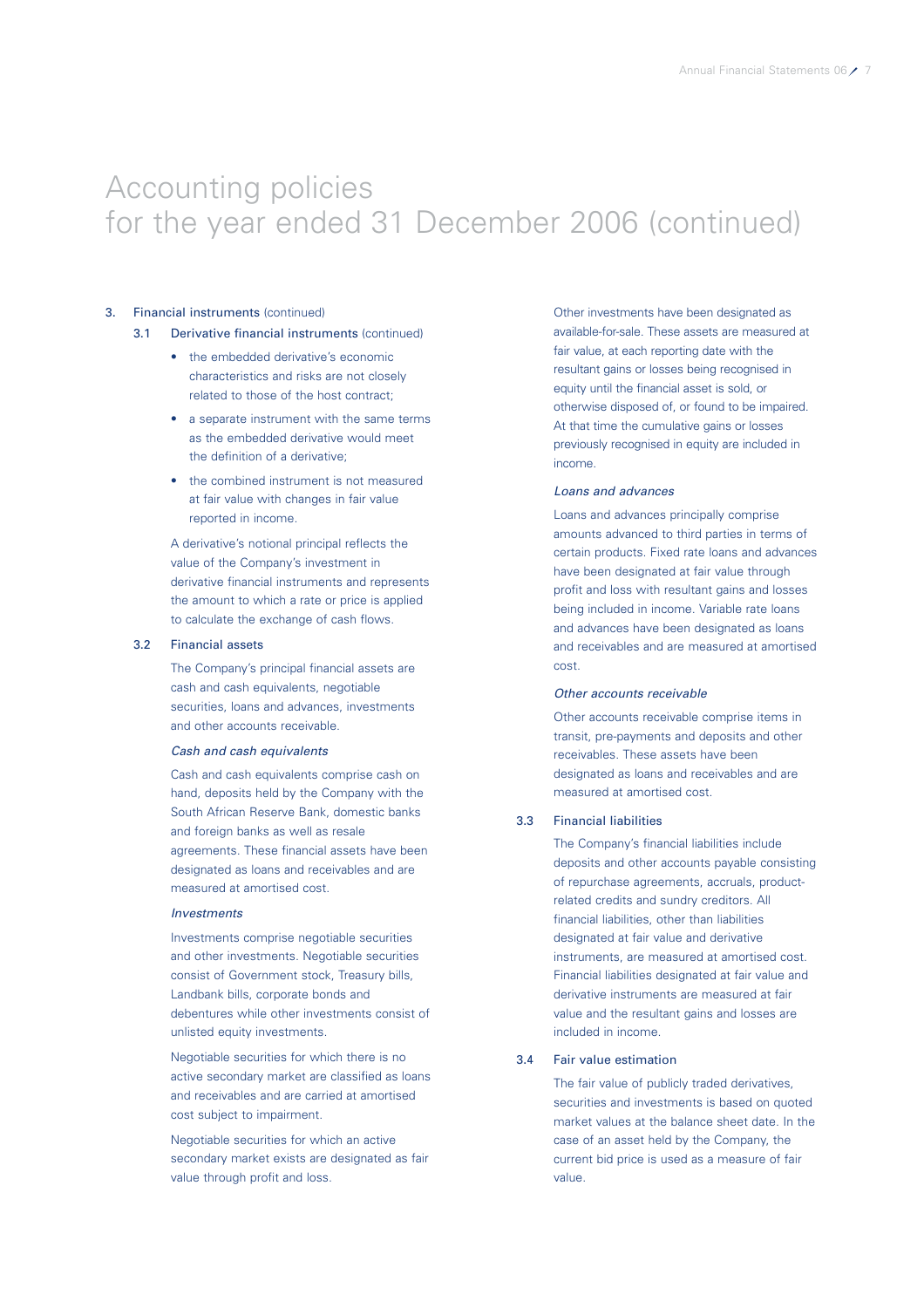### 3. Financial instruments (continued)

### 3.4 Fair value estimation (continued)

In the case of a liability held, the current offer or asking price is used as a measure of fair value. Mid-market prices are used as a measure of fair value where there are matching asset and liability positions.

In assessing the fair value of non-traded derivatives and other financial instruments, the Company uses a variety of methods and assumptions that are based on market conditions and risks existing at each balance sheet date. Quoted market prices or dealer quotes for the same or similar instruments are used for the majority of securities, long-term investments and long-term debt. Other techniques, such as option pricing models, estimated discounted value of future cash flows, replacement cost and termination cost are used to determine fair value for all remaining financial instruments.

#### 3.5 Amortised cost

Amortised cost is determined using the effective interest rate method. The effective interest rate method is a way of calculating amortisation using the effective interest rate of a financial asset or financial liability. It is the rate that discounts the expected stream of future cash flows through maturity or the next market-based revaluation date to the current net carrying amount of the financial asset or financial liability.

### 3.6 Impairments

Specific impairments are made against identified doubtful advances. Portfolio impairments are maintained to cover potential losses which, although not specifically identified, may be present in the advances portfolio.

Advances which are deemed uncollectible are written-off against the specific impairments. Loans previously written-off which subsequently become fully performing are re-incorporated in the advances portfolio. Both the specific and portfolio impairments raised during the year less the recoveries of advances previously written-off, are charged to income.

The Company reviews the carrying amounts of its advances to determine whether there is any indication that those advances have suffered an impairment loss. Where it is not possible to estimate the recoverable amount of an individual advance, the Company estimates the recoverable amount on a portfolio basis for a group of similar financial assets.

The recoverable amount is the sum of the estimated future cash flows, discounted to their present value using a pre-tax discount rate that reflects the portfolio of advances' original effective interest rate.

If the recoverable amount of the advance is estimated to be less than the carrying amount, the carrying amount of the advance is reduced to its recoverable amount by raising a specific impairment which is recognised as an expense in income.

Where the impairment loss subsequently reverses, the carrying amount of the advance is increased to the revised estimate of its recoverable amount, subject to the increased carrying amount not exceeding the carrying amount that would have been determined had no impairment loss been recognised for the advance in prior years. A reversal of an impairment loss is recognised as income immediately.

#### 4. Foreign currency transactions

Transactions in foreign currencies are converted into the functional currency at prevailing exchange rates on the transaction date. Monetary assets, liabilities and commitments in foreign currencies are translated into the functional currency using the rates of exchange ruling at each reporting date. Gains and losses on foreign exchange are included in income.

### 5. Subsidiaries

Investments in subsidiaries in the Company's annual financial statements are designated as available-forsale assets and are recognised at fair value. Fair value is determined as the net asset value. All gains and losses on the sale of subsidiaries are recognised in income.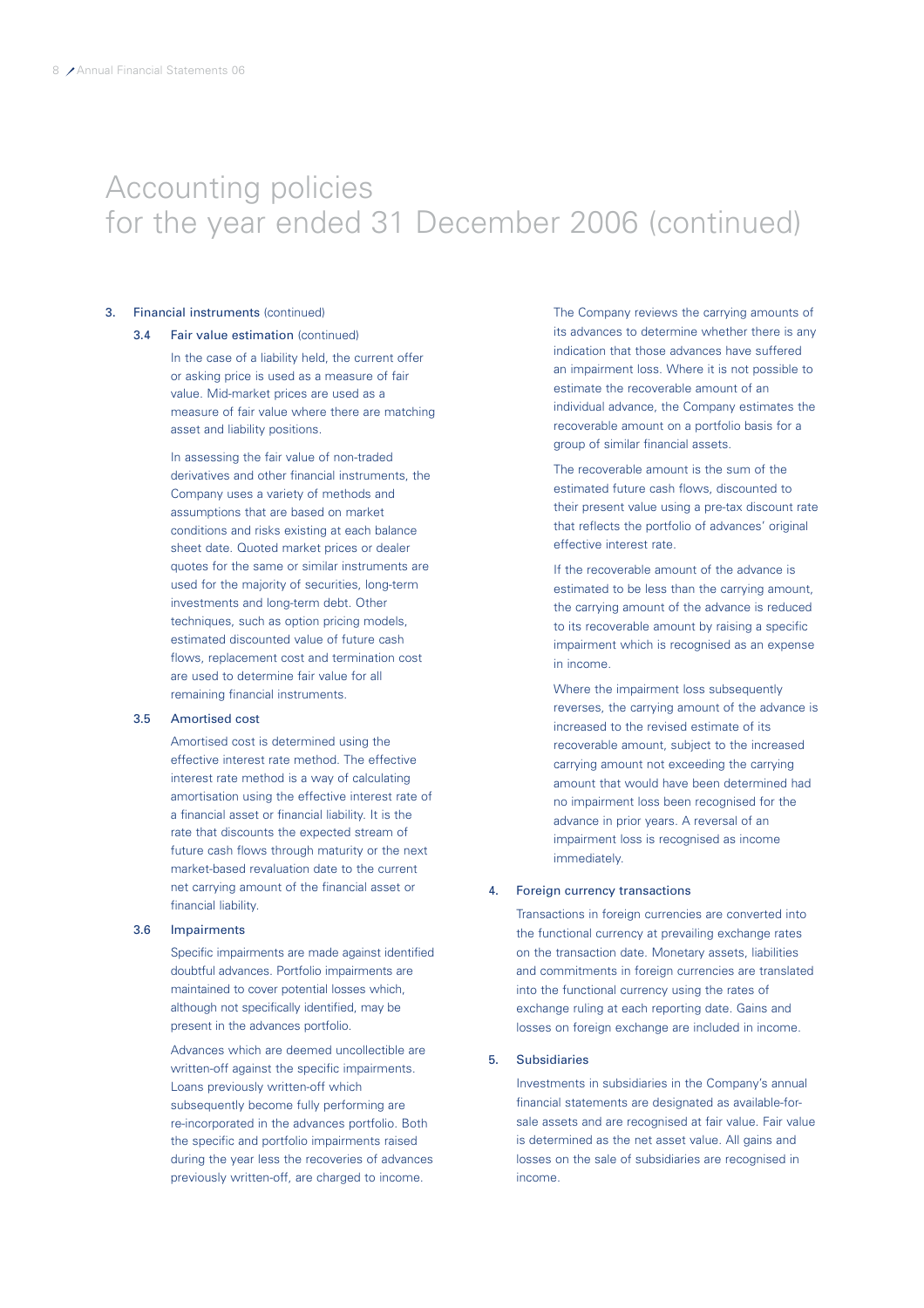### 6. Associated companies

Associated companies are those companies in which the Company exercises significant influence, but not control or joint control, over their financial and operating policies and holds between 20% and 50% interest therein. These investments are designated as available-for-sale assets and are recognised at fair value. This method is applied from the effective date on which the enterprise became an associated company, up to the date on which it ceases to be an associated company.

### 7. Property and equipment

#### 7.1 Owner-occupied properties

Owner-occupied properties are held for use in the supply of services or for administrative purposes and are stated in the balance sheet at open-market fair value on the basis of their existing use at the date of revaluation, less any subsequent accumulated depreciation calculated using the straight-line method and subsequent accumulated impairment losses. The open-market fair value is based on the open market net rentals for each property. Revaluations are performed annually by independent registered professional valuators.

Any revaluation increase, arising on the revaluation of owner-occupied properties, is credited to the non-distributable reserve, except to the extent that it reverses a revaluation decrease for the same asset previously recognised as an expense. The increase is credited to income to the extent that an expense was previously charged to income. A decrease in carrying amount arising on the revaluation of owner-occupied properties is charged as an expense to the extent that it exceeds the balance, if any, held in the non-distributable reserve relating to a previous revaluation of that asset. On the subsequent sale or retirement of a revalued property, the revaluation surplus, relating to that property, in the non-distributable reserve is transferred to distributable reserves. The properties' residual values and useful lives are reviewed and adjusted if appropriate, at each balance sheet date.

#### 7.2 Equipment

All equipment is stated at historical cost less accumulated depreciation and subsequent accumulated impairment losses. Historical cost includes expenditure that is directly attributable to the acquisition of the items. Subsequent costs are included in the asset's carrying amount or are recognised as a separate asset, as appropriate, only when it is probable that future economic benefits associated with the item will flow to the Company and the cost of the item can be measured reliably. All other repairs and maintenance are charged to income as they are incurred.

Depreciation on equipment is calculated using the straight-line method to allocate their cost to their residual values over their estimated useful lives. Leasehold improvements are depreciated over the period of the lease or over such lesser period as is considered appropriate. The equipments' residual values and useful lives are reviewed, and adjusted if appropriate, at each balance sheet date.

Assets are reviewed for impairment whenever events or changes in circumstances indicate that the carrying amount may not be recoverable. An asset's carrying amount is written down immediately to its recoverable amount if the asset's carrying amount is greater than its estimated recoverable amount. The recoverable amount is the higher of the asset's fair value less costs to sell and value in use.

The estimated useful lives of property and equipment are as follows:

| Leasehold improvements        | $5 - 10$ years |
|-------------------------------|----------------|
| Computer equipment            | $3 - 5$ years  |
| <b>Furniture and fittings</b> | 10 years       |
| Office equipment              | $5 - 10$ years |
| Motor vehicles                | 5 years        |
| Owner-occupied properties     | 50 years       |

Gains and losses on disposal of property and equipment are determined by comparing proceeds with the carrying amount and are recognised in income.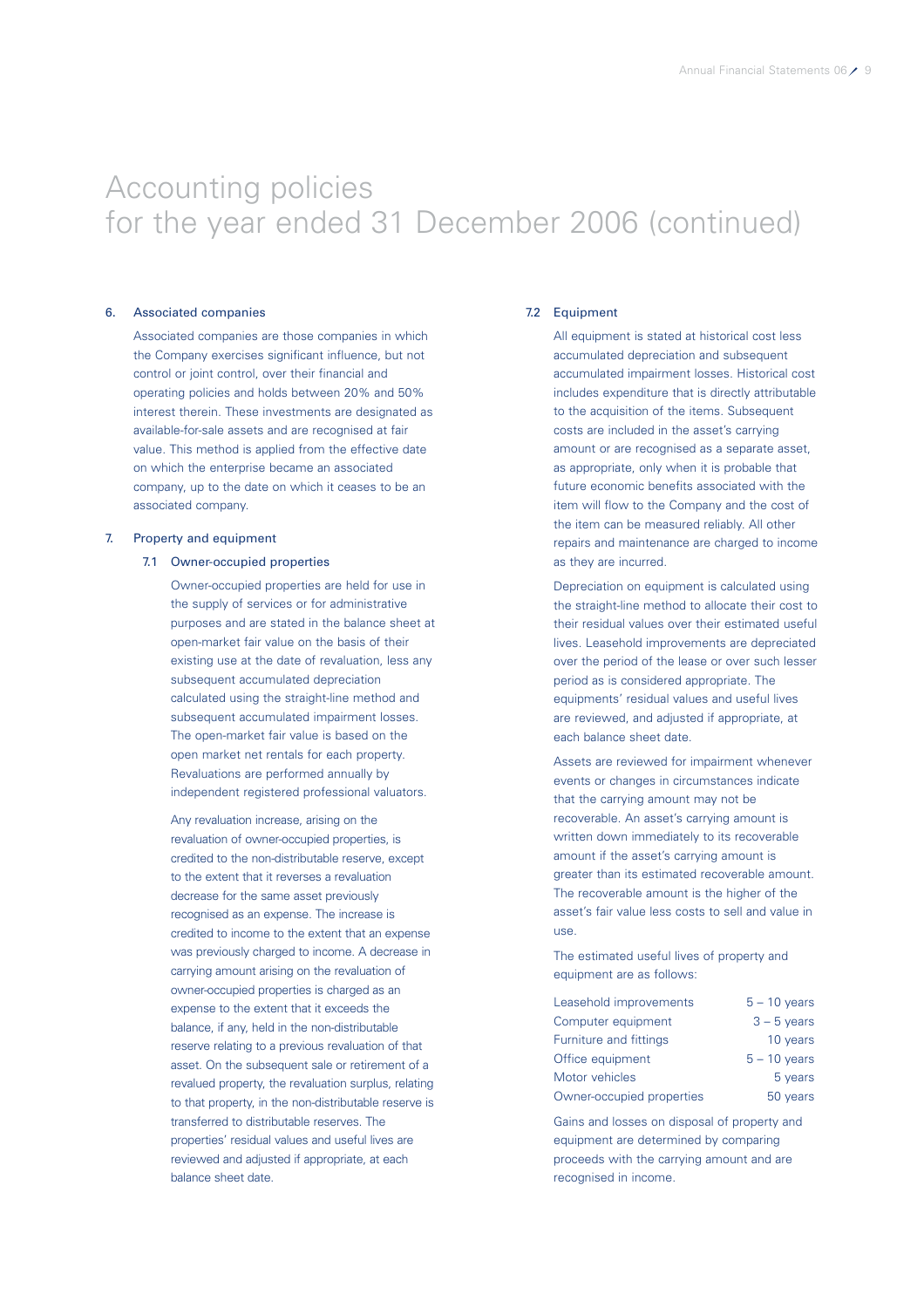### 8. Intangible assets

### Computer software

Costs associated with developing or maintaining computer software programmes and the acquisition of software licenses are recognised as an expense as incurred. Costs that are directly associated with an identifiable and unique system controlled by the Company, and are expected to generate economic benefits exceeding costs beyond one year, are recognised as intangible assets. Costs include external software development and consultancy fees.

Direct computer software development costs recognised as intangible assets are amortised on the straight-line basis at rates appropriate to the expected useful lives of the assets, which is usually between three and five years, but where appropriate over a maximum of ten years and are carried at cost less any accumulated amortisation and any accumulated impairment losses. The carrying amount of capitalised computer software is reviewed annually for indication of impairment and is written down when the carrying amount exceeds the recoverable amount.

#### 9. Provisions

Provisions are recognised when the Company has a present legal or constructive obligation, as a result of past events, it is probable that an outflow of resources embodying economic benefits will be required to settle the obligation and a reliable estimate of the amount of the obligation can be made. Employee entitlements to annual leave are recognised when they accrue to employees. A provision is made for the estimated liability for annual leave as a result of services rendered by employees up to the balance sheet date.

#### 10. Deferred income taxes

Deferred income tax is provided, using the balance sheet liability method, for all temporary differences arising between the tax values of assets and liabilities and their carrying values for financial reporting purposes. Expected tax rates are used to determine deferred income tax. Deferred tax assets relating to the carry forward of unused tax losses are recognised to the extent that it is probable that future taxable income will be available against which the unused tax losses can be utilised.

### 11. Sale and repurchase agreements and lending of securities

Securities sold subject to linked repurchase agreements ("repos") are reflected in the annual financial statements as cash and cash equivalents, when the transferee has the right to sell or repledge the collateral, and the counterparty liability is included in amounts due to other banks, deposits from banks, other deposits, or deposits due to customers, as appropriate. Securities purchased under agreements to resell ("reverse repos") are recorded as cash and cash equivalents. The difference between sale and repurchase price is treated as interest and accrued over the life of repo agreements using the effective interest method. Securities lent to counterparties are also retained in the annual financial statements.

Securities borrowed are not recognised in the annual financial statements, unless these are sold to third parties, in which case the purchase and sale are recorded with the gain or loss being included in income. The obligation to return them is recorded at fair value in other accounts payable.

### 12. Instalment sales and leases

#### 12.1 The Company as the lessee

The leases entered into by the Company are primarily operating leases. The total payments made under operating leases are charged to income on a straight-line basis over the period of the lease. When an operating lease is terminated before the lease period has expired, any payment required to be made to the lessor by way of penalty is recognised as an expense in the period in which termination takes place.

#### 12.2 The Company as the lessor

Leases and instalment sale agreements are regarded as financing transactions with rentals and instalments receivable, less unearned finance charges, being included in advances. The difference between the gross receivable and the present value of the receivable is recognised as unearned finance income. Lease income is recognised over the term of the lease using the net investment method, which reflects a constant periodic rate of return.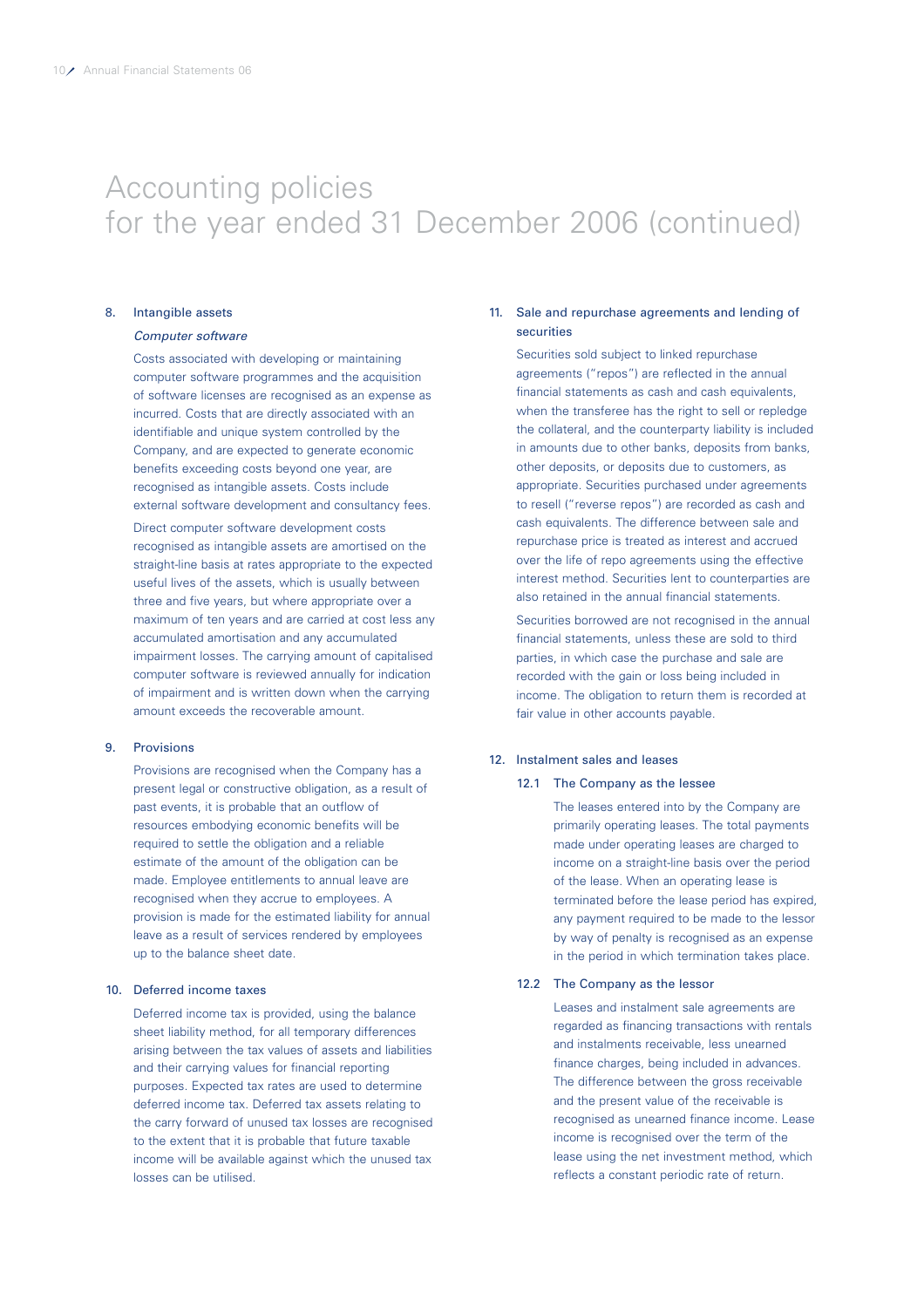#### 13. Interest income and interest expense

Interest income and expense are recognised in income for all interest bearing instruments measured at amortised cost using the effective interest method. The effective interest rate is the rate that exactly discounts estimated future cash payments or receipts through the expected life of the financial instrument or, when appropriate, a shorter period to the net carrying amount of the financial asset or financial liability. When calculating the effective interest rate, the Company estimates cash flows considering all contractual terms of the financial instrument but does not consider future credit losses. The calculation includes all fees and points paid or received between parties to the contract that are an integral part of the effective interest rate, transaction costs and all other premiums or discounts.

#### 14. Fee, commission and dividend income

Fees and commissions are recognised on an accrual basis. Dividend income from investments is recognised when the shareholder's rights to receive payment have been established.

#### 15. Retirement funds

The Company operates defined contribution funds, the assets of which are held in a separate trusteeadministered fund. The retirement funds are funded by payments from employees and by the Company.

The Company contributions to the retirement funds are based on a percentage of the payroll and are charged to income as incurred.

#### 16. Post-retirement medical benefits

The Company provides for post-retirement medical benefits to certain retired employees. These benefits are only applicable to employees who were members of the Company's medical aid scheme prior to May 2000 and who elected to retain the benefits in 2005 and are based on these employees remaining in service up to retirement age. The Company provides for the present value of the obligations in excess of the fair value of the plan assets which are intended to offset the expected costs relating to the postretirement medical benefits. The costs of the defined benefit plan are assessed using the projected unit credit method. Under this method, the cost of providing post-retirement medical benefits is charged

to income so as to spread the regular cost over the service lives of employees in accordance with the advice of qualified actuaries, who value the plans at least every three years.

Actuarial gains and losses, the effect of settlements on the liability and plan assets and the curtailment gain due to the change in the post-retirement subsidy of in-service members are recognised immediately. The Company's contributions to the post-retirement healthcare policy are charged to income in the year to which they relate.

#### 17. Equity compensation plans

Share options in MBH are granted to employees of the Company at the discretion of the Remuneration Committee and approved by the Board of MBH. The Company has applied the requirements of IFRS 2 to share-based payments.

The equity-settled share-based payments are measured at fair value at the grant date and expensed on a straight-line basis over the vesting period, based on the Company's estimate of shares that will eventually vest.

Fair value is measured by use of a Black-Scholes model. The expected life used in the model has been adjusted, based on management's best estimate, for the effects of non-transferability, exercise restrictions and behavioural considerations.

#### 18. General credit-risk reserve

Banks Act circular 21/2004 requires that a general credit-risk reserve be recognised within Shareholders' equity for any shortfall between total impairments raised in terms of IAS 39 and the provisions required in terms of Regulation 28 of the Regulations relating to Banks. Such reserve is maintained through an appropriation of distributable reserves to a general credit-risk reserve.

#### 19. Critical accounting estimates and judgements

The Company makes estimates and assumptions that affect the reported amounts of assets and liabilities. Estimates and judgements are continually evaluated and are based on historical experience and other factors, including expectations of future events that are believed to be reasonable under the circumstances.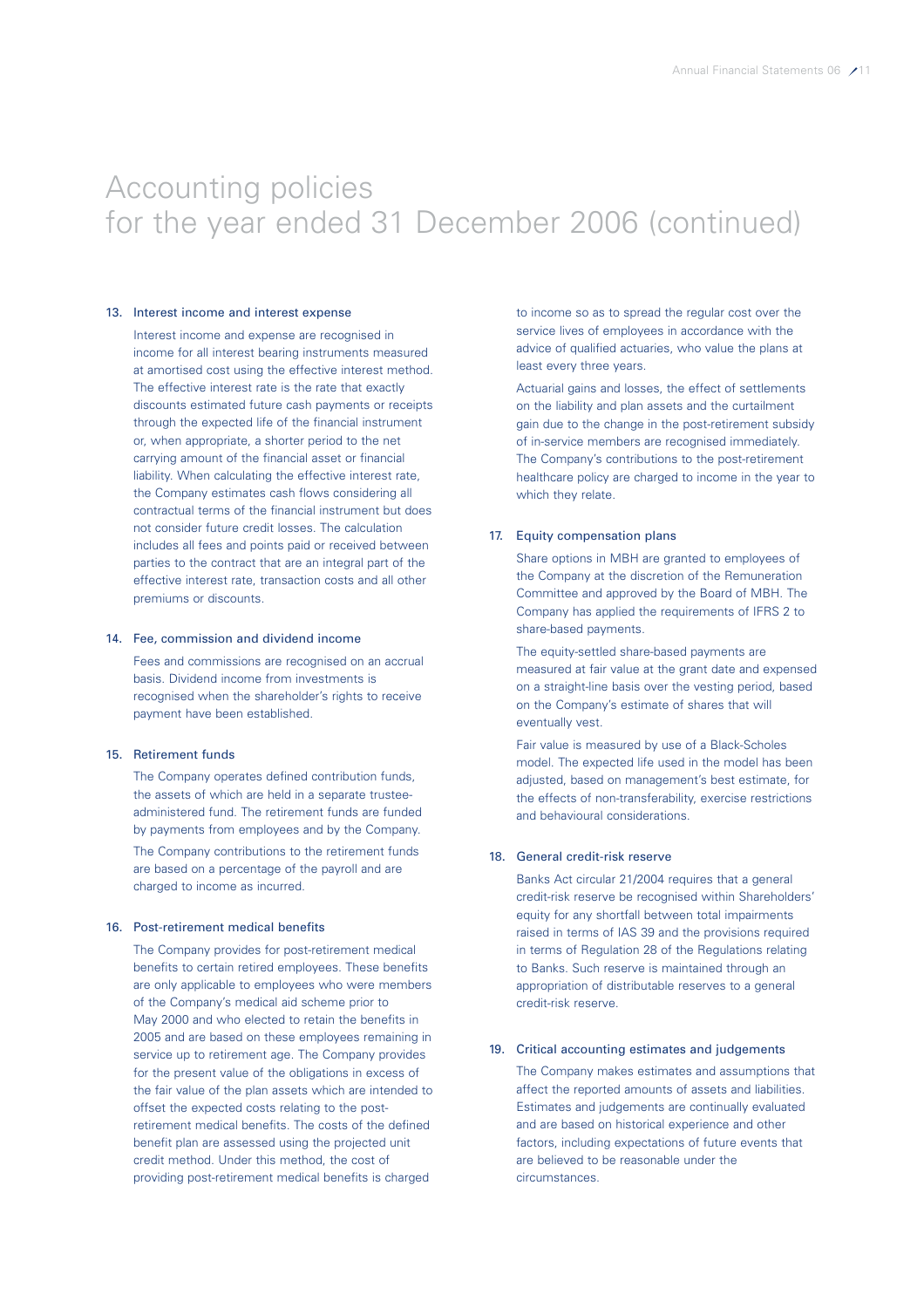# 19. Critical accounting estimates and judgements (continued)

19.1 Impairment losses on loans and advances

The Company reviews its loan portfolios to assess impairment on a monthly basis. In determining whether an impairment loss should be recorded in income, the Company makes judgements as to whether there is any observable data indicating that there is a measurable decrease in the estimated future cash flows from a portfolio of loans before the decrease can be identified with an individual loan in that portfolio. This evidence may include observable data indicating that there has been an adverse change in the payment status of borrowers in the Company, or national or local economic conditions that correlate with defaults on assets in the Company. Management uses estimates based on historical loss experience for assets with credit risk characteristics and objective evidence of impairment similar to those in the portfolio when scheduling its future cash flows. The methodology and assumptions used for estimating both the amount and timing of future cash flows are reviewed regularly to reduce any differences between loss estimates and actual loss experience.

# 19.2 Fair value of derivatives

The fair value of financial instruments that are not quoted in active markets are determined by using valuation techniques. Where valuation techniques are used to determine fair values, they are validated and periodically reviewed by qualified personnel independent of the area that created them. All models are certified before they are used, and models are calibrated to ensure that outputs reflect actual data and comparative market prices. To the extent practical, models use only observable data, however areas such as credit risk, volatilities and correlations require management to make estimates. Changes in assumptions about these factors could affect reported fair value of financial instruments.

### 19.3 Impairment of available-for-sale equity investments

The Company determines that available-for-sale equity investments are impaired when there has been a significant or prolonged decline in the fair value below its cost. This determination of what is significant or prolonged requires judgement. In making this judgement, the Company evaluates, among other factors, the normal volatility in share price. In addition impairment may be appropriate when there is evidence of a deterioration in the financial health of the investee, industry and sector performance, changes in technology and operational and financing cash flows.

#### 19.4 Income taxes

There are many transactions and calculations for which the ultimate tax determination is uncertain during the ordinary course of business. The Company recognises liabilities for anticipated tax audit issues based on estimates of whether additional taxes will be due. Where the final tax outcome of these matters is different from the amounts that were initially recorded, such differences will impact the income tax and deferred tax provisions in the period in which such determination is made.

### 20. Comparative figures

Where necessary, comparative figures have been restated to be consistent with the disclosure in the current year. Details of restatements are provided in note 26.

### 21. Recent accounting developments

There are standards and interpretations in issue that are not yet effective. These include the following standards and interpretations that are applicable to the business of the Company and may have an impact on future financial statements. The impact of initial application has not been assessed at the date of authorisation of the annual financial statements.

IFRS 7 (Financial Instruments: Disclosures) was issued during June 2005 but is only effective for annual periods beginning on or after 1 January 2007.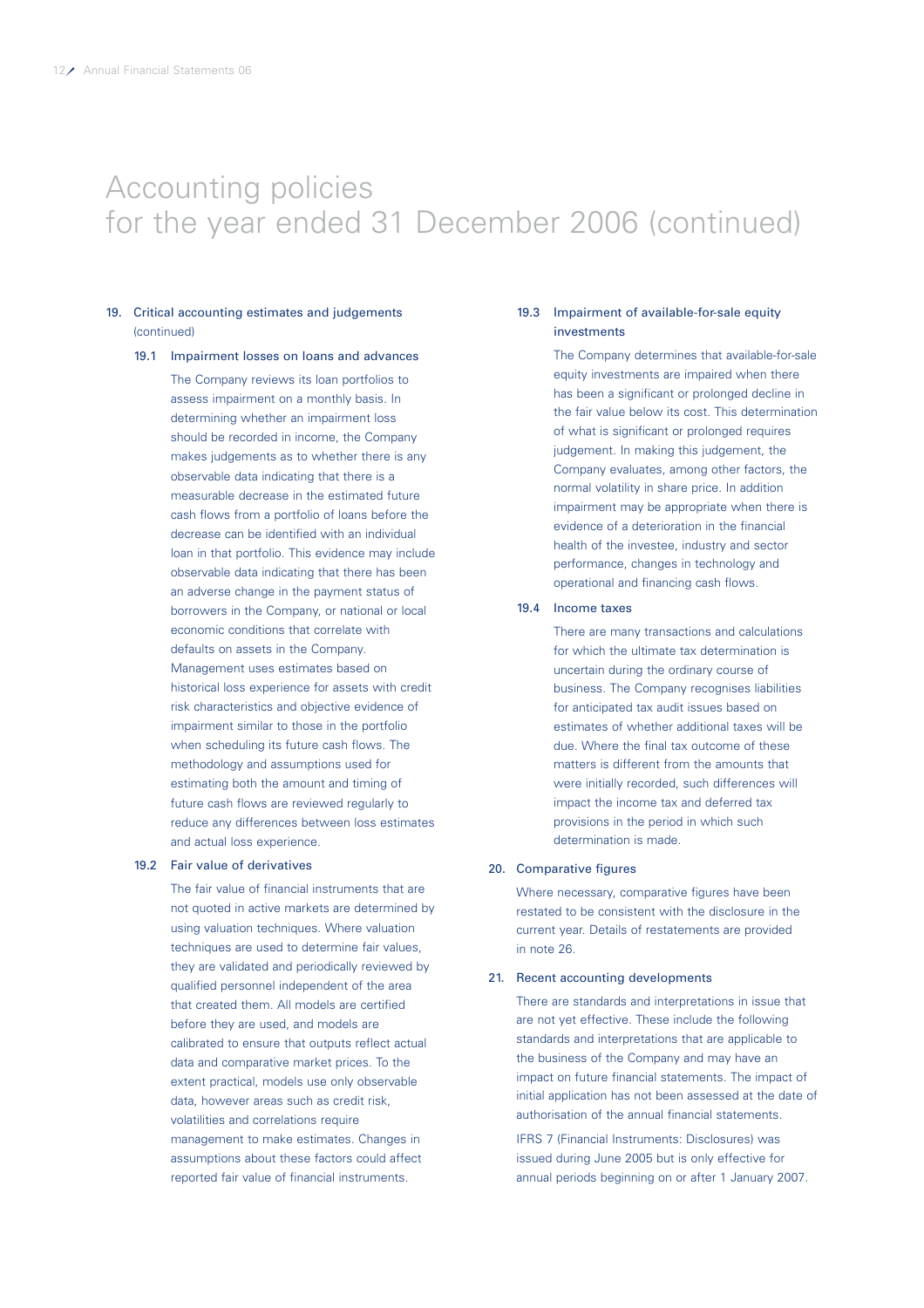### 21. Recent accounting developments (continued)

The Company is subject to IFRS 7 as this standard supersedes IAS 30 (Disclosures in the Financial Statements of Banks and Similar Financial Institutions) and supplements the principles of IAS 32 and IAS 39. The Company will apply IFRS 7 from the year ending 31 December 2007.

IFRS 8 (Operating Segments) was issued during November 2006 but is only effective for annual periods beginning on or after 1 January 2009. The Company will apply IFRS 8 from the year ending 31 December 2009.

IFRIC 8 (Scope of IFRS 2) was issued during January 2006 but is only effective for annual periods beginning on or after 1 May 2006. The Company will apply IFRIC 8 from the year ending 31 December 2007.

IFRIC 9 (Re-assessment of Embedded Derivatives) was issued during March 2006 but is only effective for annual periods beginning on or after 1 June 2006. The Company will apply IFRIC 9 from the year ending 31 December 2007.

IFRIC 10 (Interim Financial Reporting and Impairment) was issued during July 2006 but is only effective for annual periods beginning on or after 1 November 2006. The Company will apply IFRIC 10 from the year ending 31 December 2007.

IFRIC 11 (Interim Financial Reporting and Impairment) was issued during November 2006 but is only effective for annual periods beginning on or after 1 March 2007. The Company will apply IFRIC 11 from the year ending 31 December 2008.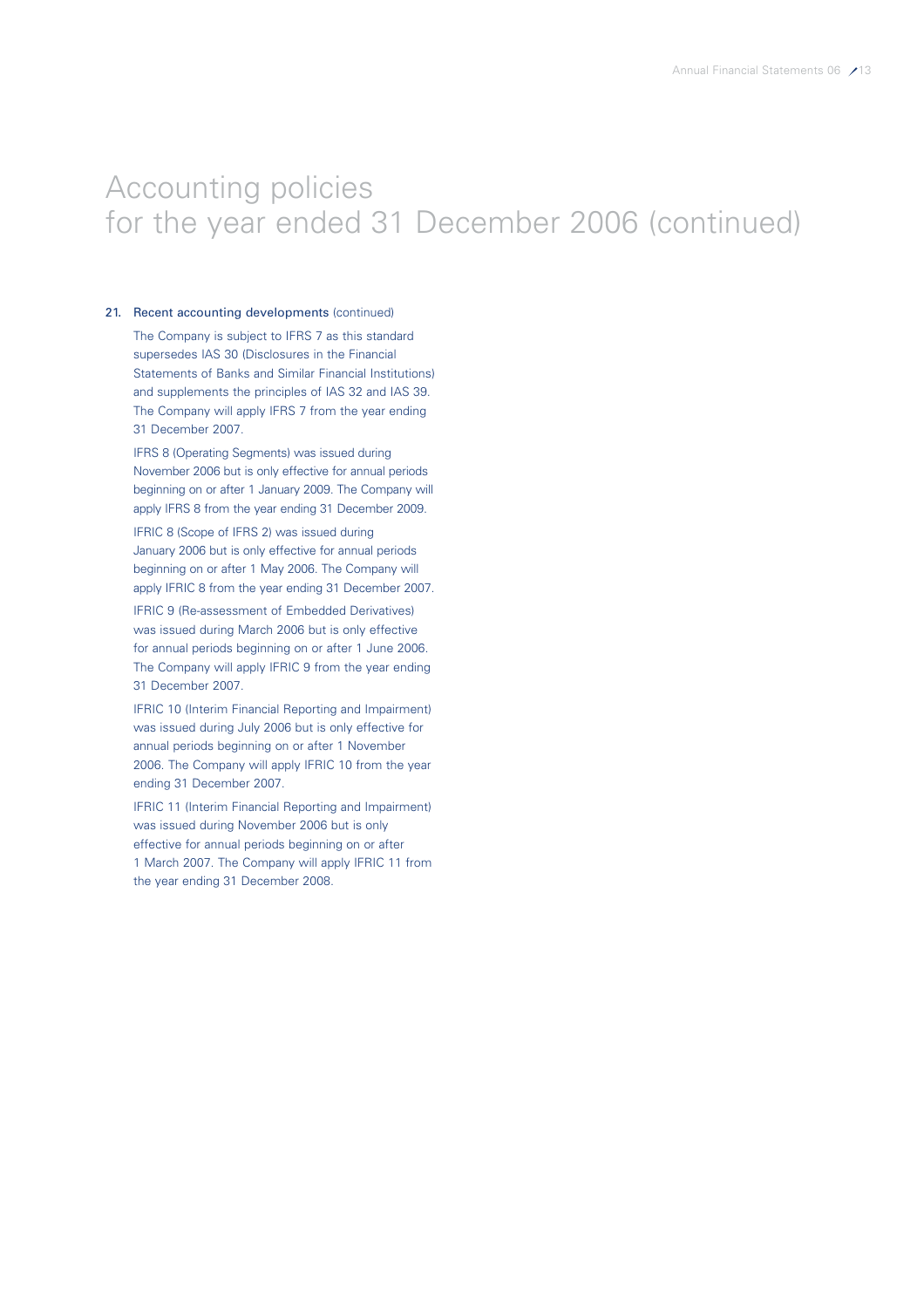# Balance sheet at 31 December 2006

|                | 2006          | 2005          |
|----------------|---------------|---------------|
| <b>Note</b>    | R'000         | R'000         |
|                |               |               |
|                | 11 549        | 7018          |
| $\overline{2}$ | 21 531        | 25 7 64       |
| 3              | 161 901       | 33 765        |
| 4              | 73 181        | 65 611        |
| 5              | 10 8 13       | 5 6 6 1       |
| 6              | 2 066 432     | 1 458 677     |
| 7              | 31 134        | 36 757        |
| 8              | 405 016       | 379 028       |
| 9              | 1 683 974     | 1 408 972     |
|                | 4 4 6 5 5 3 1 | 3 4 2 1 2 5 3 |
|                |               |               |

# EQUITY AND LIABILITIES

| Shareholder's equity                  | 682 772       | 566 588   |
|---------------------------------------|---------------|-----------|
| 10<br>Share capital and share premium | 1 483 300     | 1 483 300 |
| General reserve                       | 12 2 31       | 12 2 31   |
| Property revaluation reserve          | 69            | 69        |
| Available-for-sale reserve            | 29 869        | 11 786    |
| General credit-risk reserve           | 13 9 54       | 10 835    |
| <b>Accumulated loss</b>               | (856651)      | (951633)  |
| Liabilities                           | 3782759       | 2 854 665 |
| 11<br><b>Deposits</b>                 | 3 542 031     | 2 639 377 |
| Derivative financial instruments      | 29 189        | 38 531    |
| Provisions<br>12                      | 38 964        | 31 618    |
| 14<br>Other accounts payable          | 172 575       | 145 139   |
| Total equity and liabilities          | 4 4 6 5 5 3 1 | 3 421 253 |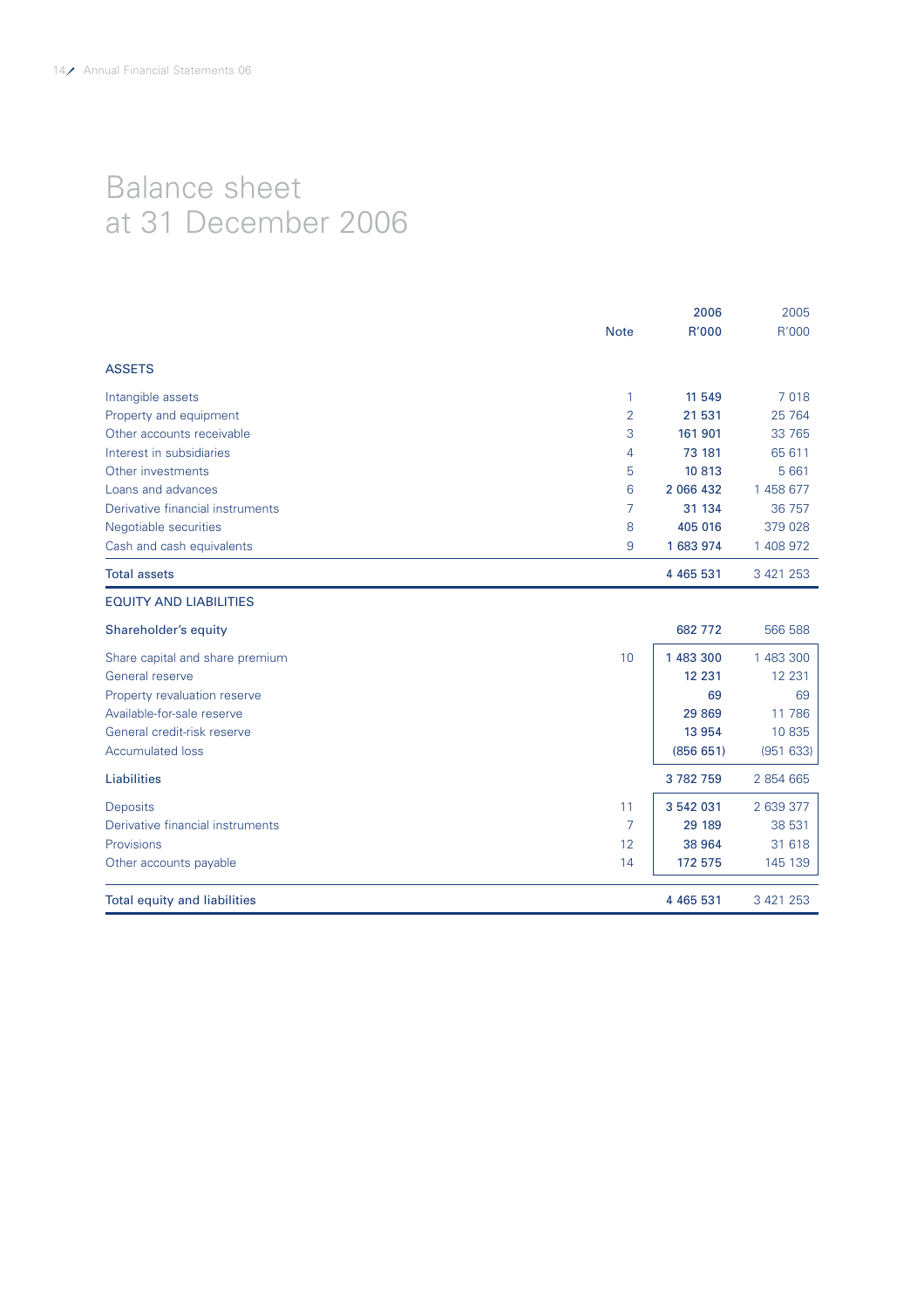# Income statement for the year ended 31 December 2006

|                                                     |             | 2006      | 2005       |
|-----------------------------------------------------|-------------|-----------|------------|
|                                                     | <b>Note</b> | R'000     | R'000      |
|                                                     |             |           | (restated) |
| Interest income                                     | 17          | 361 270   | 254 204    |
| Interest expenditure                                | 18          | (189 143) | (113 238)  |
| Net interest income before recoveries               |             | 172 127   | 140 966    |
| Net recovery of credit losses                       | 6           | 1425      | 22 182     |
| Net interest income after recoveries                |             | 173 552   | 163 148    |
| Net loss on disposal and revaluation of investments |             | (1513)    | (1528)     |
| Non-interest income                                 | 19          | 146 084   | 110 313    |
| Net interest and non-interest income                |             | 318 123   | 271933     |
| Operating expenditure                               | 20          | (228624)  | (228 450)  |
| Profit before taxation and exceptional item         |             | 89 499    | 43 483     |
| Recovery of amounts previously written off          |             |           |            |
| in respect of the release of the CGD guarantee      | 6           | 8 6 0 2   | 23 119     |
| Profit before taxation                              |             | 98 101    | 66 602     |
| <b>Taxation</b>                                     | 21          |           |            |
| Attributable profit after taxation                  |             | 98 101    | 66 602     |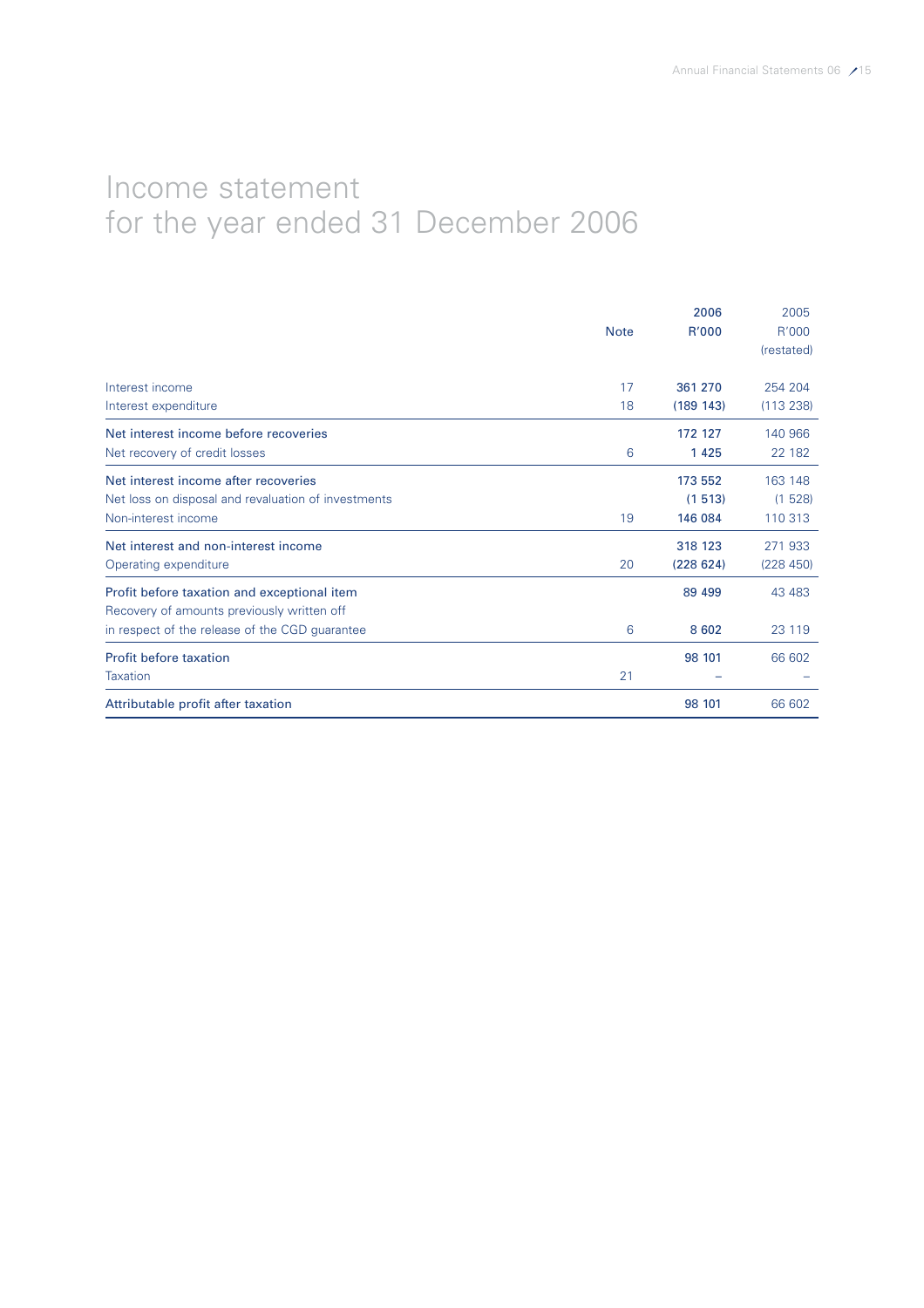# Statement of changes in equity for the year ended 31 December 2006

|                                                                                                                                               | <b>Share</b><br>capital<br>R'000 | <b>Share</b><br>premium<br>R'000 | General<br>reserve<br>R'000 | Property<br>revalua-<br>tion<br>reserve<br>R'000 | Available<br>for-sale<br>reserve<br>R'000 | General<br>credit-<br>risk<br>reserve<br>R'000 | Accumu-<br>lated<br>loss<br>R'000 | Total<br>R'000     |
|-----------------------------------------------------------------------------------------------------------------------------------------------|----------------------------------|----------------------------------|-----------------------------|--------------------------------------------------|-------------------------------------------|------------------------------------------------|-----------------------------------|--------------------|
| Shareholder's equity at<br>31 December 2004<br>Net movement for the year                                                                      | 124 969                          | 1 358 331                        | 12 2 31                     | 95<br>(26)                                       | 4 2 7 8<br>7 508                          | (20833)                                        | 31 668 (1 016 116)<br>64 483      | 515 456<br>51 132  |
| Change in accounting policy<br>- IAS 32 and 39 credit-risk<br>impairments<br>Release of general credit-risk<br>reserve on adoption of IFRS in |                                  |                                  |                             |                                                  |                                           |                                                | (22952)                           | (22952)            |
| respect of credit risk impairments<br>Gains and losses on                                                                                     |                                  |                                  |                             |                                                  |                                           | (22952)                                        | 22 952                            |                    |
| remeasurement to fair value<br>Release to income on disposal of                                                                               |                                  |                                  |                             |                                                  | 5950                                      |                                                |                                   | 5950               |
| available-for-sale financial assets<br>Increase in general credit-risk                                                                        |                                  |                                  |                             |                                                  | 1 5 5 8                                   |                                                |                                   | 1 5 5 8            |
| reserve<br>Revaluation of property<br>Attributable profit after taxation                                                                      |                                  |                                  |                             | (26)<br>$\overline{\phantom{a}}$                 |                                           | 2 1 1 9                                        | (2119)<br>66 602                  | (26)<br>66 602     |
| Shareholder's equity at<br>31 December 2005<br>Net movement for the year                                                                      | 124 969                          | 1 358 331                        | 12 231                      | 69<br>$\equiv$                                   | 11 786<br>18 083                          | 10 835<br>3 119                                | (951633)<br>94 982                | 566 588<br>116 184 |
| Gains and losses on<br>remeasurement to fair value<br>Release to income on disposal of                                                        |                                  |                                  |                             |                                                  | 15 0 55                                   |                                                |                                   | 15 0 55            |
| available-for-sale financial assets<br>Increase in general credit-risk                                                                        |                                  |                                  |                             |                                                  | 3 0 2 8                                   |                                                |                                   | 3 0 2 8            |
| reserve<br>Attributable profit after taxation                                                                                                 |                                  |                                  |                             |                                                  |                                           | 3 1 1 9                                        | (3119)<br>98 101                  | 98 101             |
| Shareholder's equity at<br>31 December 2006                                                                                                   |                                  | 124 969 1 358 331                | 12 231                      | 69                                               | 29 869                                    | 13 9 54                                        | (856651)                          | 682 772            |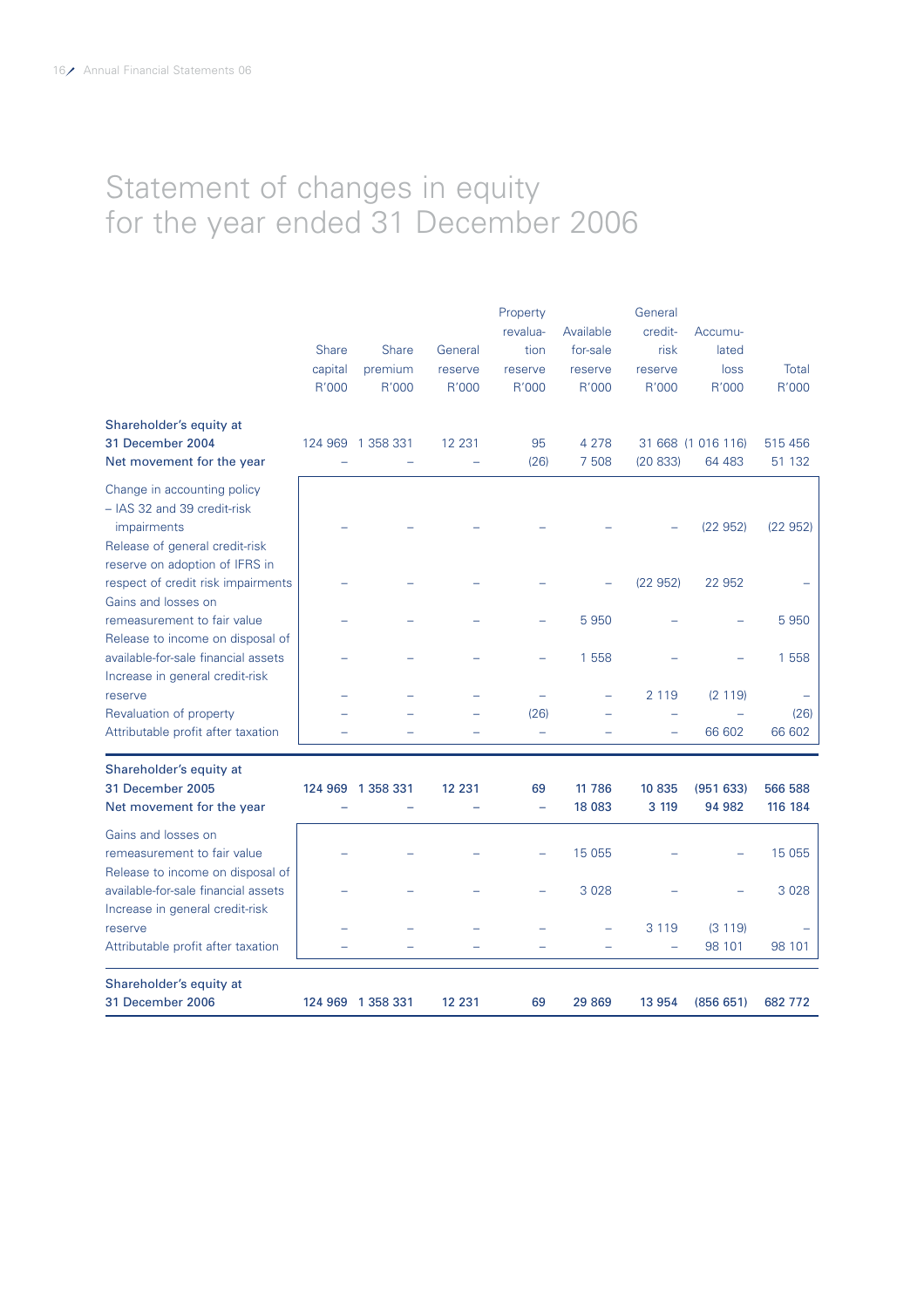# Cash flow statement for the year ended 31 December 2006

|                                                               |             | 2006      | 2005       |
|---------------------------------------------------------------|-------------|-----------|------------|
|                                                               | <b>Note</b> | R'000     | R'000      |
|                                                               |             |           | (restated) |
| <b>Operating activities</b>                                   |             |           |            |
| Cash receipts from customers                                  | 22.1        | 519 983   | 397 785    |
| Cash paid to suppliers and employees                          | 22.2        | (395 367) | (328804)   |
| Dividends received                                            |             | 973       | 509        |
| <b>Taxation paid</b>                                          | 22.3        |           | (44)       |
| Net increase in income earning assets                         | 22.4        | (641037)  | (505989)   |
| Net increase in deposits and other accounts                   | 22.5        | 799 776   | 715 427    |
| Net cash inflow from operating activities                     |             | 284 328   | 278 884    |
| Investing activities                                          |             |           |            |
| Purchase of property, equipment and intangible assets         |             | (13213)   | (18644)    |
| Proceeds on sale of property, equipment and intangible assets |             | 39        | 384        |
| Proceeds on disposal of other investments                     |             |           | 900        |
| Decrease/(Increase) in interests in subsidiaries              |             | 3848      | (1413)     |
| Net cash outflow from investing activities                    |             | (9326)    | (18773)    |
| Net cash inflow for year                                      |             | 275 002   | 260 111    |
| Cash and cash equivalents at beginning of year                |             | 1 408 972 | 1 148 861  |
| Cash and cash equivalents at end of year                      | 9           | 1 683 974 | 1 408 972  |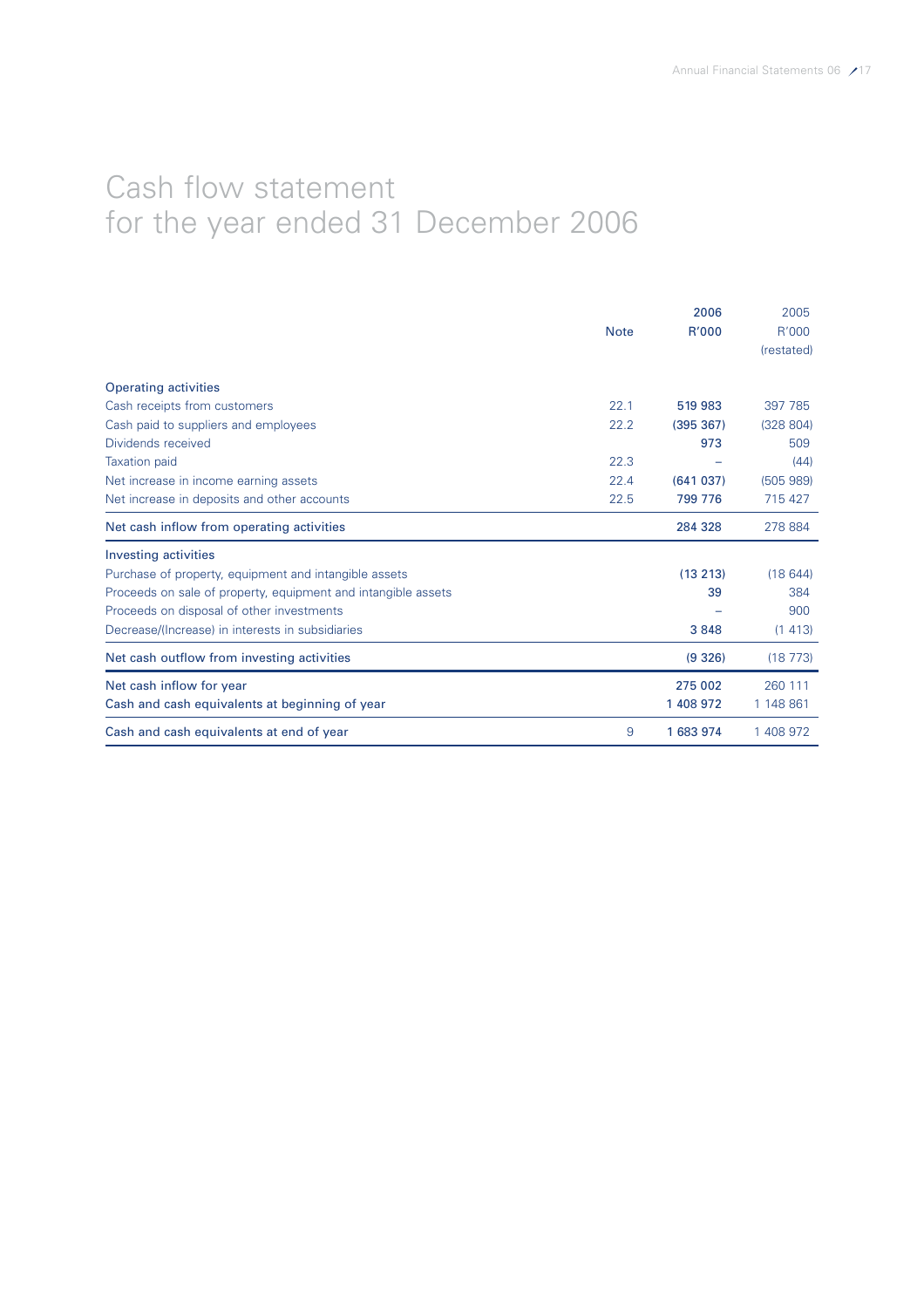# Notes to the annual financial statements for the year ended 31 December 2006

# 1. Intangible assets

|                                                                     | 2006         | 2005     |
|---------------------------------------------------------------------|--------------|----------|
|                                                                     | <b>R'000</b> | R'000    |
| <b>Computer software</b>                                            |              |          |
| Cost at beginning of year                                           | 44 066       | 39 051   |
| <b>Additions</b>                                                    | 7647         | 5015     |
| <b>Disposals</b>                                                    | (42)         |          |
| Cost at end of year                                                 | 51 671       | 44 066   |
| Accumulated amortisation and impairment losses at beginning of year | (37048)      | (32 250) |
| Amortisation                                                        | (3 107)      | (4798)   |
| <b>Disposals</b>                                                    | 33           |          |
| Accumulated amortisation and impairment losses at end of year       | (40122)      | (37048)  |
| Net carrying amount at end of year                                  | 11 549       | 7018     |

### 2. Property and equipment

|                                                                                           | Owner-<br>occupied<br>property<br>R'000 | Leasehold<br>improve-<br>ments<br>R'000 | Computer<br>equipment<br>R'000 | Furniture<br>and<br>fittings<br>R'000 | Office<br>equipment<br>R'000 | Motor<br>vehicles<br>R'000 | Total<br>R'000               |
|-------------------------------------------------------------------------------------------|-----------------------------------------|-----------------------------------------|--------------------------------|---------------------------------------|------------------------------|----------------------------|------------------------------|
| 2006                                                                                      |                                         |                                         |                                |                                       |                              |                            |                              |
| Open market value/cost<br>at beginning of year<br><b>Additions</b><br><b>Disposals</b>    | 164                                     | 17 166<br>963                           | 67 062<br>2 0 4 9<br>(643)     | 8 4 0 4<br>49<br>(85)                 | 18 975<br>2 5 0 5<br>(356)   | 422<br>(83)                | 112 193<br>5 5 6 6<br>(1167) |
| Open market value/cost<br>at end of year                                                  | 164                                     | 18 129                                  | 68 4 68                        | 8 3 6 8                               | 21 124                       | 339                        | 116 592                      |
| Accumulated depreciation<br>and impairment losses<br>at beginning of year<br>Depreciation |                                         | (11 550)<br>275)<br>(1)                 | (54901)<br>(5858)              | (6582)<br>(627)                       | (13066)<br>(1967)            | (330)<br>(40)              | (86 429)<br>(9767)           |
| <b>Disposals</b>                                                                          |                                         |                                         | 634                            | 80                                    | 338                          | 83                         | 1 1 3 5                      |
| Accumulated depreciation and<br>impairment losses at end of year                          |                                         | (12825)                                 | (60125)                        | (7129)                                | (14695)                      | (287)                      | (95061)                      |
| Net carrying amount<br>at end of year                                                     | 164                                     | 5 3 0 4                                 | 8 3 4 3                        | 1 2 3 9                               | 6 4 2 9                      | 52                         | 21 531                       |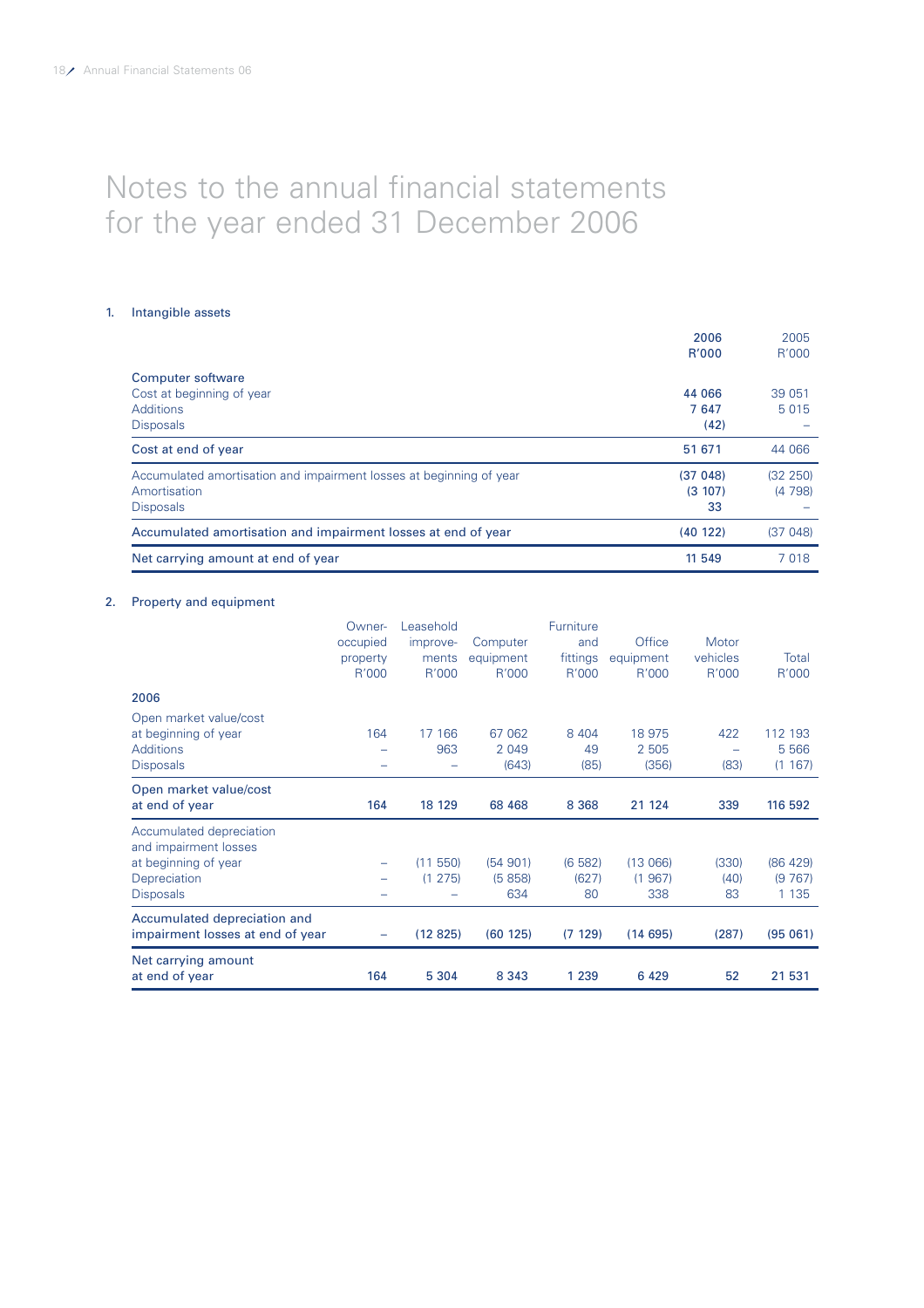### 2. Property and equipment (continued)

|                                    | Owner-   | Leasehold |           | Furniture |           |          |          |
|------------------------------------|----------|-----------|-----------|-----------|-----------|----------|----------|
|                                    | occupied | improve-  | Computer  | and       | Office    | Motor    |          |
|                                    | property | ments     | equipment | fittings  | equipment | vehicles | Total    |
|                                    | R'000    | R'000     | R'000     | R'000     | R'000     | R'000    | R'000    |
| 2005                               |          |           |           |           |           |          |          |
| Open market value/cost             |          |           |           |           |           |          |          |
| at beginning of year               | 190      | 15 568    | 61 545    | 8 2 0 1   | 17 460    | 722      | 103 686  |
| <b>Revaluations</b>                | (26)     |           |           |           |           |          | (26)     |
| <b>Additions</b>                   | -        | 3 9 4 1   | 7968      | 205       | 1515      | -        | 13 629   |
| <b>Disposals</b>                   | -        | (2 343)   | (2, 451)  | (2)       |           | (300)    | (5096)   |
| Open market value/cost             |          |           |           |           |           |          |          |
| at end of year                     | 164      | 17 166    | 67 062    | 8 4 0 4   | 18 975    | 422      | 112 193  |
| Accumulated depreciation           |          |           |           |           |           |          |          |
| and impairment losses              |          |           |           |           |           |          |          |
| at beginning of year               |          | (12 324)  | (49 485)  | (5909)    | (11824)   | (586)    | (80128)  |
| Depreciation                       |          | (1432)    | (7477)    | (674)     | (1 242)   | (44)     | (10869)  |
| <b>Disposals</b>                   |          | 2 2 0 6   | 2 0 6 1   |           |           | 300      | 4 5 6 8  |
| Accumulated depreciation and       |          |           |           |           |           |          |          |
| impairment losses at end of year   |          | (11 550)  | (54901)   | (6582)    | (13066)   | (330)    | (86 429) |
| Net carrying amount at end of year | 164      | 5616      | 12 161    | 1822      | 5 9 0 9   | 92       | 25 7 64  |

### Note:

The owner-occupied property comprises stand 624 Malvern, Johannesburg, with a building thereon. The property is valued at the offer to purchase amount received.

|    |                                                                       | 2006<br><b>R'000</b> | 2005<br>R'000 |
|----|-----------------------------------------------------------------------|----------------------|---------------|
| 3. | Other accounts receivable                                             |                      |               |
|    | Items in transit                                                      | 7 743                | 4 3 9 6       |
|    | Loans to fellow subsidiaries and holding company (refer to note 24.2) | 13 532               | 18 542        |
|    | Loan to the Mercantile Share Incentive Trust (refer to note 24.2)     | 3 0 9 7              | 3 1 1 1       |
|    | Pre-payments and deposits                                             | 4 140                | 3692          |
|    | Other receivables                                                     | 133 389              | 4 0 2 4       |
|    |                                                                       | 161 901              | 33 765        |

Other receivables includes amounts due from Alliance Partners which have been settled after year-end.

# 4. Interest in subsidiaries

| Unlisted                   |         |        |
|----------------------------|---------|--------|
| Shares at fair value       | 24 458  | 15 202 |
| Loans (refer to note 24.2) | 48 7 23 | 50 409 |
|                            | 73 181  | 65 611 |

A register containing details of investments in subsidiaries is available for inspection at the registered office of the Company.

The loans bear interest at market related rates and have no fixed terms of maturity.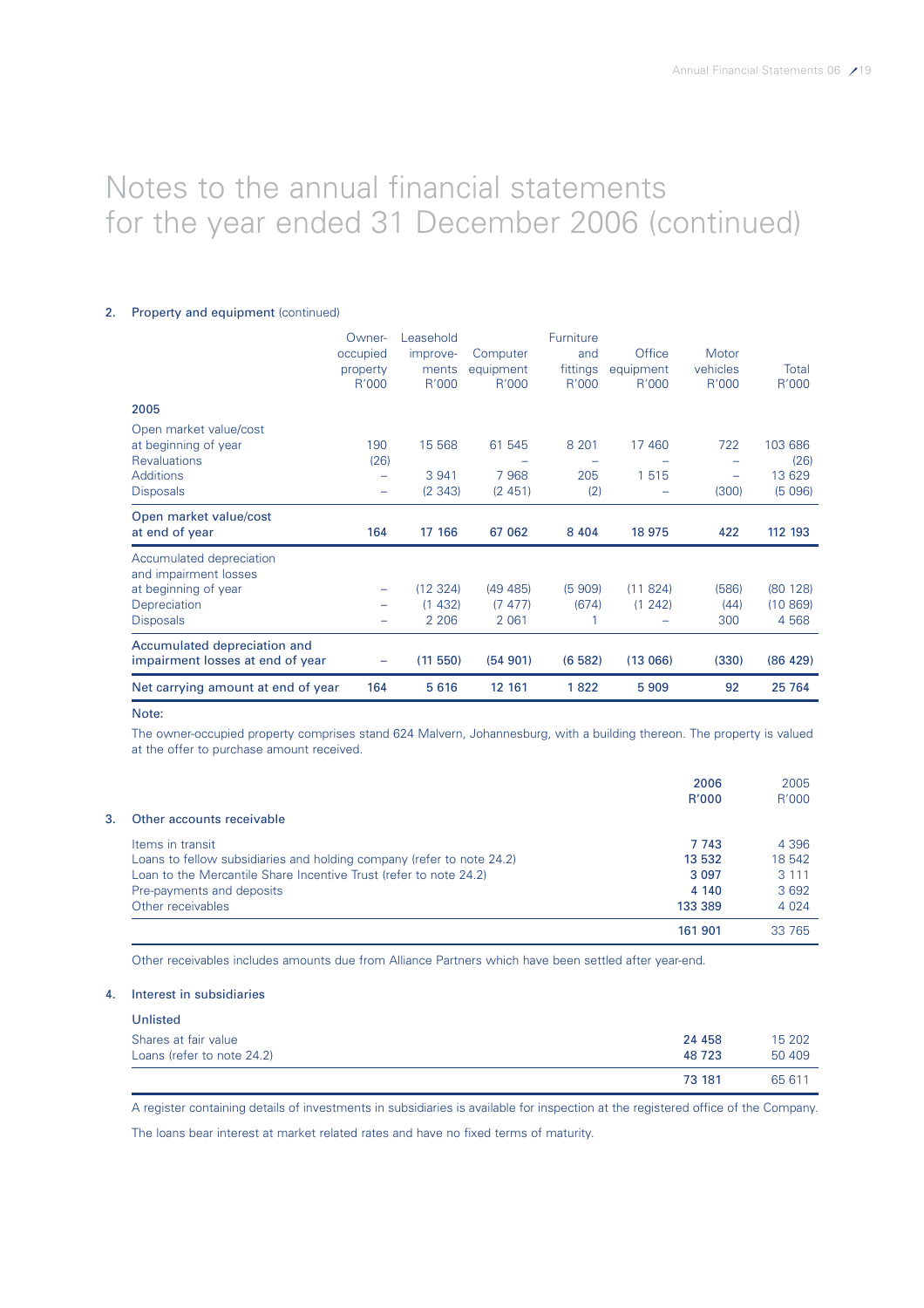| Other investments<br>5.                      | 2006<br>R'000 | 2005<br>R'000      |
|----------------------------------------------|---------------|--------------------|
| Available-for-sale                           |               |                    |
| Unlisted - associated company<br>$-$ other   | 3626<br>7 187 | 3 3 2 3<br>2 3 3 8 |
|                                              | 10 813        | 5 6 6 1            |
| Directors' valuation of unlisted investments | 10 813        | 5 6 6 1            |

A register containing details of other investments is available for inspection at the registered office of the Company.

#### 6. Loans and advances

| Category analysis                                                                           |              |           |
|---------------------------------------------------------------------------------------------|--------------|-----------|
| <b>Amortised cost</b>                                                                       | 2 053 778    | 1758930   |
| Current accounts                                                                            | 460 389      | 318 177   |
| Credit card                                                                                 | 29 002       | 137 638   |
| Mortgage loans                                                                              | 699 122      | 529 247   |
| Instalment sales and leases                                                                 | 299 284      | 209 642   |
| Other advances                                                                              | 565 981      | 564 226   |
| <b>Fair value</b>                                                                           |              |           |
| Other advances                                                                              | 114 205      | 129 292   |
|                                                                                             | 2 167 983*   | 1888222   |
| Less: Impairment for credit losses                                                          | $(64394)^*$  | (268665)  |
| Less: Interest in suspense                                                                  | $(37 157)^*$ | (160 880) |
|                                                                                             | 2 066 432    | 1 458 677 |
| All loans and advances are denominated in South African Rand.                               |              |           |
| <b>Maturity analysis</b>                                                                    |              |           |
| Repayable on demand                                                                         | 701 009      | 696 215   |
| Maturing within six months                                                                  | 105 259      | 61 884    |
| Maturing after six months but within 12 months                                              | 119 327      | 55 798    |
| Maturing after 12 months                                                                    | 1 242 388    | 1 064 325 |
|                                                                                             | 2 167 983    | 1888222   |
| The maturity analysis is based on the remaining period to contractual maturity at year-end. |              |           |
| Impairment for credit losses                                                                |              |           |
| Balance at beginning of year                                                                | 268 665      | 294 264   |
| Movements for year:                                                                         |              |           |
| Credit losses written-off                                                                   | (5090)       | (39826)   |
| Impairments utilised in writing off sold legacy loans and advances                          | $(214578)^*$ |           |
| Net impairments raised                                                                      | 15 397       | 14 2 2 7  |
| Creation of credit-risk impairments on adoption of IFRS                                     |              | 22 952    |
| Other net impairments raised/(released)                                                     | 15 397       | (8725)    |
| Balance at end of year                                                                      | 64 394       | 268 665   |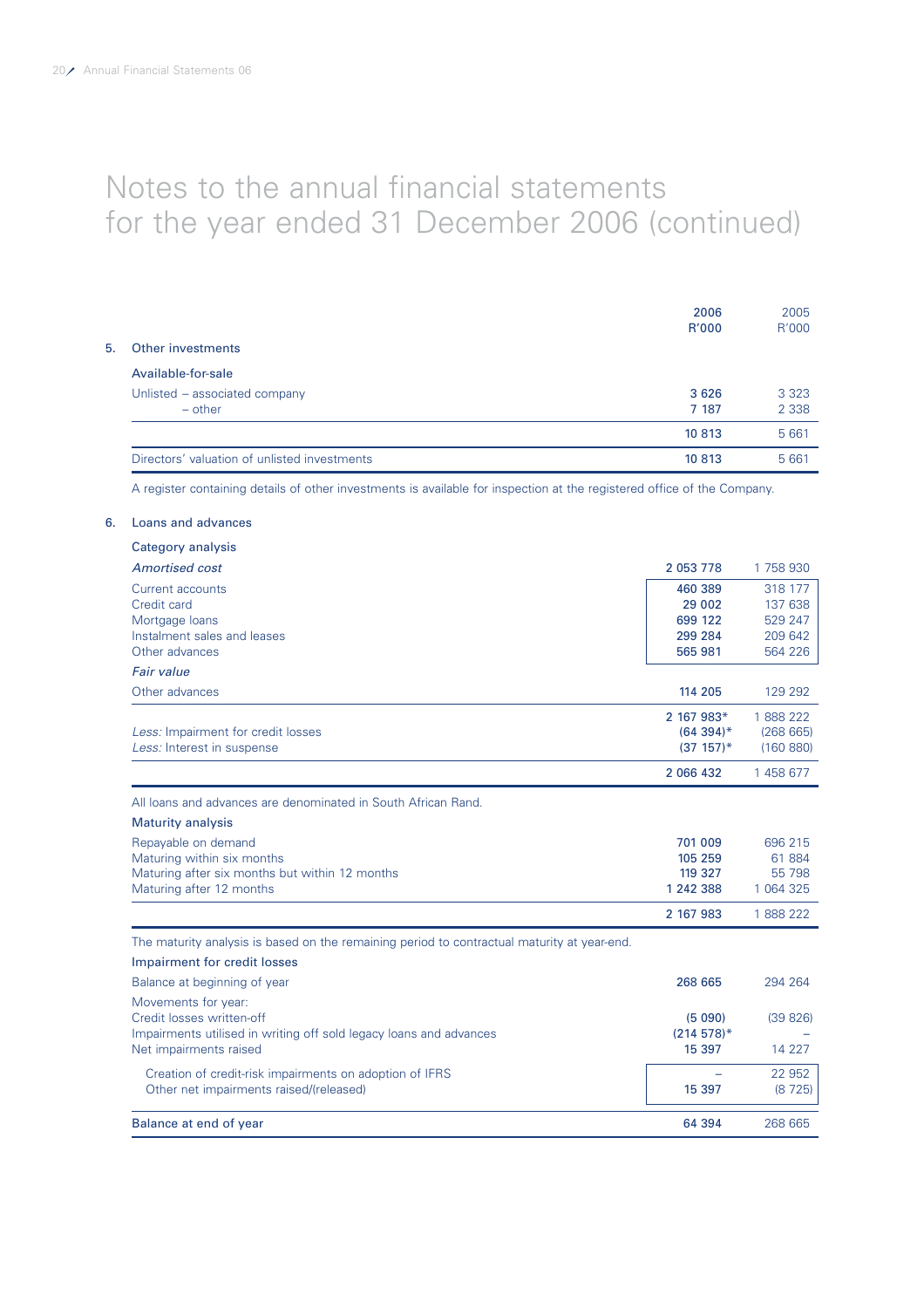|                                                                                           | 2006<br><b>R'000</b> | 2005<br>R'000 |
|-------------------------------------------------------------------------------------------|----------------------|---------------|
| <b>Loans and advances (continued)</b>                                                     |                      |               |
| Comprising:                                                                               |                      |               |
| Portfolio impairment                                                                      | 31 682               | 4 2 3 8       |
| Specific impairment                                                                       | 32 7 12              | 264 427       |
| Balance at end of year                                                                    | 64 394               | 268 665       |
| Net recovery of credit losses                                                             |                      |               |
| Net impairments (raised)/released                                                         | (15397)              | 8 7 2 5       |
| Recoveries in respect of sold legacy loans and advances                                   | 7 345                |               |
| Recoveries in respect of amounts previously written off                                   | 9477                 | 9 7 0 5       |
| Other credit risk related provisions released                                             |                      | 3 7 5 2       |
|                                                                                           | 1425                 | 22 182        |
| Exceptional items as per income statement                                                 |                      |               |
| Recovery of amounts previously written off in respect of the release of the CGD quarantee | 8 6 0 2              | 23 119        |

\* Effective 1 December 2006, legacy loans and advances of R377.4 million were sold to a third party. Specific impairments and interest in suspense of R214.6 million and R157.3 million, respectively, were utilised in writing off this debt.

|                               | <b>Balance after</b><br>interest in<br>suspense<br>R'000 | Specific<br>impairment<br>R'000 | Net balance<br>R'000 |
|-------------------------------|----------------------------------------------------------|---------------------------------|----------------------|
| Non-performing loans          |                                                          |                                 |                      |
| 2006                          |                                                          |                                 |                      |
| Category analysis             |                                                          |                                 |                      |
| Current accounts              | 9 1 5 9                                                  | 5959                            | 3 2 0 0              |
| Credit card<br>Mortgage loans | 6588<br>4 2 5 7                                          | 6446<br>1 1 3 4                 | 142<br>3 1 2 3       |
| Instalment sales and leases   | 6737                                                     | 5 6 3 8                         | 1 0 9 9              |
| Other advances                | 19 668                                                   | 13 535                          | 6 133                |
|                               | 46 409                                                   | 32 7 12                         | 13 697               |
| 2005                          |                                                          |                                 |                      |
| Category analysis             |                                                          |                                 |                      |
| Current accounts              | 1830                                                     |                                 | 1830                 |
| Credit cards                  | 67826                                                    | 67 579                          | 247                  |
| Mortgage loans                | 28 7 29                                                  | 12 182                          | 16 547               |
| Instalment sales and leases   | 52 355                                                   | 51 186                          | 1 1 6 9              |
| Other advances                | 145 220                                                  | 133 480                         | 11 740               |
|                               | 295 960                                                  | 264 427                         | 31 533               |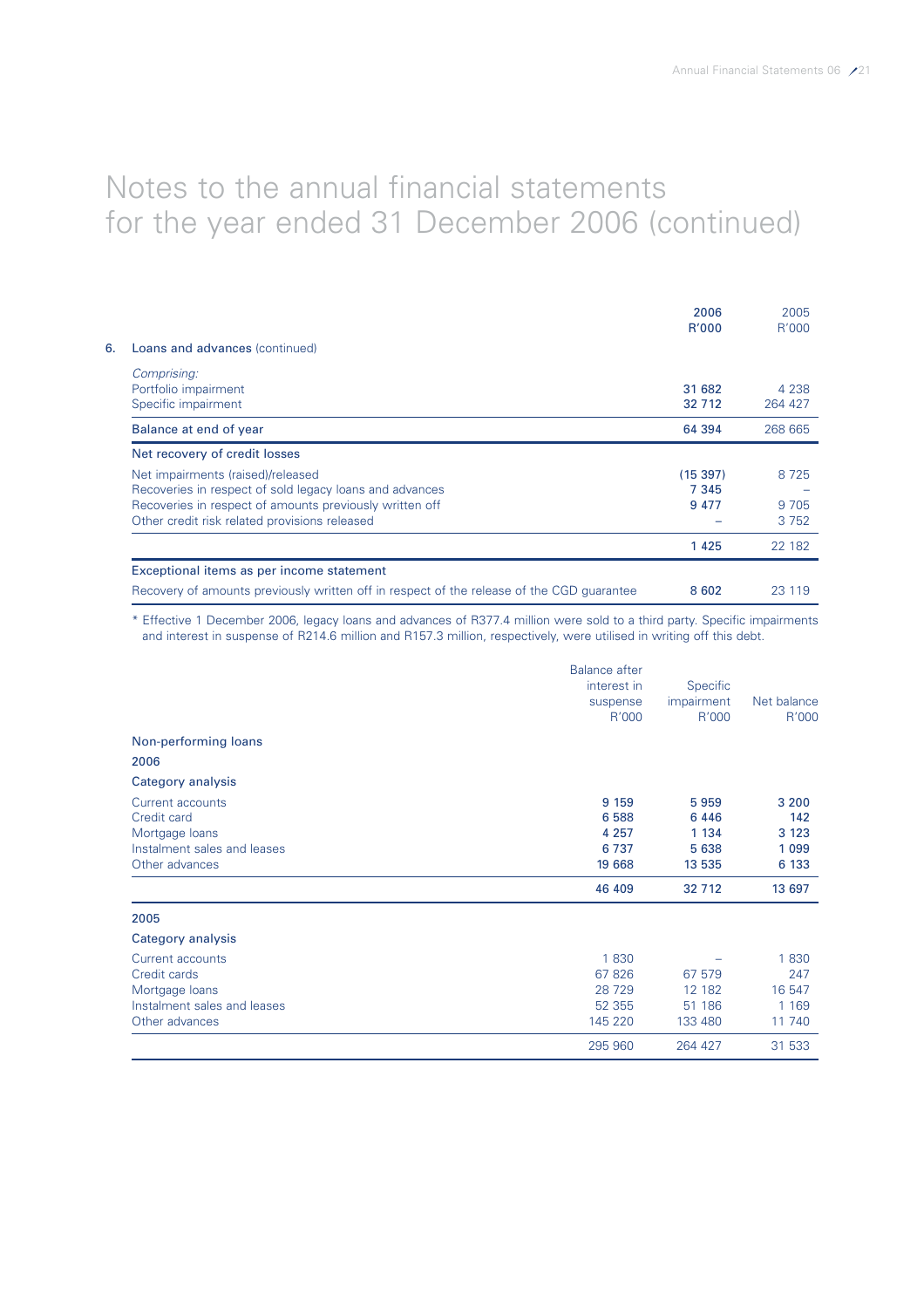### 7. Derivative financial instruments

|                                                                                                            | Notional<br>principal<br>of assets<br>R'000 | Fair value<br>of assets<br>R'000 | Notional<br>principal<br>of liabilities<br>R'000 | Fair value<br>of liabilities<br>R'000 |
|------------------------------------------------------------------------------------------------------------|---------------------------------------------|----------------------------------|--------------------------------------------------|---------------------------------------|
| 2006                                                                                                       |                                             |                                  |                                                  |                                       |
| Held-for-trading                                                                                           |                                             |                                  |                                                  |                                       |
| Foreign exchange contracts<br>Interest rate swaps                                                          | 1 022 312<br>30 700                         | 30 402<br>732                    | 461 355<br>172 699                               | 13 350<br>15 839                      |
|                                                                                                            | 1 053 012                                   | 31 134                           | 634 054                                          | 29 189                                |
| 2005                                                                                                       |                                             |                                  |                                                  |                                       |
| Held-for-trading                                                                                           |                                             |                                  |                                                  |                                       |
| Foreign exchange contracts<br>Interest rate swaps                                                          | 1 118 646<br>100 000                        | 36 757                           | 401 219<br>315 832                               | 8937<br>29 5 94                       |
|                                                                                                            | 1 218 646                                   | 36 757                           | 717 051                                          | 38 531                                |
| <b>Negotiable securities</b>                                                                               |                                             |                                  | <b>R'000</b>                                     | R'000                                 |
| Loans and receivables                                                                                      |                                             |                                  |                                                  |                                       |
| <b>Treasury bills</b><br>Landbank bills<br><b>Debentures</b><br>Non-liquid bills and acceptances           |                                             |                                  | 184 539<br>9867<br>26 10 5                       | 129 509<br>58 2 26<br>56              |
| Held as fair value through profit and loss                                                                 |                                             |                                  |                                                  |                                       |
| Corporate bonds                                                                                            |                                             |                                  | 184 505                                          | 191 237                               |
|                                                                                                            |                                             |                                  | 405 016                                          | 379 028                               |
| <b>Maturity analysis</b>                                                                                   |                                             |                                  |                                                  |                                       |
| Repayable within one month<br>Maturing within six months<br>Maturing after six months but within 12 months |                                             |                                  | 56 061<br>164 450<br>152 607                     | 153 175<br>34 616                     |
| Maturing after 12 months but within five years                                                             |                                             |                                  | 31898<br>405 016                                 | 191 237<br>379 028                    |

The maturity analysis is based on the remaining period to contractual maturity at year-end.

# 9. Cash and cash equivalents

| Cash and bank notes<br>Central Bank balances<br>Domestic bank balances | 28 350<br>49 325<br>88 011 | 19 946<br>35 719<br>151 785 |
|------------------------------------------------------------------------|----------------------------|-----------------------------|
| Foreign bank balances                                                  | 1 518 288                  | 1 201 522                   |
|                                                                        | 1683974                    | 1408972                     |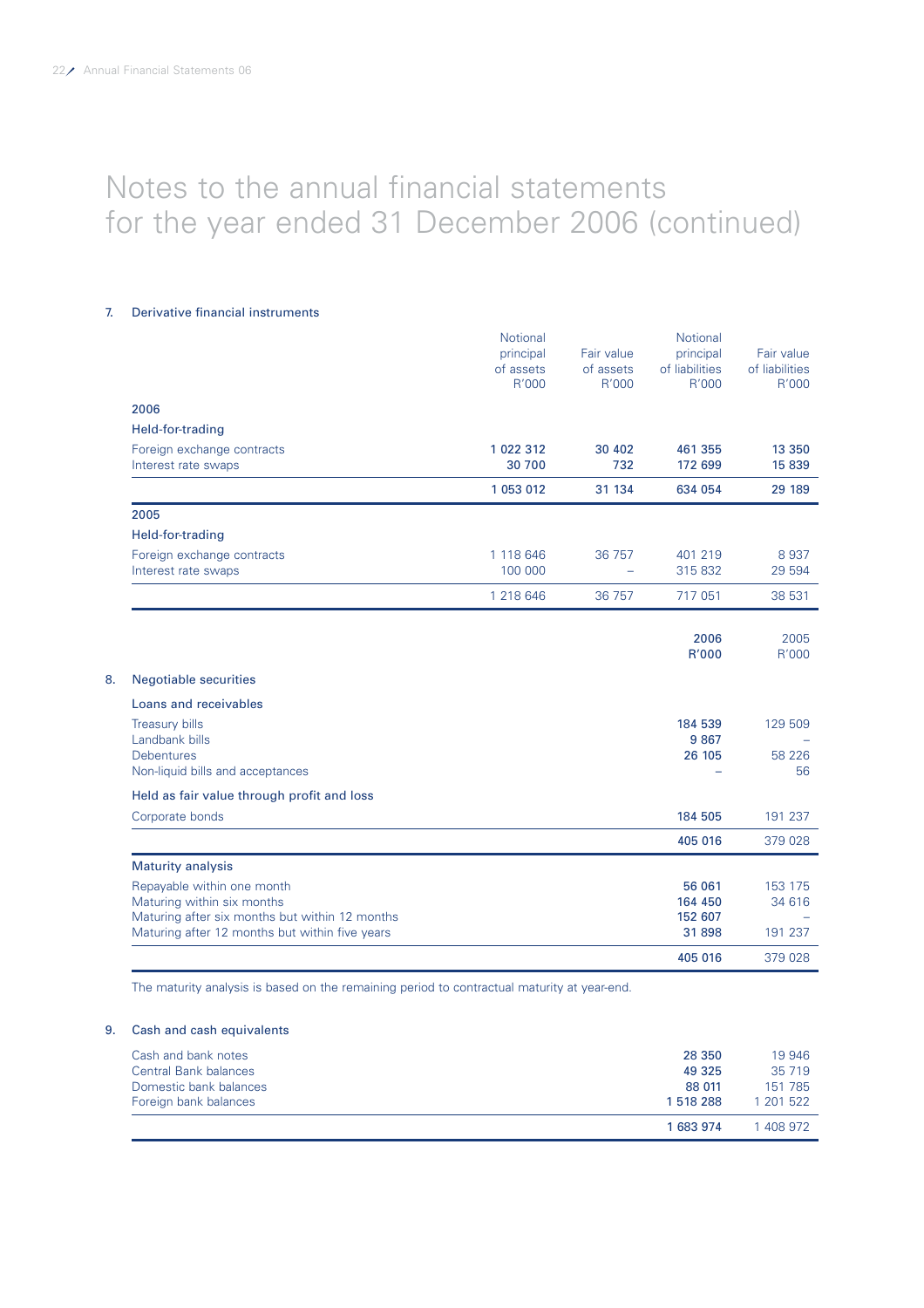### 10. Share capital and share premium

| Opening and closing balance | 62 484 352                      | 124 969          | 1 358 331        | 1 483 300      |
|-----------------------------|---------------------------------|------------------|------------------|----------------|
|                             | shares                          | capital<br>R'000 | premium<br>R'000 | Total<br>R'000 |
|                             | Number of<br>issued<br>ordinary | <b>Share</b>     | <b>Share</b>     |                |

### Notes:

1. The total authorised number of ordinary shares is 62 630 000 shares (2005: 62 630 000 shares) with a par value of R2.00 per share.

2. No shares were issued during the financial years ended 31 December 2005 and 31 December 2006.

3. The unissued shares are under the control of the directors until the next annual general meeting.

|                                                | 2006<br>R'000 | 2005<br>R'000 |
|------------------------------------------------|---------------|---------------|
| <b>Deposits</b><br>11.                         |               |               |
| Call deposits and current accounts             | 1 483 034     | 946 684       |
| Savings accounts                               | 158 521       | 155 853       |
| Term and notice deposits                       | 1817336       | 1411088       |
| Negotiable certificates of deposit             | 25 151        | 35 472        |
| Foreign bank deposits and loans                | 57 989        | 90 280        |
|                                                | 3 542 031     | 2 639 377     |
| <b>Maturity analysis</b>                       |               |               |
| Repayable on demand and within one month       | 2 106 799     | 1 516 731     |
| Maturing after one month but within six months | 1 205 089     | 966 723       |
| Maturing after six months but within 12 months | 216 378       | 155 623       |
| Maturing after 12 months                       | 13 765        | 300           |
|                                                | 3 542 031     | 2 639 377     |

The maturity analysis is based on the remaining period to contractual maturity at year-end.

#### 12. Provisions

| At 31 December 2006           | 10 382       | 2 100    | 12 8 53    | 8 2 9 9 |           | 5 3 3 0 | 38 964  |
|-------------------------------|--------------|----------|------------|---------|-----------|---------|---------|
| Unutilised provision reversed |              |          |            |         | (428)     | (291)   | (719)   |
| Charged to provision          | (8171)       | (3, 244) | -          | (2 134) |           | -       | (13549) |
| Additional provision raised   | 9 5 5 3      | 2 100    | 2 4 3 9    | 2522    | -         | 5 0 0 0 | 21 614  |
| At 31 December 2005           | 9 0 0 0      | 3 2 4 4  | 10 4 14    | 7911    | 428       | 621     | 31 618  |
| Unutilised provision reversed |              |          |            |         | -         | (6975)  | (6975)  |
| Charged to provision          | (4000)       | (2, 400) | (7769)     | (2949)  | -         | (577)   | (17695) |
| Additional provision raised   | 9 0 0 0      | 3 2 4 4  | 2 2 3 4    | 2818    | 428       | 3 2 9 5 | 21 0 19 |
| At 31 December 2004           | 4 0 0 0      | 2 400    | 15 949     | 8 0 4 2 |           | 4878    | 35 269  |
|                               | R'000        | R'000    | R'000      | R'000   | R'000     | R'000   | R'000   |
|                               | incentives   | fees     | benefits   | pay     | contracts | risks   | Total   |
|                               | <b>Staff</b> | Audit    | medical    | Leave   | lease     | Other   |         |
|                               |              |          | retirement |         | Onerous   |         |         |
|                               |              |          | Post-      |         |           |         |         |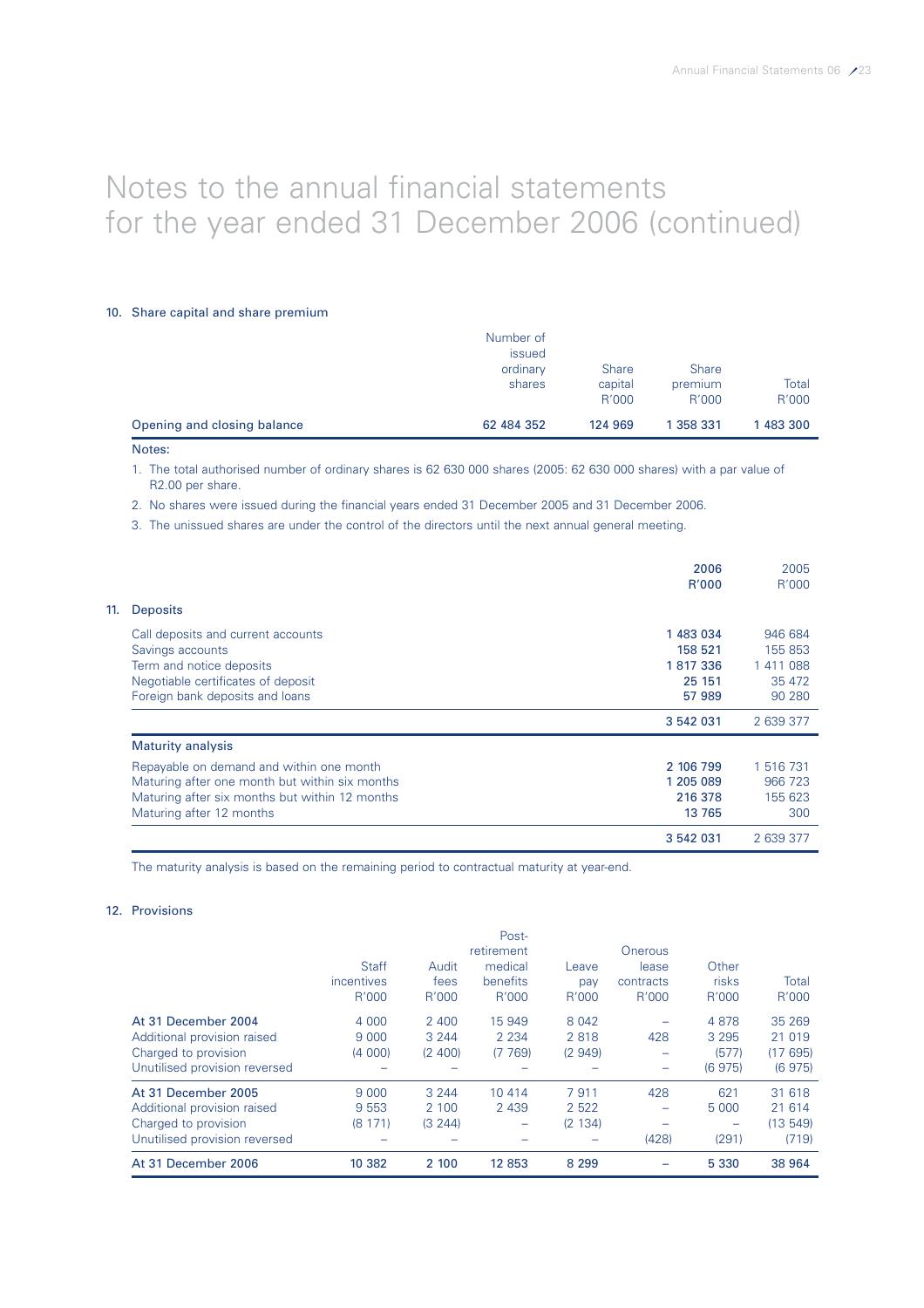### 12. Provisions (continued)

### Post-retirement medical benefits

Refer to note 13 for detailed disclosure of this provision.

#### Leave pay

In terms of Company policy, employees are entitled to accumulate leave not taken during the year, within certain limits.

# Other risks

Consists of provisions that arose from the sale of the asset finance book, legal claims and other risks. At any time there are legal or potential claims made against the Company, the outcome of which cannot at present be foreseen. These claims are not regarded as material either on an individual basis or in aggregate. Provisions are raised for all liabilities that are expected to materialise.

#### 13. Post-retirement medical benefits

The Company operates a partly funded post-retirement medical scheme. The assets of the funded plans are held independently of the Company's assets in a separate trustee-administered fund. Independent actuaries value this scheme at least every three years. The last actuarial valuations were carried out at 31 December 2006.

A buy-out of member's post-retirement medical liability took place in 2005, during which some eligible members accepted the offer. Members that did not accept the offer remain eligible for post-retirement medical benefits.

|                                                                                                                                                                                      | 2006<br>R'000                                             | 2005<br>R'000                                                 |
|--------------------------------------------------------------------------------------------------------------------------------------------------------------------------------------|-----------------------------------------------------------|---------------------------------------------------------------|
| The amounts recognised in the balance sheet are as follows (refer to note 12):<br>Present value of total service liabilities<br>Fair value of plan assets                            | 18 989<br>(6136)                                          | 16 651<br>(6237)                                              |
| Provident fund<br>Endowment bond<br>Annuities                                                                                                                                        | (1457)<br>(3729)<br>(950)                                 | (1624)<br>(4104)<br>(509)                                     |
| Liability in the balance sheet                                                                                                                                                       | 12 853                                                    | 10 4 14                                                       |
| The amounts recognised in the income statement are as follows (refer to note 20):                                                                                                    |                                                           |                                                               |
| Current service cost<br>Interest costs<br>Expected return on plan assets<br><b>Actuarial loss</b><br>Employer benefit payments<br>Payments from plan assets<br>Effect on curtailment | 115<br>1 3 6 5<br>(396)<br>1957<br>(1168)<br>846<br>(280) | 414<br>1 6 5 9<br>(575)<br>1 7 3 6<br>(1085)<br>540<br>(455)  |
| Total included in staff costs                                                                                                                                                        | 2 4 3 9                                                   | 2 2 3 4                                                       |
| Reconciliation of the movement in the present value of total service liabilities:                                                                                                    |                                                           |                                                               |
| At beginning of year<br>Current service cost<br>Interest costs<br><b>Actuarial loss</b><br>Employer benefit payments<br>Net effect of settlements<br>Effect of curtailment           | 16 651<br>115<br>1 3 6 5<br>2 3 0 6<br>(1168)<br>(280)    | 22 277<br>414<br>1 6 5 9<br>1610<br>(1085)<br>(7769)<br>(455) |
| At end of year                                                                                                                                                                       | 18 989                                                    | 16 651                                                        |
| Reconciliation of the movement in the fair value of plan assets:                                                                                                                     |                                                           |                                                               |
| At beginning of year<br>Expected return on plan assets<br>Actuarial gain/(loss)<br>Payments from plan assets                                                                         | 6 2 3 7<br>396<br>349<br>(846)                            | 6 3 2 8<br>575<br>(126)<br>(540)                              |
| At end of year                                                                                                                                                                       | 6 136                                                     | 6 2 3 7                                                       |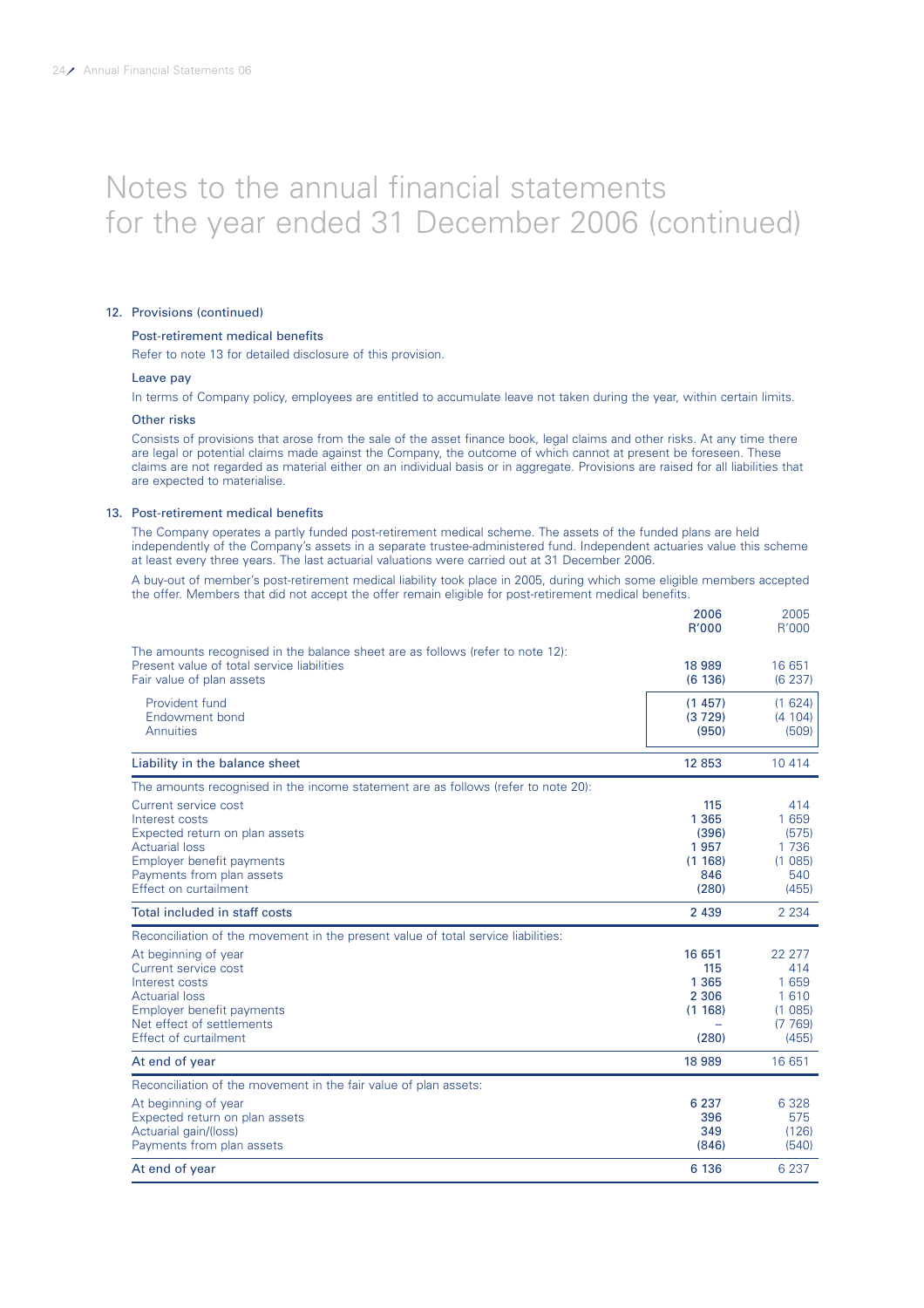# 13. Post-retirement medical benefits (continued)

The principal actuarial assumptions used were as follows:

|                                                     | 172 575                                | 145 139 |
|-----------------------------------------------------|----------------------------------------|---------|
| Sundry creditors                                    | 13 013                                 | 18 571  |
| Product-related credits                             | 26 081                                 | 11 606  |
| Repurchase agreements                               | 126 343                                | 109 461 |
| Loans from fellow subsidiaries (refer to note 24.2) | 189                                    | 121     |
| Accruals                                            | 6949                                   | 5 3 8 0 |
| 14. Other accounts payable                          |                                        |         |
|                                                     | <b>R'000</b>                           | R'000   |
|                                                     | 2006                                   | 2005    |
| Salary inflation                                    | 6.75% (2005: 6.5%) compounded annually |         |
| Rate of medical inflation                           | 7.25% (2005: 7.0%) compounded annually |         |
| Investment return                                   | 9.25% (2005: 6.5%) compounded annually |         |
| Discount rate                                       | 8.25% (2005: 8.5%) compounded annually |         |
|                                                     |                                        |         |

### 15. Contingent liabilities and commitments

### 15.1 Conditional buy-back obligation

In terms of a sale agreement, wherein the Company disposed of its asset finance book, the Company has an obligation to buy-back the credit agreement rights and obligations of customers that fail to meet their repayments. In 2006, by agreement, this obligation to repurchase was terminated.

Capital balance outstanding – 7 707 15.2 Guarantees and letters of credit Guarantees 269 402 261 763 Lending related 16 201 34 860 Mortgage 66 618 70 173 Performance 186 730 156 730 156 730 156 730 156 730 156 730 156 730 156 730 156 730 156 730 156 730 156 730 15 Letters of credit 11 662 26 058 281 064 287 821

# 15.3 Commitments under operating leases

The total minimum future lease payments under operating leases are as follows:

| Property rentals:              |         |         |
|--------------------------------|---------|---------|
| Due within one year            | 4 0 4 2 | 3852    |
| Due between one and five years | 6 191   | 9 7 2 1 |
|                                | 10 233  | 13 573  |
| Motor vehicle rentals:         |         |         |
| Due within one year            | 55      | 103     |
| Due between one and five years |         | 66      |
|                                |         |         |

A register containing details of the existence and terms of renewal and escalation clauses is available for inspection at the registered office of the Company.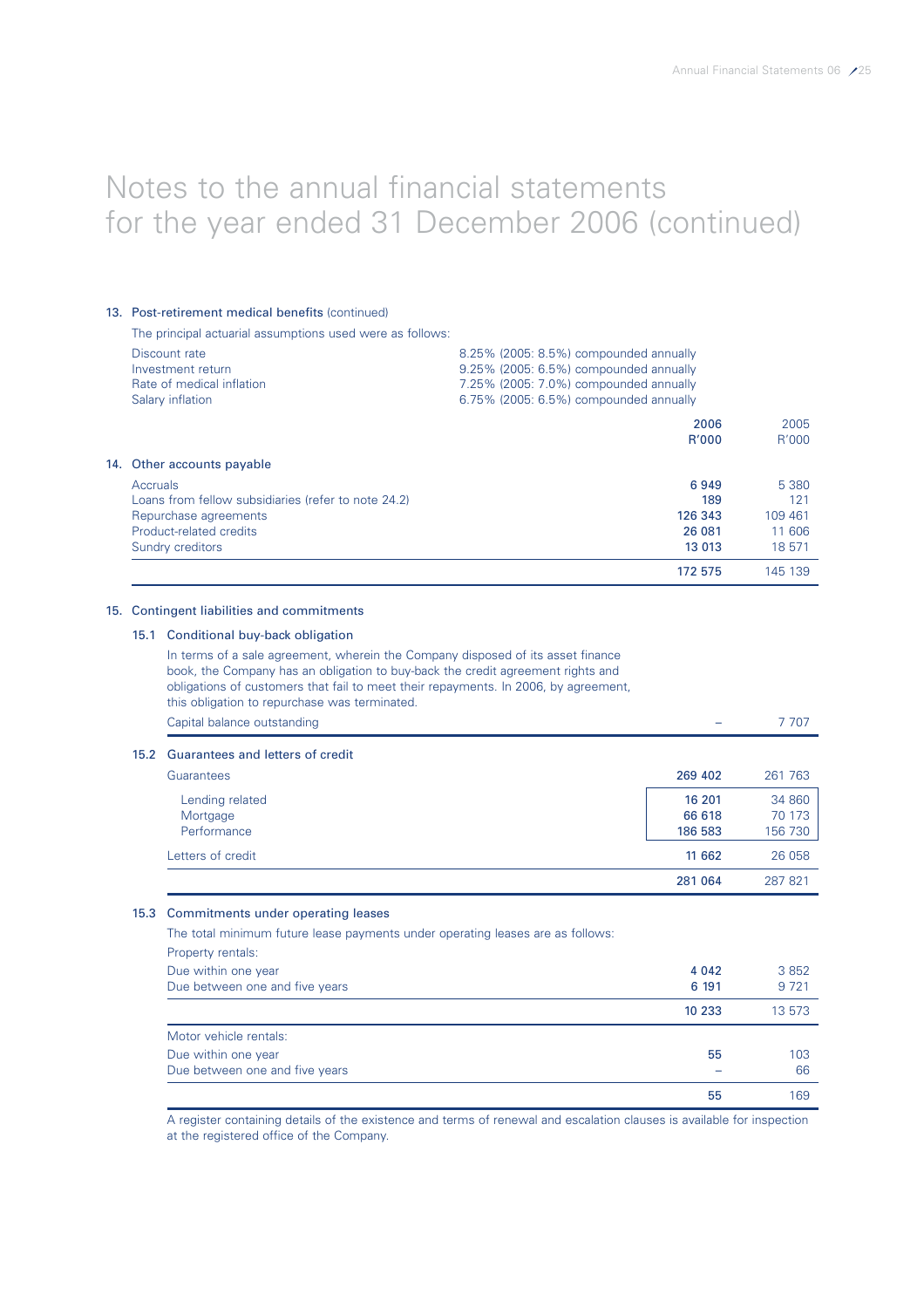#### 16. Deferred taxation

A deferred tax asset has not been recognised for the deductible temporary differences and unutilised calculated tax losses of R939.6 million (2005: R980.3 million) due to the uncertain timing of the reversal of these losses and availability of future taxable income.

| Interest income<br>17.<br>Interest on:<br>Cash and cash equivalents<br>Negotiable securities<br>Loans and advances<br>Amortised cost<br>Fair value | 126 688<br>31 139<br>203 443<br>187 547<br>15 896<br>361 270 | 82 3 25<br>27 957<br>143 922<br>134 230<br>9692 |
|----------------------------------------------------------------------------------------------------------------------------------------------------|--------------------------------------------------------------|-------------------------------------------------|
|                                                                                                                                                    |                                                              |                                                 |
|                                                                                                                                                    |                                                              |                                                 |
|                                                                                                                                                    |                                                              |                                                 |
| 18. Interest expenditure                                                                                                                           |                                                              | 254 204                                         |
|                                                                                                                                                    |                                                              |                                                 |
| Interest on:                                                                                                                                       |                                                              |                                                 |
| <b>Deposits</b>                                                                                                                                    | 180 210                                                      | 112 325                                         |
| Repurchase agreements                                                                                                                              | 8933                                                         | 913                                             |
|                                                                                                                                                    | 189 143                                                      | 113 238                                         |
| 19. Non-interest income                                                                                                                            |                                                              | (restated)                                      |
| <b>Transactional income</b>                                                                                                                        | 106 375                                                      | 80 618                                          |
| Fees and commission                                                                                                                                | 95 920                                                       | 78 896                                          |
| Knowledge-based fees                                                                                                                               | 10 455                                                       | 1722                                            |
| <b>Trading income</b>                                                                                                                              | 38 7 36                                                      | 29 18 6                                         |
| Foreign currency<br>Foreign currency commissions<br>Treasury operational gain/(loss)                                                               | 29 14 1<br>6 6 5 8<br>2937                                   | 24 758<br>5 6 9 8<br>(1 270)                    |
| Investment income - dividends                                                                                                                      | 973                                                          | 509                                             |
| Associated company<br>Other                                                                                                                        | 966<br>7                                                     | 429<br>80                                       |
|                                                                                                                                                    |                                                              |                                                 |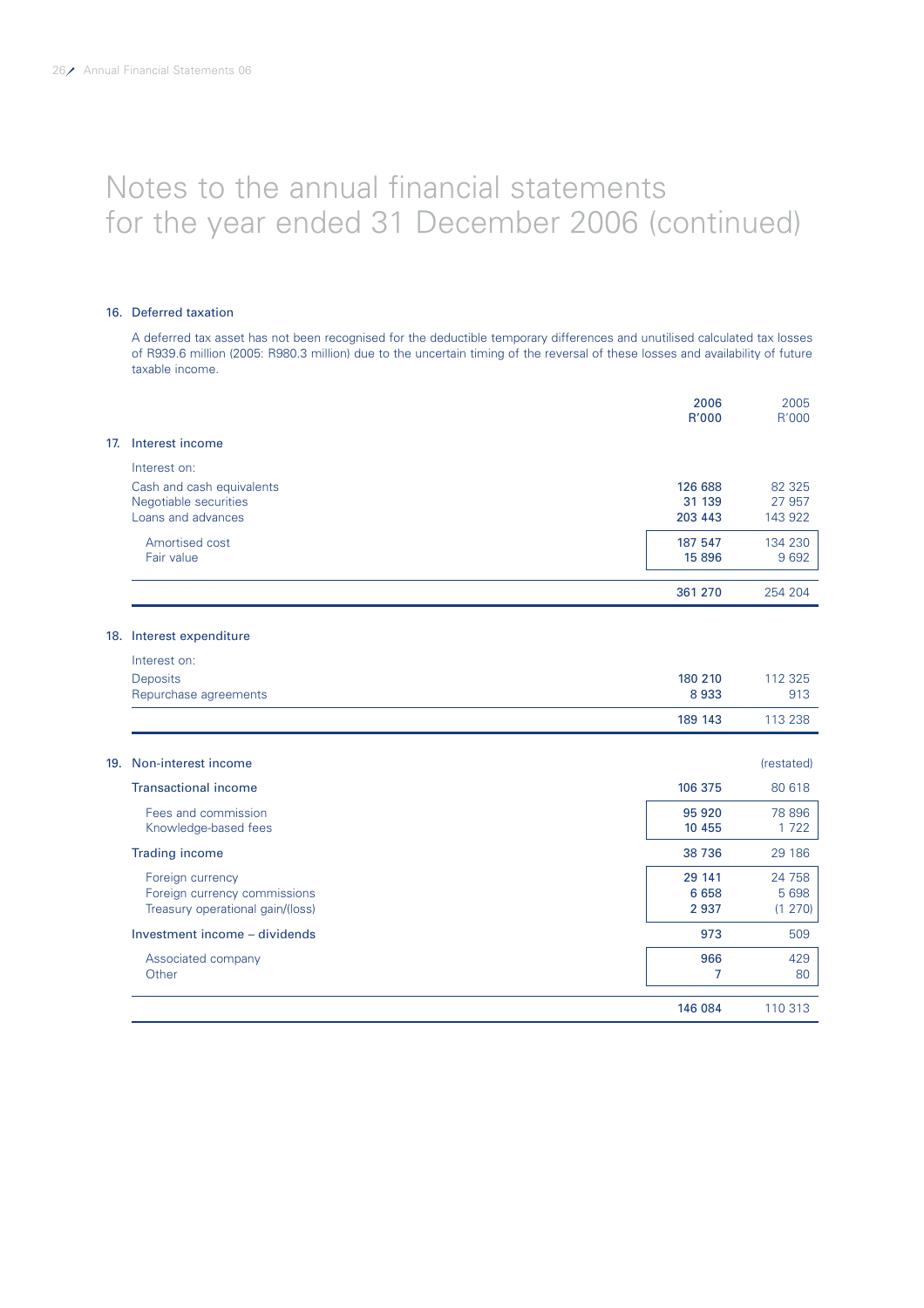|                                                                                       | 2006<br>R'000     | 2005<br>R'000<br>(restated) |
|---------------------------------------------------------------------------------------|-------------------|-----------------------------|
| 20. Operating expenditure                                                             |                   |                             |
| <b>Auditor's remuneration</b>                                                         |                   |                             |
| Audit fees - current                                                                  | 5 2 5 0           | 5 1 6 3                     |
| $-$ prior                                                                             | 121               | 200                         |
| Fees for other services - taxation                                                    | 597               | 1 0 4 7                     |
| - IFRS consulting<br>- controls and processes review                                  | 100               | 230<br>181                  |
|                                                                                       | 6 0 68            | 6821                        |
|                                                                                       |                   |                             |
| <b>Professional fees</b><br>Collections                                               | 1 1 5 5           | 3 3 2 9                     |
| Consulting                                                                            | 14 372            | 10 276                      |
| Legal                                                                                 | 911               | 1588                        |
| Technical and other                                                                   | 18 241            | 19 184                      |
|                                                                                       | 34 679            | 34 377                      |
| Depreciation and amortisation (refer to notes 1 and 2)                                | 12 874            | 15 667                      |
| Directors' emoluments (refer to note 24.3)                                            |                   |                             |
| <b>Executive directors</b>                                                            | 8 4 9 9           | 5899                        |
| Non-executive directors' fees                                                         | 3 0 4 4           | 2 5 2 0                     |
| Share-based payments                                                                  | 849               | 311                         |
|                                                                                       | 12 3 9 2          | 8730                        |
| Lease charges                                                                         |                   |                             |
| Motor vehicles                                                                        | 36                | 37                          |
| Equipment                                                                             | 38                | 78                          |
|                                                                                       | 74                | 115                         |
| <b>Staff costs</b>                                                                    |                   |                             |
| Salaries, wages and allowances<br>Post-retirement medical benefits (refer to note 13) | 89 947<br>2 4 3 9 | 89 874<br>2 2 3 4           |
| Contributions to retirement funds                                                     | 5776              | 5746                        |
| Share-based payments excluding directors                                              | 1 3 2 9           | 413                         |
| Other                                                                                 | 4 8 7 9           | 4 1 9 0                     |
|                                                                                       | 104 370           | 102 457                     |
| Impairment and loss on sale of property and equipment                                 | $\overline{2}$    | 144                         |
| Operating leases - premises                                                           | 14 068            | 15 972                      |
| Marketing and communication                                                           | 5616              | 7 2 1 2                     |
| <b>Indirect taxation</b>                                                              |                   |                             |
| Non-claimable Value-Added Tax                                                         | 7 291             | 7942                        |
| Skills development levy                                                               | 277               | 486                         |
| <b>Regional Services Council levies</b>                                               | 554               | 959                         |
|                                                                                       | 8 1 2 2           | 9 3 8 7                     |
| Other operating costs                                                                 | 30 359            | 27 568                      |
| <b>Total operating expenditure</b>                                                    | 228 624           | 228 450                     |
| Number of persons employed by the Company at year-end                                 | 411               | 413                         |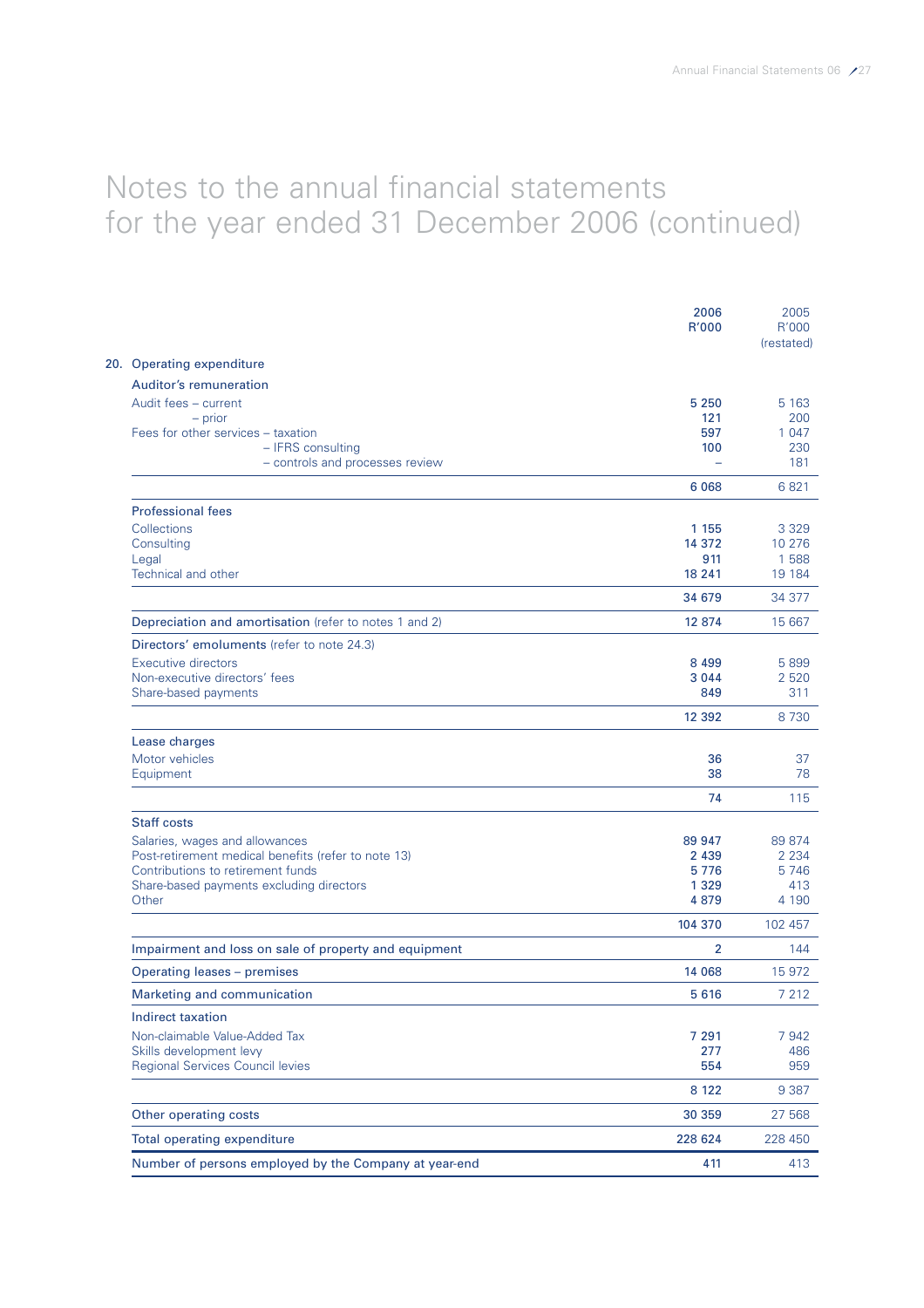|  |              |                                                                                          | 2006<br>R'000           | 2005<br>R'000    |
|--|--------------|------------------------------------------------------------------------------------------|-------------------------|------------------|
|  | 21. Taxation |                                                                                          |                         |                  |
|  |              | <b>Direct taxation</b>                                                                   |                         |                  |
|  |              | South African normal taxation                                                            |                         |                  |
|  |              | South African tax rate reconciliation                                                    |                         |                  |
|  |              | South African standard tax rate (%)                                                      | 29.0                    | 29.0             |
|  |              | Exempt income (%)<br>Deferred taxation not raised (%)                                    | (1.0)<br>(292.6)        | (0.8)<br>(227.2) |
|  |              | Tax losses (%)                                                                           | 264.6                   | 199.0            |
|  |              | Effective tax rate (%)                                                                   | 0.0                     | 0.0              |
|  |              | Estimated tax losses available for set-off against future taxable income                 | 939 601                 | 980 313          |
|  |              | 22. Cash flow notes                                                                      |                         |                  |
|  | 22.1         | Cash receipts from customers                                                             |                         | (restated)       |
|  |              | Interest income                                                                          | 361 270                 | 254 204          |
|  |              | Non-interest income and net loss on disposal and revaluation of investments              | 144 571                 | 108 785          |
|  |              | Adjusted for: Dividends received                                                         | (973)                   | (509)            |
|  |              | Net loss on disposal and revaluation of investments                                      | 1513                    | 1 5 2 8          |
|  |              | Revaluation of held-for-trading financial instruments<br>Net recoveries of credit losses | (11822)<br>25 4 24      | 953<br>32 824    |
|  |              |                                                                                          |                         |                  |
|  |              | Total cash receipts from customers                                                       | 519 983                 | 397 785          |
|  | 22.2         | Cash paid to suppliers and employees                                                     |                         |                  |
|  |              | Interest expenditure                                                                     | (189 143)               | (113 238)        |
|  |              | Operating expenditure                                                                    | (228624)                | (228 450)        |
|  |              | Adjusted for: Depreciation and amortisation                                              | 12 874                  | 15 667           |
|  |              | Loss on sale of property and equipment<br>Share-based payments                           | $\overline{2}$<br>2 178 | 144<br>724       |
|  |              | Increase/(Decrease) in provisions                                                        | 7 346                   | (3651)           |
|  |              | Total cash paid to suppliers and employees                                               | (395 367)               | (328804)         |
|  | 22.3         | <b>Taxation paid</b>                                                                     |                         |                  |
|  |              | Amounts unpaid at beginning of year                                                      |                         | (44)             |
|  |              | Income statement charge                                                                  |                         |                  |
|  |              | Less: Amounts unpaid at end of year                                                      |                         |                  |
|  |              | <b>Total taxation paid</b>                                                               |                         | (44)             |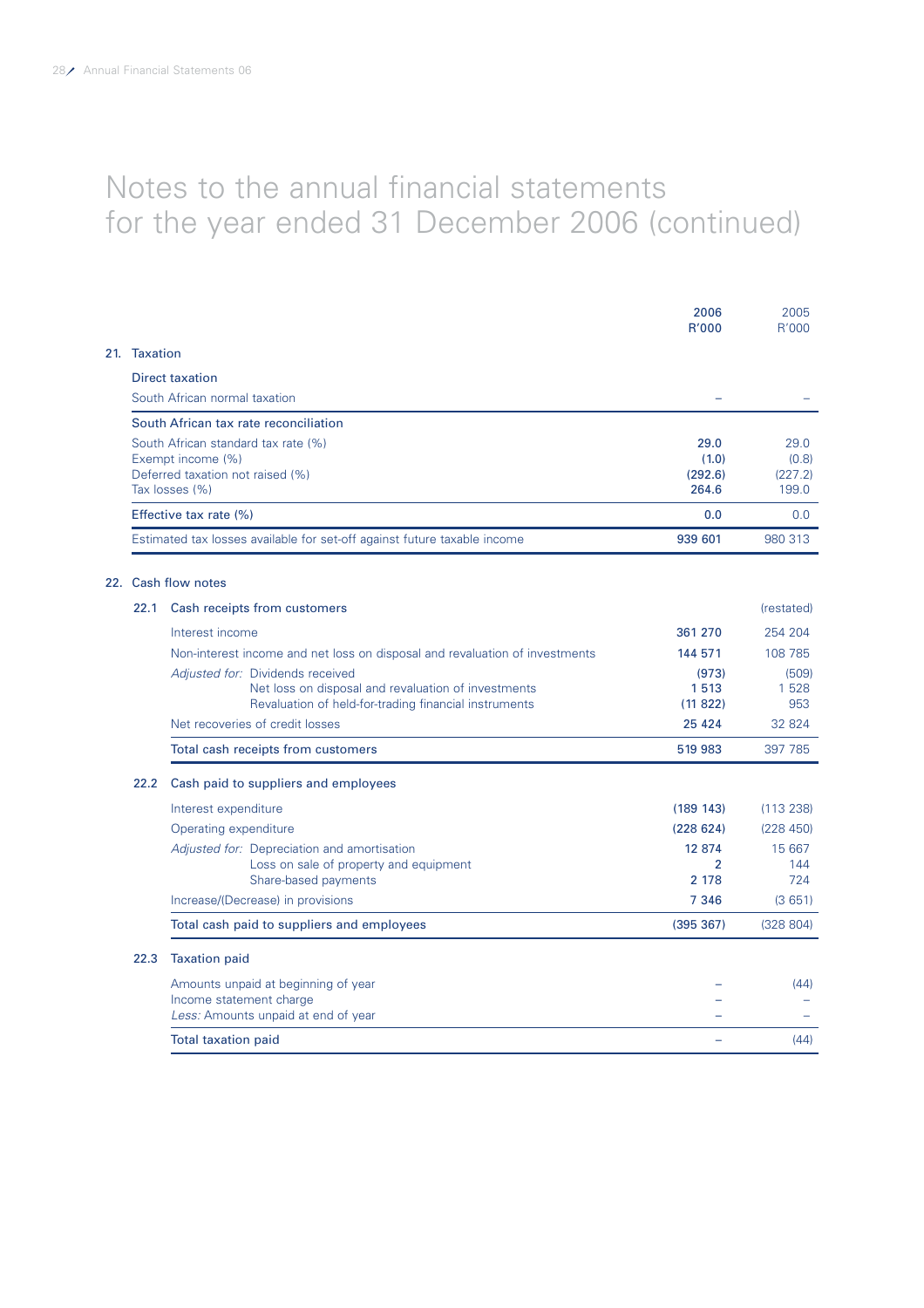|      | 22. Cash flow notes (continued)                                     | 2006<br><b>R'000</b> | 2005<br>R'000       |
|------|---------------------------------------------------------------------|----------------------|---------------------|
| 22.4 | Net increase in income earning assets                               |                      |                     |
|      | Increase in negotiable securities<br>Increase in loans and advances | (25988)<br>(615049)  | (8749)<br>(497 240) |
|      | Net increase in income earning assets                               | (641037)             | (505989)            |
| 22.5 | Net increase in deposits and other accounts                         |                      |                     |
|      | Increase in deposits<br>(Decrease)/Increase in other accounts       | 902 654<br>(102 878) | 523859<br>191 568   |
|      | Net increase in deposits and other accounts                         | 799 776              | 715 427             |

# 23. Financial risk management

### 23.1 Foreign currency risk management

The Bank, in terms of approved policy limits, manages short-term foreign currency exposures relating to trade imports, exports and interest flows on foreign liabilities. The transaction exposures and material forward exchange contracts at year-end are summarised as follows:

|                                          |                  |          | Pound           |          |           |
|------------------------------------------|------------------|----------|-----------------|----------|-----------|
|                                          | <b>US Dollar</b> | Euro     | <b>Sterling</b> | Other    | Total     |
|                                          | R'000            | R'000    | R'000           | R'000    | R'000     |
| 2006                                     |                  |          |                 |          |           |
| Total foreign exchange assets            | 1459295          | 37 348   | 28 834          | 4 2 8 5  | 1 529 762 |
| Total foreign exchange liabilities       | (24 402)         | (10890)  | (22 193)        | (329)    | (57814)   |
| Commitments to purchase foreign currency | 153 361          | 61 023   | 4753            | 12 827   | 231 964   |
| Commitments to sell foreign currency     | (1588540)        | (87 718) | (11 911)        | (16 601) | (1704770) |
| Year-end effective net open              |                  |          |                 |          |           |
|                                          |                  |          |                 |          |           |
| foreign currency positions               | (286)            | (237)    | (517)           | 182      | (858)     |
| 2005                                     |                  |          |                 |          |           |
| Total foreign exchange assets            | 1 133 799        | 61 959   | 26 848          | 2 708    | 1 225 314 |
| Total foreign exchange liabilities       | (17685)          | (49082)  | (22324)         | (1057)   | (90148)   |
| Commitments to purchase foreign currency | 83 036           | 52 113   |                 | 40 072   | 175 221   |
| Commitments to sell foreign currency     | (1199681)        | (65 521) | (5, 435)        | (41635)  | (1312272) |
| Year-end effective net open              |                  |          |                 |          |           |

The forward exchange contracts above have maturity dates within 12 months of the year-end. The highest and lowest rates inherent in the above contracts have been set out per foreign currency below:

|                          | Highest rate |       |       | Lowest rate |  |
|--------------------------|--------------|-------|-------|-------------|--|
| Foreign currency         | 2006         | 2005  | 2006  | 2005        |  |
| <b>US Dollar</b>         | 8.08         | 7.00  | 6.09  | 6.25        |  |
| Euro                     | 10.31        | 8.60  | 9.03  | 7.49        |  |
| <b>Pound Sterling</b>    | 14.62        | 11.70 | 13.13 | 11.12       |  |
| <b>Swiss Franc</b>       | 6.45         | 5.26  | 5.81  | 5.00        |  |
| <b>Australian Dollar</b> | 0.17         | 0.22  | 0.18  | 0.22        |  |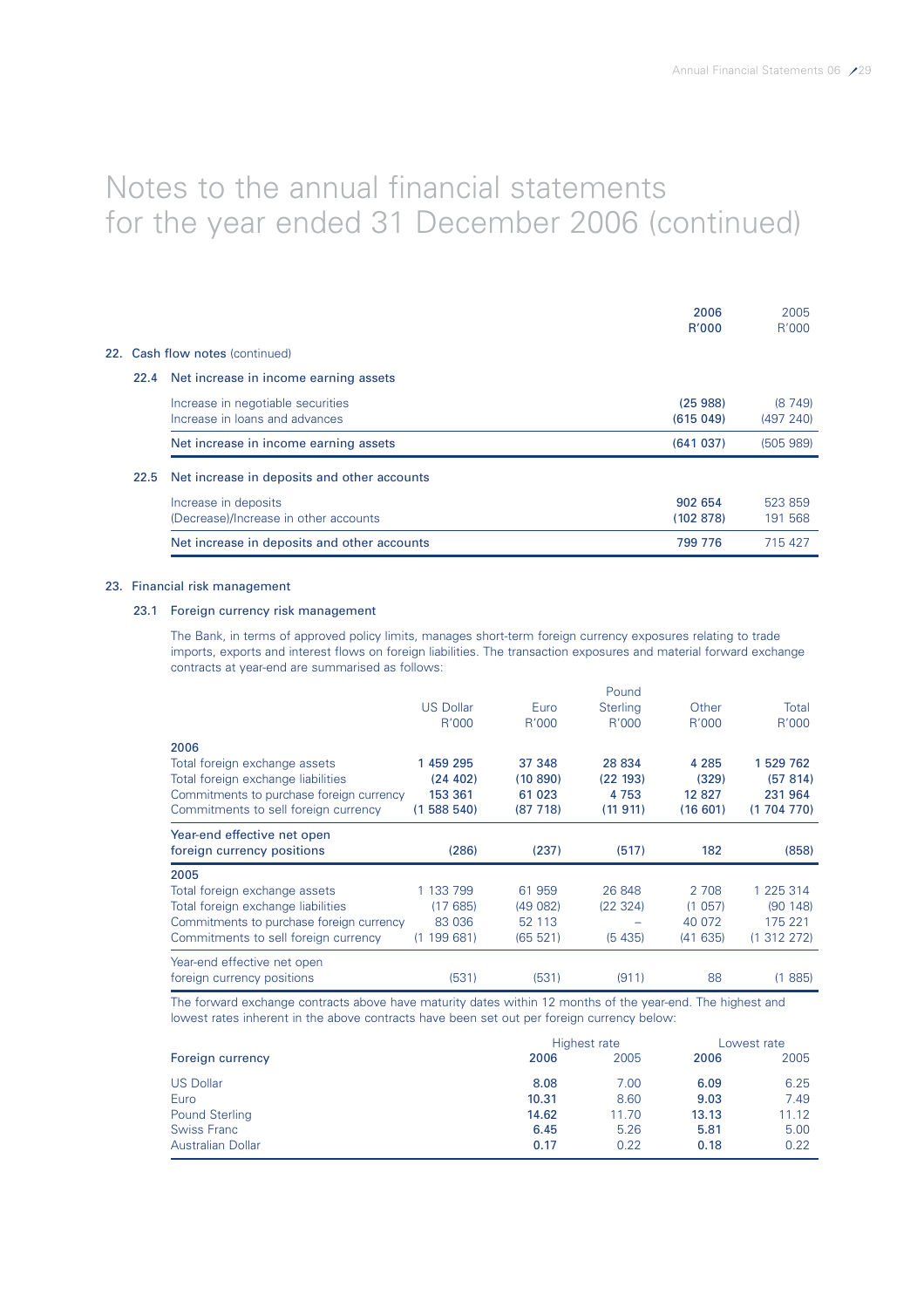#### 23. Financial risk management (continued)

#### 23.2 Credit risk management

Potential concentrations of credit risk consist mainly of short-term cash, cash equivalent investments, advances and other receivables.

The Company limits its counterparty exposures to its money market investment operations by only dealing with well-established financial institutions of high credit standing. The credit exposure to any one counterparty is managed by setting transaction/exposure limits, which are reviewed by the Risk Management Committee.

Advances and other receivables comprise a large number of customers, dispersed across different industries and geographical areas. Ongoing credit evaluations are performed on the financial condition of these customers. Advances and other receivables are presented net of impairment for credit losses and interest in suspense.

Counterparties to derivatives expose the Company to credit-related losses in the event of non-performance. The counterparties to these contracts are financial institutions. The Company continually monitors its positions and the credit ratings of its counterparties and limits the amount of contracts it enters into with any one party.

At year-end, the Company did not consider there to be any significant concentration of risk, which had not been insured or adequately provided for. There were no material credit exposures in advances made to foreign entities at year-end, except for the deposits with CGD as disclosed in note 24.2.

#### 23.3 Liquidity risk management

The Company is exposed to daily calls on its available cash resources from overnight deposits, current accounts, maturing deposits, loan draw downs and guarantees. The Company maintains cash resources to cover these exposures. The table below summarises assets and liabilities at balance sheet date of the Company into relevant maturity groupings, based on the remaining period to the contractual maturity date:

|                                          |               |               | Total     |
|------------------------------------------|---------------|---------------|-----------|
|                                          | Assets        | Liabilities   | mismatch  |
|                                          | R'000         | R'000         | R'000     |
| 2006                                     |               |               |           |
| Maturing up to one month                 | 1841358       | 2 347 528     | (506 170) |
| Maturing between one and three months    | 484 548       | 804 066       | (319 518) |
| Maturing between three and six months    | 419 297       | 401 022       | 18 275    |
| Maturing between six months and one year | 328 967       | 216 378       | 112 589   |
| Maturing after one year                  | 1 391 361     | 13 765        | 1 377 596 |
|                                          | 4 4 6 5 5 3 1 | 3 7 8 2 7 5 9 | 682 772   |
| 2005                                     |               |               |           |
| Maturing up to one month                 | 1 472 282     | 1 711 069     | (238 787) |
| Maturing between one and three months    | 500 391       | 688 265       | (187 874) |
| Maturing between three and six months    | 310 798       | 280 868       | 29 930    |
| Maturing between six months and one year | 130 699       | 158 515       | (27816)   |
| Maturing after one year                  | 1 007 083     | 15 948        | 991 135   |
|                                          | 3 421 253     | 2 854 665     | 566 588   |
|                                          |               |               |           |

#### 23.4 Fair value of financial instruments

All financial instruments have been recognised in the balance sheet at fair value, other than assets classified as loans and receivables as well as liabilities that are not derivatives. Such assets and liabilities are carried at amortised cost which approximates fair value.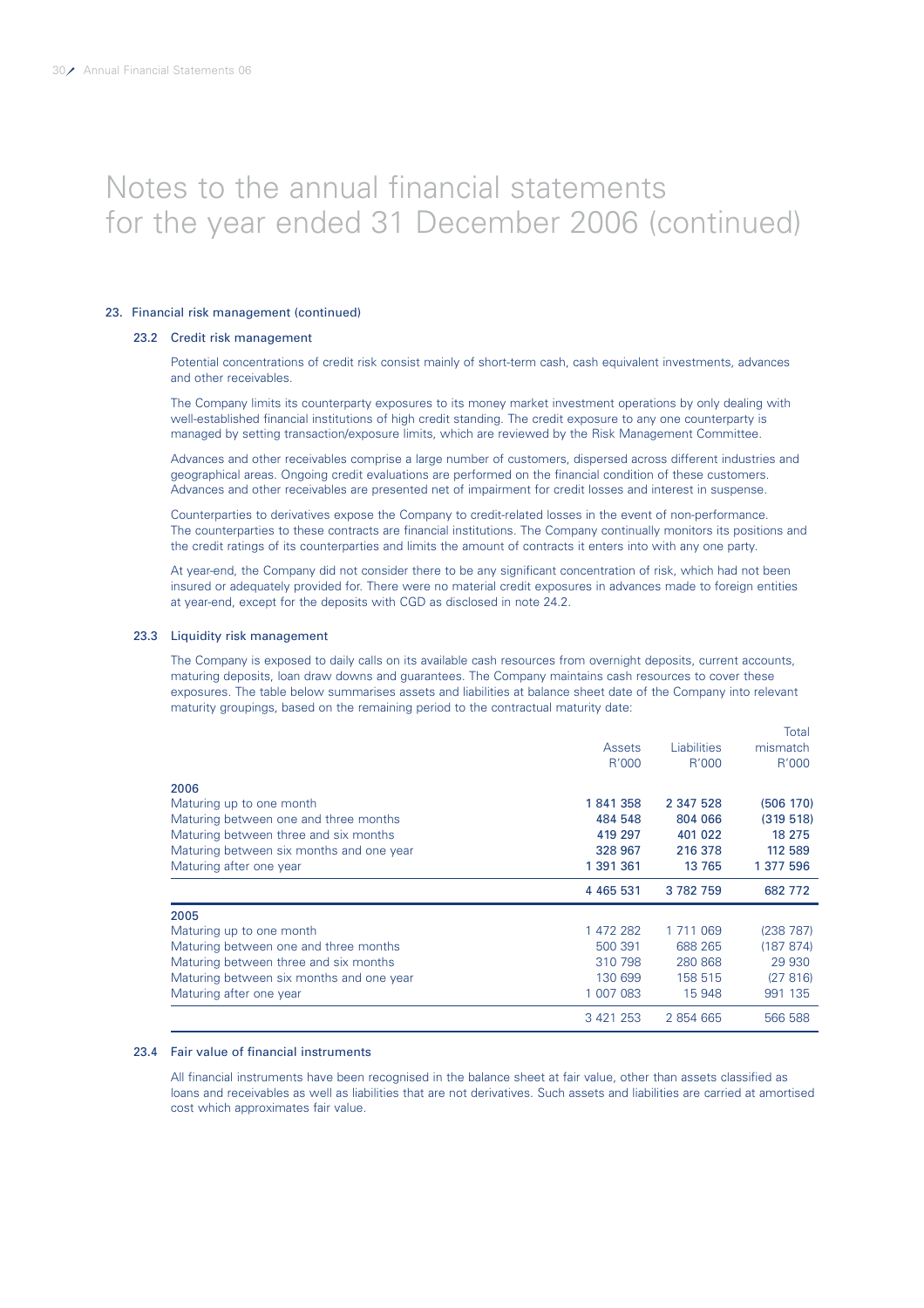### 23. Financial risk management (continued)

### 23.5 Interest rate risk management

The Company takes on exposures that are subject to the effects of fluctuations in the prevailing levels of market interest rates on its financial position and cash flows. Interest margins may increase as a result of such changes but may reduce or create losses in the event that unexpected movements arise. Mismatches of interest rate repricing are monitored regularly by the Asset and Liability Committee. The table below summarises the Company's exposure to interest rate risks. Assets and liabilities are included at carrying amounts, categorised by the earlier of contractual repricing or maturity dates and also indicate their effective interest rates at year-end:

|                                         |               |                   |          |                          |                   | Non-                     |               | <b>Effective</b> |
|-----------------------------------------|---------------|-------------------|----------|--------------------------|-------------------|--------------------------|---------------|------------------|
|                                         | Up to         | $1 - 3$           | $3 - 12$ | $1 - 5$                  | Over <sub>5</sub> | interest                 |               | interest         |
|                                         | 1 month       | months            | months   | vears                    | vears             | bearing                  | Total         | rate             |
|                                         | R'000         | R'000             | R'000    | R'000                    | R'000             | R'000                    | R'000         | $\%$             |
| 2006                                    |               |                   |          |                          |                   |                          |               |                  |
| <b>ASSETS</b>                           |               |                   |          |                          |                   |                          |               |                  |
| Intangible assets                       |               |                   |          |                          |                   | 11 549                   | 11 549        |                  |
| Property and equipment                  |               |                   |          |                          |                   | 21 531                   | 21 531        |                  |
| Other accounts receivable               |               |                   |          |                          |                   | 161 901                  | 161 901       |                  |
| Interest in subsidiaries                |               |                   |          |                          |                   | 73 181                   | 73 181        |                  |
| Other investments                       |               |                   |          |                          | -                 | 10 813                   | 10 813        |                  |
| Loans and advances                      | 1952227       |                   |          | 31 074                   | 83 131            | $\overline{\phantom{0}}$ | 2 066 432     | 11.74            |
| Derivative financial instruments        | 31 134        |                   |          |                          |                   |                          | 31 134        |                  |
| Negotiable securities                   | 56 060        | 164 450           | 152 607  | 31899                    |                   |                          | 405 016       | 8.72             |
| Cash and cash equivalents               | 915 131       | 277 851           | 413 317  |                          |                   | 77 675                   | 1 683 974     | 8.24             |
| <b>Total assets</b>                     | 2 954 552     | 442 301           | 565 924  | 62 973                   |                   | 83 131 356 650           | 4 4 6 5 5 3 1 |                  |
|                                         |               |                   |          |                          |                   |                          |               |                  |
| <b>EQUITY AND LIABILITIES</b>           |               |                   |          |                          |                   |                          |               |                  |
|                                         |               |                   |          |                          |                   | 682 772                  | 682 772       |                  |
| Shareholder's equity<br><b>Deposits</b> | 2 2 1 2 5 4 1 | 640 336           | 617 400  | 13 7 65                  |                   | 57 989                   | 3 542 031     | 6.18             |
| Derivative financial instruments        | 29 189        |                   |          |                          |                   | $\overline{\phantom{0}}$ | 29 189        |                  |
| Provisions                              |               |                   |          |                          |                   | 38 964                   | 38 964        |                  |
| Other accounts payable                  | 126 343       |                   |          |                          |                   | 46 232                   | 172 575       |                  |
| <b>Total equity and liabilities</b>     | 2 368 073     | 640 336           | 617 400  | 13 765                   |                   | $-825957$                | 4 4 6 5 5 3 1 |                  |
| On balance sheet interest               |               |                   |          |                          |                   |                          |               |                  |
| sensitivity gap                         |               | 586 479 (198 035) | (51476)  | 49 208                   | 83 131            | $\overline{\phantom{0}}$ | 469 307       |                  |
| Derivative financial instruments        | 94 279        | 89 119            |          | $(10\ 700)$ $(105\ 899)$ | (66799)           |                          |               |                  |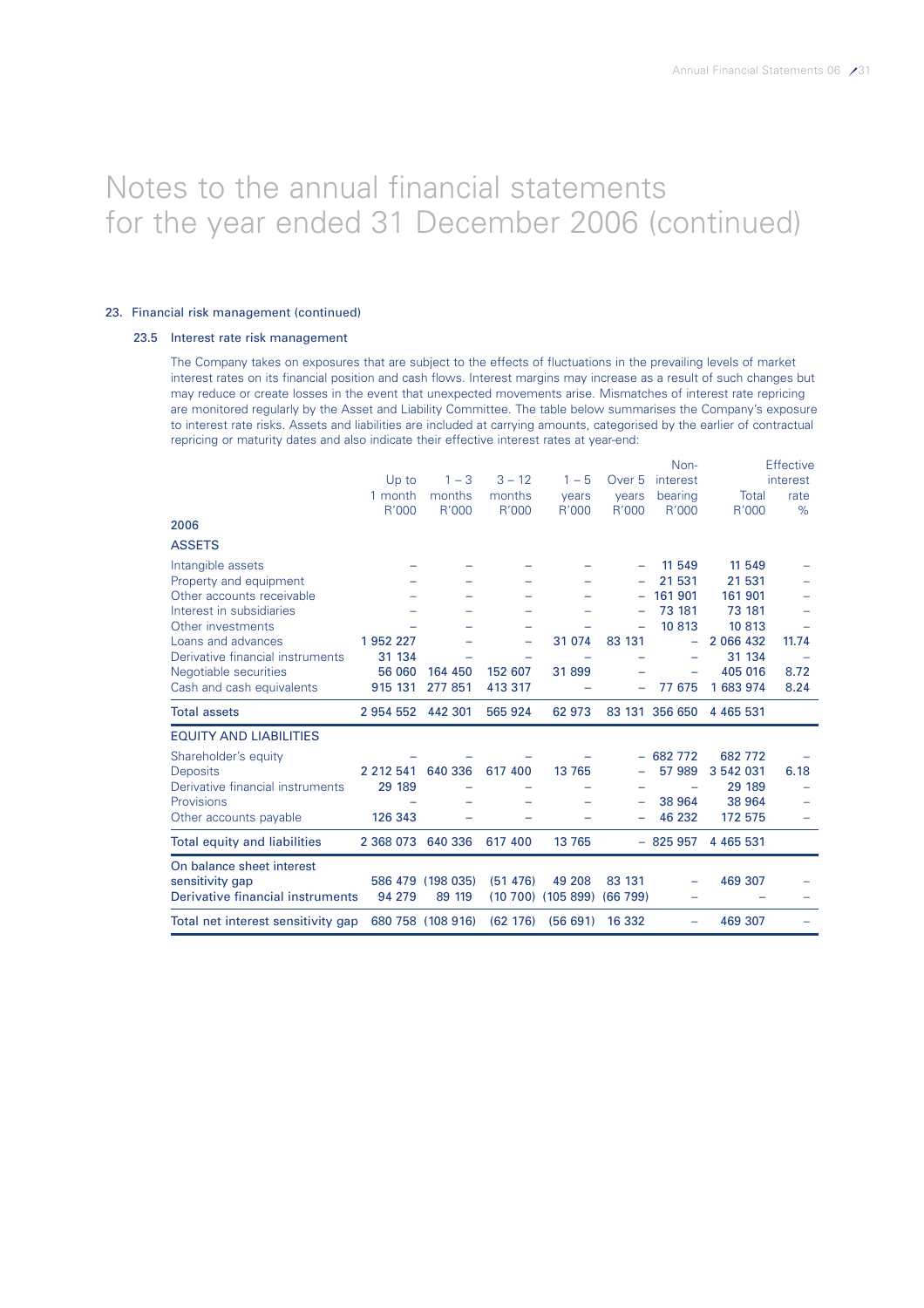### 23. Financial risk management (continued)

23.5 Interest rate risk management (continued)

|                                    |           |         |          |                            |                   | Non-                     |                           | <b>Effective</b> |
|------------------------------------|-----------|---------|----------|----------------------------|-------------------|--------------------------|---------------------------|------------------|
|                                    | Up to     | $1 - 3$ | $3 - 12$ | $1 - 5$                    | Over <sub>5</sub> | interest                 |                           | interest         |
|                                    | 1 month   | months  | months   | years                      | vears             | bearing                  | Total                     | rate             |
|                                    | R'000     | R'000   | R'000    | R'000                      | R'000             | R'000                    | R'000                     | $\%$             |
| 2005                               |           |         |          |                            |                   |                          |                           |                  |
| <b>ASSETS</b>                      |           |         |          |                            |                   |                          |                           |                  |
| Intangible assets                  |           |         |          |                            |                   | 7018                     | 7 0 18                    |                  |
| Property and equipment             |           |         |          |                            |                   | 25 7 64                  | 25 7 64                   |                  |
| Other accounts receivable          | 18878     |         |          |                            | $\rightarrow$     | 14 887                   | 33 765                    |                  |
| Interest in subsidiaries           |           |         |          |                            | 53 102            | 12 509                   | 65 611                    |                  |
| Other investments                  |           |         |          |                            |                   | 5661                     | 5 661                     |                  |
| Loans and advances                 | 1 331 406 | 2 7 8 3 | 12 805   |                            | 111 683           |                          | $-1458677$                | 9.75             |
| Derivative financial instruments   | 36 757    | -       |          |                            |                   | ÷                        | 36 757                    |                  |
| Negotiable securities              | 153 175   | 34 560  | 56       |                            | 191 237           | $\overline{\phantom{0}}$ | 379 028                   | 6.96             |
| Cash and cash equivalents          | 580 163   | 440 032 | 335 293  |                            |                   |                          | 53 484 1 408 972          | 6.51             |
| <b>Total assets</b>                | 2 120 379 | 477 375 | 348 154  |                            |                   |                          | 356 022 119 323 3 421 253 |                  |
| <b>EQUITY AND LIABILITIES</b>      |           |         |          |                            |                   |                          |                           |                  |
| Shareholder's equity               |           |         |          |                            |                   | 566 588                  | 566 588                   |                  |
| <b>Deposits</b>                    | 1 696 340 | 507 693 | 435 044  | 300                        |                   |                          | $-2639377$                | 4.58             |
| Derivative financial instruments   | 38 531    |         |          | $\overline{\phantom{0}}$   |                   |                          | 38 531                    |                  |
| Provisions                         |           |         |          |                            |                   | 31 618                   | 31 618                    |                  |
| Other accounts payable             | 109 461   |         |          |                            |                   | 35 678                   | 145 139                   |                  |
| Total equity and liabilities       | 1844332   | 507 693 | 435 044  | 300                        |                   |                          | 633 884 3 421 253         |                  |
| On balance sheet interest          |           |         |          |                            |                   |                          |                           |                  |
| sensitivity gap                    | 276 047   | (30318) | (86 890) |                            | (300) 356 022     |                          | 514 561                   |                  |
| Derivative financial instruments   | 94 279    | 89 119  |          | $(10\ 700)$ $(105\ 899)$   | (66799)           |                          |                           |                  |
| Total net interest sensitivity gap | 370 326   | 58 801  |          | (97 590) (106 199) 289 223 |                   |                          | 514 561                   |                  |

#### 24. Related-party information

#### 24.1 Identity of related parties with whom material transactions have occurred

The holding company and ultimate holding company is identified on page 5 in the Directors' report. Material subsidiaries of the Company are identified below. All of these entities and the directors are related parties. There are no other related parties with whom material transactions have taken place, other than as listed below.

### 24.2 Material related-party balances and transactions

The Company, in the ordinary course of business, enters into various financial services transactions with the ultimate holding company and its subsidiaries, the holding company, fellow subsidiaries, the share incentive trust and the Company's subsidiaries. These transactions are governed by terms no less favourable than those arranged with third parties. Loans to and from fellow subsidiaries and other transactions are detailed hereafter.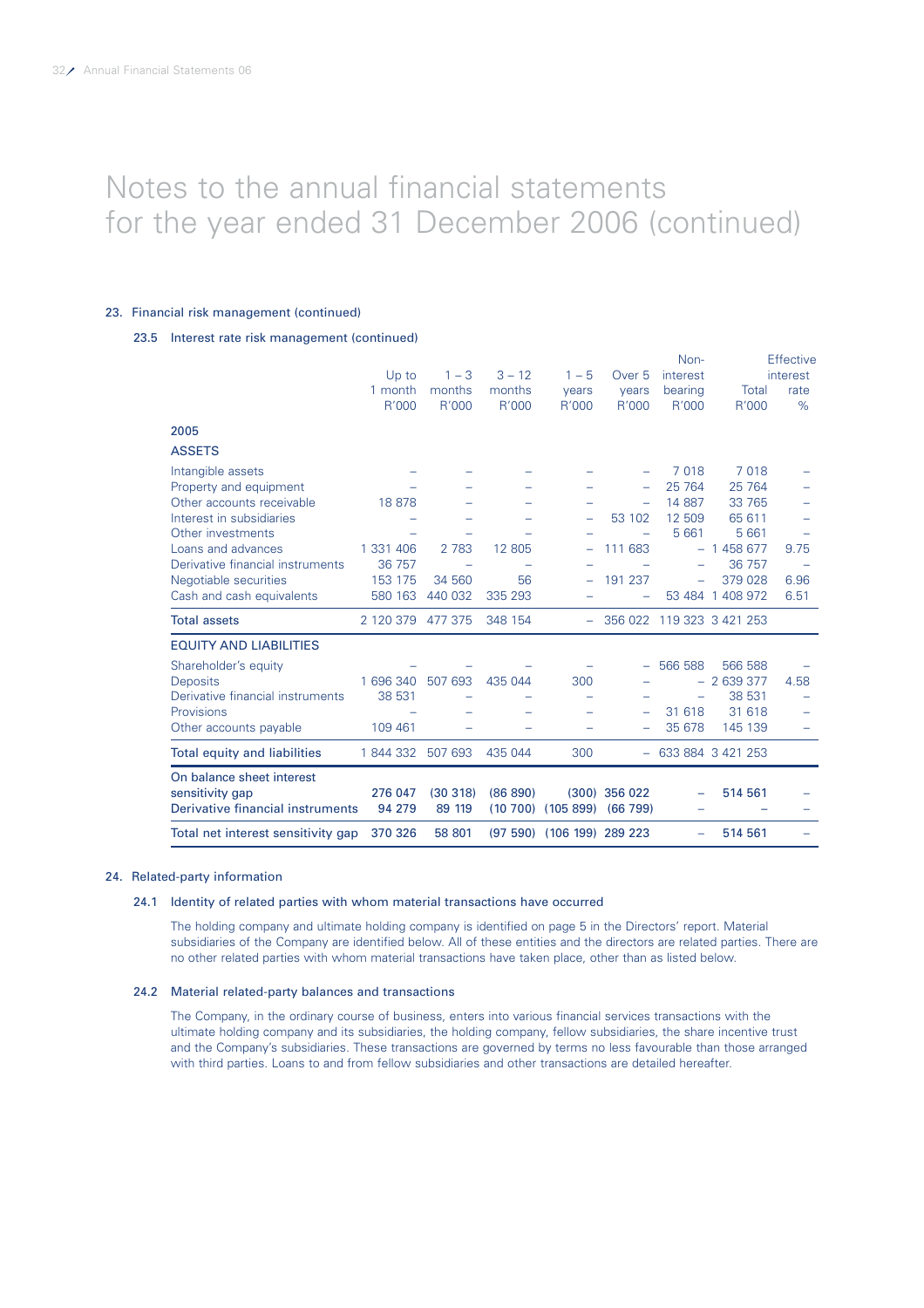### 24. Related-party information (continued)

# 24.2 Material related-party balances and transactions (continued)

Balances with the holding company, subsidiaries, fellow subsidiaries and associated company:

|                                                  |        | 2006    | 2005    |
|--------------------------------------------------|--------|---------|---------|
|                                                  | % Held | R'000   | R'000   |
| Loans to subsidiaries                            |        |         |         |
| Portion 2 of Lot 8 Sandown (Pty) Limited         | 100    | 45 7 19 | 47 600  |
| Lisabank Corporate Finance Limited               |        |         | 3 3 6 0 |
| LSM (Troyeville) Properties (Pty) Limited        | 100    | 5827    | 5 5 0 2 |
| Less: Provisions held against loan accounts      |        | (2823)  | (6053)  |
|                                                  |        | 48723   | 50 409  |
| Loans to fellow subsidiaries and holding company |        |         |         |
| Mercantile Insurance Brokers (Pty) Limited       |        | 622     | 596     |
| Mercantile Bank Holdings Limited                 |        | 12 901  | 13 754  |
| Mercantile Registrars Limited                    |        | 3 0 4 5 | 8 3 1 4 |
| Weskor Beleggings (Pty) Limited                  |        |         | 784     |
| Less: Provisions held against loan accounts      |        | (3036)  | (4906)  |
|                                                  |        | 13 532  | 18 542  |
| Loan from fellow subsidiary                      |        |         |         |
| Mercantile Nominees (Pty) Limited                |        | 189     | 121     |
| <b>Loan to Share Incentive Trust</b>             |        | 3 0 9 7 | 3 1 1 1 |
| Loan to associated company                       |        |         |         |
| Statman Investments (Pty) Limited                |        | 533     | 288     |
| Deposits from fellow subsidiaries                |        |         |         |
| Mercantile Insurance Brokers (Pty) Limited       |        | 1986    | 2 1 0 9 |
| Mercantile Nominees (Pty) Limited                |        | 752     | 531     |
| Mercantile Bank Holdings Limited                 |        | 138     | 87      |
| Mercantile Registrars Limited                    |        | 7       | 53      |
| Weskor Beleggings (Pty) Limited                  |        |         | 50      |
|                                                  |        | 2883    | 2 8 3 0 |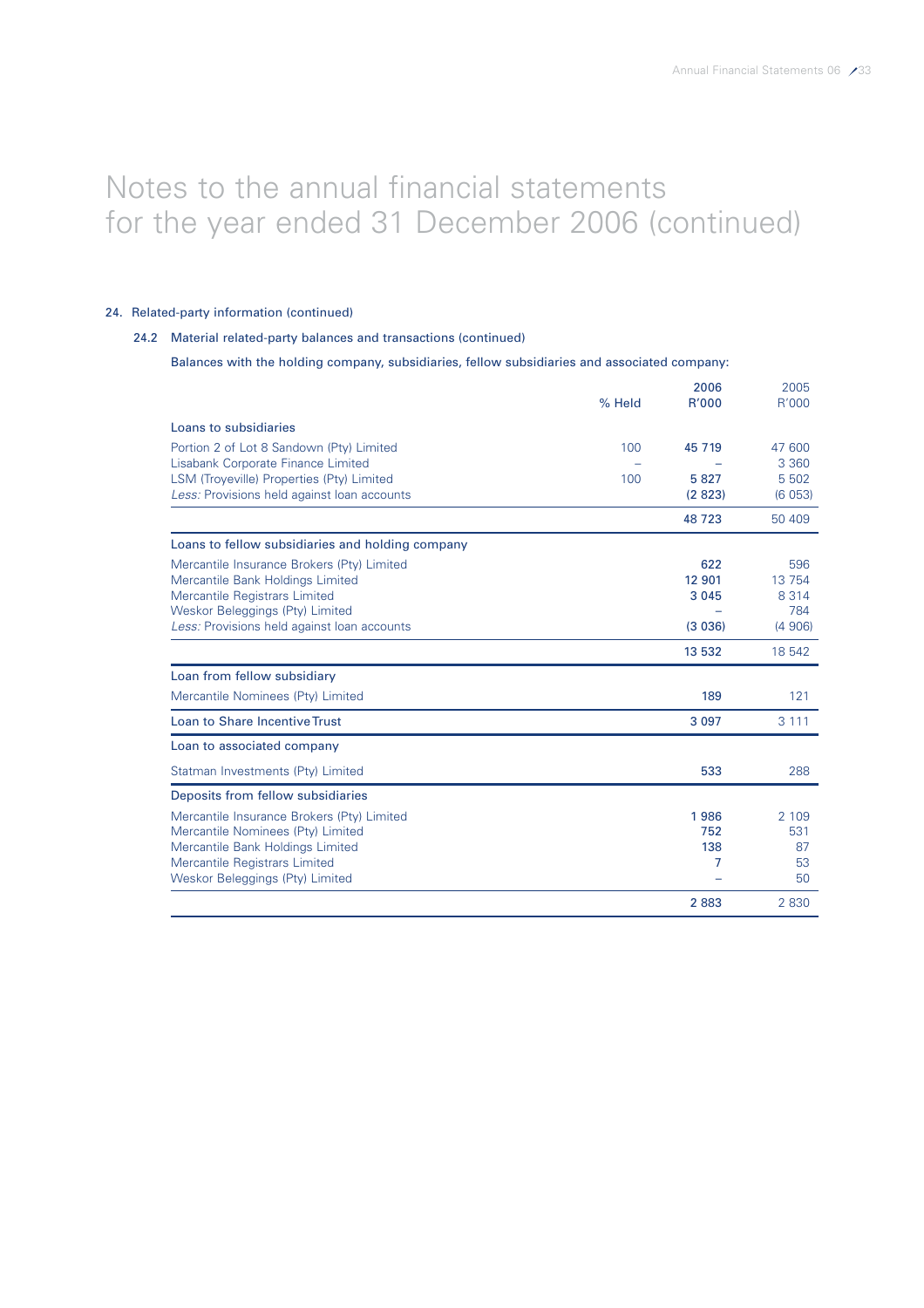### 24. Related-party information (continued)

### 24.2 Material related-party balances and transactions (continued)

Transactions with the holding company, subsidiaries, fellow subsidiaries and associated company:

|                                                                                                                                                               | 2006<br>R'000               | 2005<br>R'000                           |
|---------------------------------------------------------------------------------------------------------------------------------------------------------------|-----------------------------|-----------------------------------------|
| Interest received from:                                                                                                                                       |                             |                                         |
| Portion 2 of Lot 8 Sandown (Pty) Limited<br>LSM (Troyeville) Properties (Pty) Limited<br>Weskor Beleggings (Pty) Limited<br>Statman Investments (Pty) Limited | 5 1 7 5<br>638<br>21<br>38  | 5 2 4 9<br>586<br>79<br>10 <sup>°</sup> |
| Interest paid to:                                                                                                                                             |                             |                                         |
| Mercantile Insurance Brokers (Pty) Limited                                                                                                                    | 99                          | 95                                      |
| Non-interest income earned from:                                                                                                                              |                             |                                         |
| Mercantile Insurance Brokers (Pty) Limited                                                                                                                    | 247                         | 595                                     |
| Operating expenditure with:                                                                                                                                   |                             |                                         |
| Portion 2 of Lot 8 Sandown (Pty) Limited<br>LSM (Troyeville) Properties (Pty) Limited                                                                         | 8 5 9 4<br>938              | 8420<br>910                             |
| Balances and transactions with the ultimate holding company (CGD) and its subsidiary:                                                                         |                             |                                         |
| Caixa Geral de Depósitos - Lisbon (Branch of CGD)                                                                                                             | 1 455 338                   | 1 144 962                               |
| Nostro accounts<br>Vostro accounts<br>Deposit accounts                                                                                                        | 3721<br>(4734)<br>1 456 351 | 917<br>(8722)<br>1 152 767              |
| Caixa Geral de Depósitos - Paris (Branch of CGD)                                                                                                              | 429                         | 525                                     |
| Nostro accounts<br>Vostro accounts                                                                                                                            | 440<br>(11)                 | 536<br>(11)                             |
| Caixa Geral de Depósitos - London (Branch of CGD)                                                                                                             |                             |                                         |
| Vostro accounts                                                                                                                                               | (19)                        | (19)                                    |
| Caixa Geral de Depósitos (CGD)                                                                                                                                | 1 455 748                   | 1 145 468                               |
| Banco Comercial e de Investimentos (BCI) – Mozambique (Subsidiary of CGD)                                                                                     | (117 288)                   | (62 487)                                |
| Vostro accounts                                                                                                                                               | (1 118)                     | (23)                                    |
| <b>Fixed deposits</b><br>Call and notice deposits                                                                                                             | (114 427)<br>(1743)         | (62 464)                                |
|                                                                                                                                                               | 1 338 460                   | 1 082 981                               |

Interest was paid to BCI – Mozambique amounting to R7.8 million (2005: R3.0 million).

Interest received from BCI – Mozambique and CGD in respect of the above balances during the year amounted to nil (2005: R0.1 million) and R80.4 million (2005: R35.0 million), respectively.

#### Post-retirement medical plan

Details of the post-retirement medical plan are disclosed in note 13.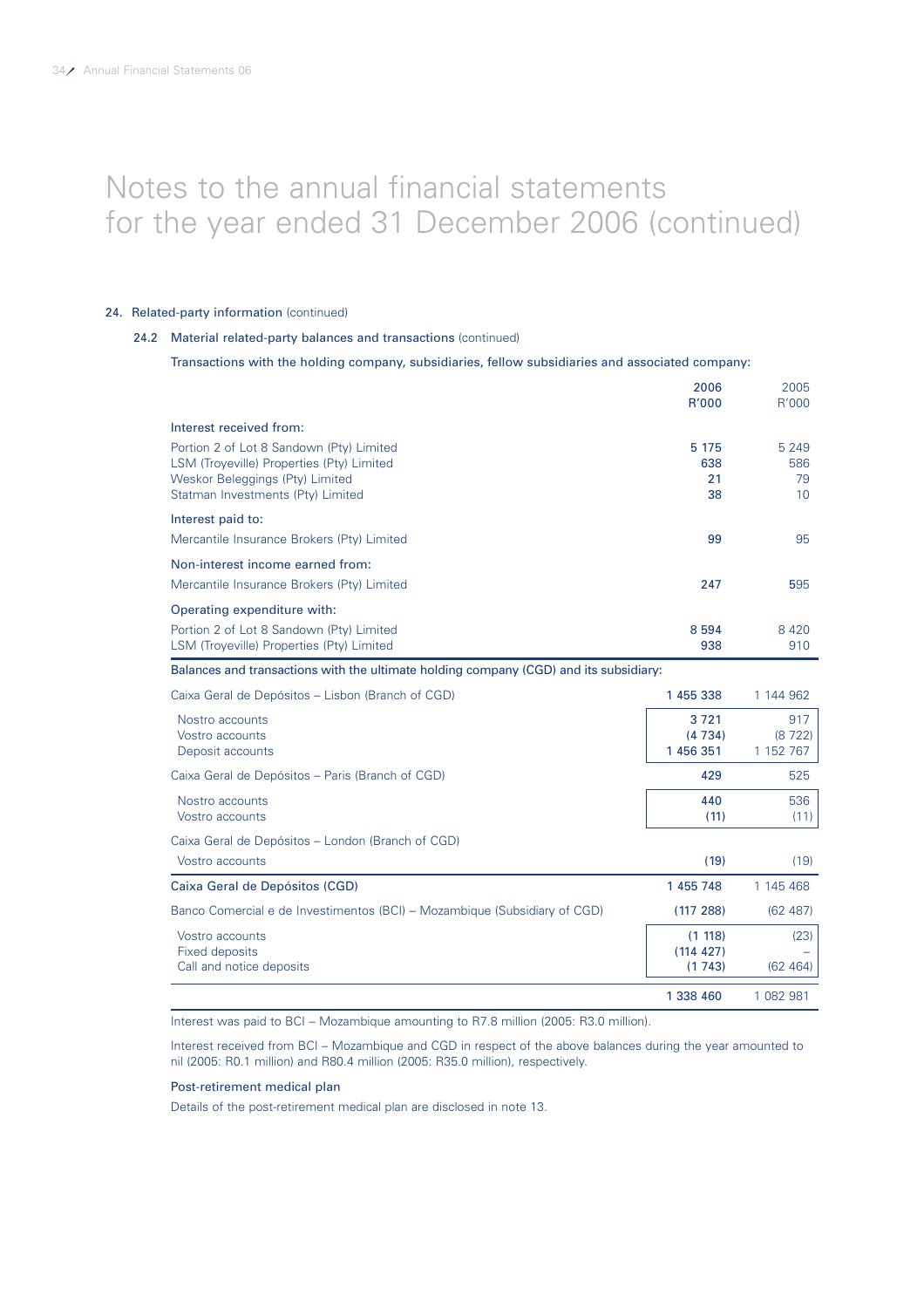### 24. Related-party information (continued)

# 24.3 Director and director-related activities

No loans were made to directors during the year under review. There were no material transactions with directors, other than the following:

|                             |                          |                          |                          | Retirement<br>funds and  |                          | Share-                   |          |
|-----------------------------|--------------------------|--------------------------|--------------------------|--------------------------|--------------------------|--------------------------|----------|
|                             | Directors'               |                          | Fringe                   | medical aid              |                          | based                    |          |
|                             | fees                     | Salary                   | benefits                 | contributions            | Incentive*               | payments                 | Total    |
|                             | R'000                    | R'000                    | R'000                    | R'000                    | R'000                    | R'000                    | R'000    |
| <b>Director</b>             |                          |                          |                          |                          |                          |                          |          |
| 2006                        |                          |                          |                          |                          |                          |                          |          |
| J A S de Andrade Campos     | 1 0 1 4                  |                          |                          |                          |                          |                          | 1 0 1 4  |
| D J Brown                   | -                        | 1973                     |                          | 211                      | 2 2 1 5                  | 849                      | 5 2 4 8  |
| G P de Kock                 | 392                      | -                        |                          | $\overline{\phantom{0}}$ | $\overline{\phantom{m}}$ | ÷                        | 392      |
| M J M Figueira              | ÷                        | 1533                     | 265                      | $\overline{\phantom{0}}$ | 300                      | $\overline{\phantom{0}}$ | 2 0 9 8  |
| L Hyne                      | 403                      | $\overline{\phantom{0}}$ | $\overline{\phantom{0}}$ |                          | $\overline{\phantom{0}}$ | $\overline{\phantom{m}}$ | 403      |
| A T Ikalafeng               | 318                      |                          |                          | -                        |                          | ۰                        | 318      |
| J P M Lopes                 | $\overline{\phantom{0}}$ | 1 3 6 3                  | 302                      | 37                       | 300                      | $\overline{\phantom{m}}$ | 2 0 0 2  |
| K B Motshabi                |                          |                          |                          |                          |                          |                          |          |
| (resigned 10 November 2006) | 352                      |                          | -                        | -                        |                          | $\overline{\phantom{0}}$ | 352      |
| A M Osman                   | 228                      |                          |                          |                          |                          | $\overline{\phantom{0}}$ | 228      |
| S Rapeti                    | 337                      |                          |                          |                          |                          |                          | 337      |
|                             | 3 0 4 4                  | 4 8 6 9                  | 567                      | 248                      | 2 8 1 5                  | 849                      | 12 3 9 2 |
| 2005                        |                          |                          |                          |                          |                          |                          |          |
| J A S de Andrade Campos     | 888                      |                          |                          |                          |                          |                          |          |
|                             |                          |                          |                          |                          |                          |                          | 888      |
| D J Brown                   | $\overline{\phantom{0}}$ | 1891                     |                          | 151                      | 1881                     | 311                      | 4 2 3 4  |
| G P de Kock                 | 335                      |                          |                          |                          |                          | $\overline{\phantom{0}}$ | 335      |
| M J M Figueira              | ÷                        | 1 4 3 2                  | 41                       | $\overline{\phantom{0}}$ | 300                      | $\overline{\phantom{0}}$ | 1 7 7 3  |
| L Hyne                      | 377                      |                          |                          |                          |                          | $\rightarrow$            | 377      |
| A T Ikalafeng               | 287                      |                          |                          |                          |                          | $\overline{\phantom{0}}$ | 287      |
| J P M Lopes                 |                          |                          |                          |                          |                          |                          |          |
| (appointed 9 November 2005) | $\qquad \qquad -$        | 203                      | $\overline{\phantom{0}}$ |                          |                          | $\overline{\phantom{0}}$ | 203      |
| K B Motshabi                | 348                      |                          |                          |                          |                          | $\overline{\phantom{0}}$ | 348      |
| A M Osman                   | 213                      |                          |                          |                          |                          | $\overline{\phantom{0}}$ | 213      |
| S Rapeti                    |                          |                          |                          |                          |                          |                          |          |
| (appointed 29 July 2005)    | 72                       |                          |                          |                          |                          |                          | 72       |

\* The incentive relates to the current financial year but is only paid in the following financial year.

|                                                           | 1 2 2 6       | 909           |
|-----------------------------------------------------------|---------------|---------------|
| M J M Figueira<br>J P M Lopes (appointed 9 November 2005) | 845<br>381    | 851<br>58     |
| Amounts paid by CGD to:                                   |               |               |
|                                                           | 2006<br>R'000 | 2005<br>R'000 |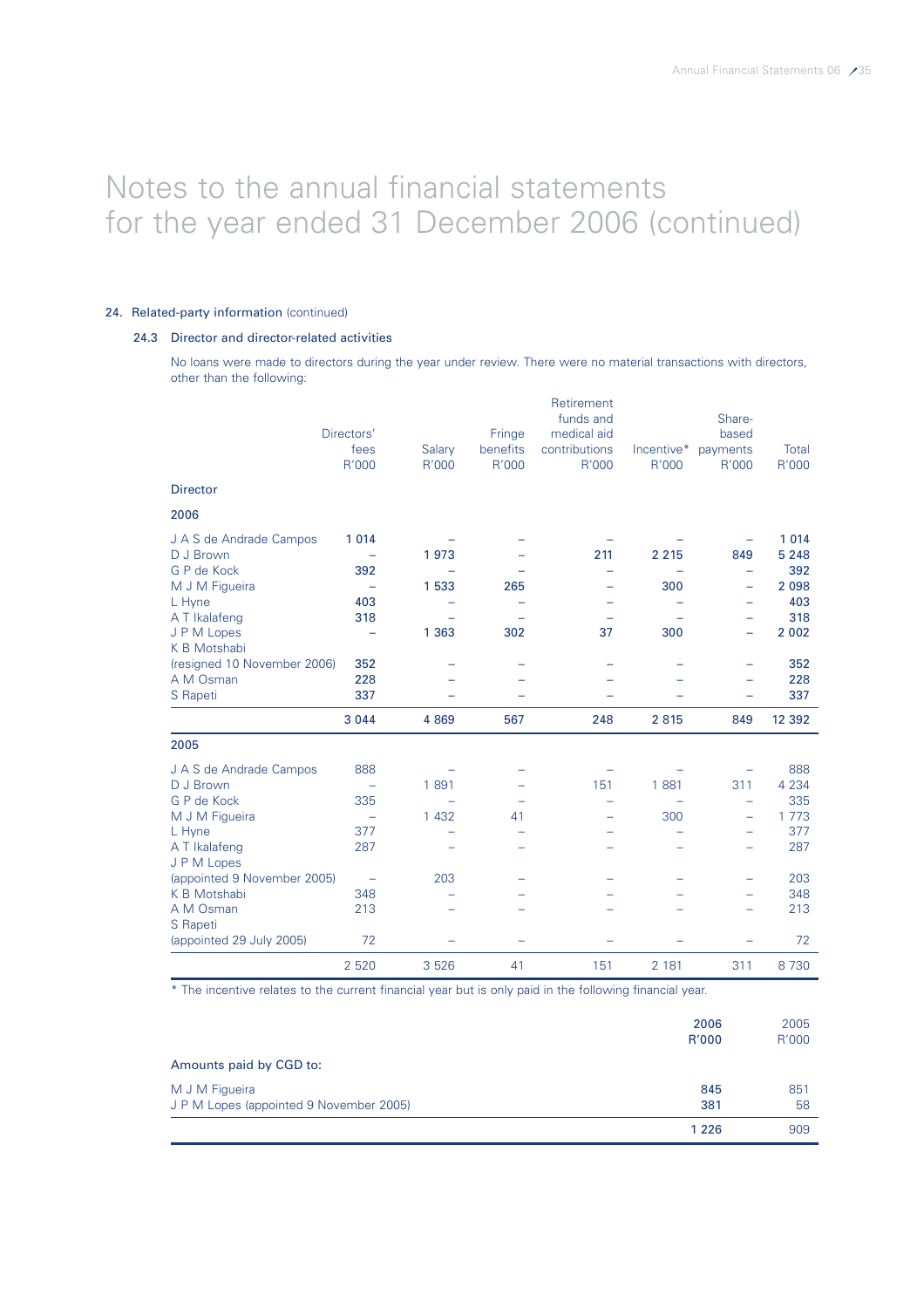#### 24. Related-party information (continued)

#### 24.3 Director and director-related activities (continued)

#### Service agreements

#### D J Brown, Chief Executive Officer

Mr Brown's employment as Chief Executive Officer commenced on 31 March 2004 and is for a maximum period of five years. Mercantile may re-appoint Mr Brown at the expiry of the five-year period, provided that agreement is reached on the terms and conditions for his re-appointment.

In consideration for the rendering of his services under the Service Agreement, Mr Brown is also entitled to payment of an annual incentive bonus calculated in accordance with a performance plan as agreed with the Board of Directors of Mercantile from time to time.

#### M J M Figueira, Executive Director

Mr Figueira has been seconded to Mercantile by CGD.

Mr Figueira's employment in Mercantile commenced on 26 May 2004 for a period of three years. In terms of the service agreement Mr Figueira agreed to perform such duties, functions and services as are assigned to him from time to time by the Board of Directors and which are consistent and commensurate with his position as Executive Director. Mr Figueira resigned with effect from 28 February 2007 to return to Portugal.

#### J P M Lopes, Executive Director

Mr Lopes has been seconded to Mercantile by CGD.

Mr Lopes's employment in Mercantile commenced on 9 November 2005 and it will last for a period of three years. In terms of the service agreement Mr Lopes agreed to perform such duties, functions and services as are assigned to him from time to time by the Board of Directors and which are consistent and commensurate with his position as Executive Director.

#### Share options

On 5 October 2004, 5 000 000 share options in Mercantile Bank Holdings Limited were granted to D J Brown at an exercise price of 18 cents each. A further 7 000 000 share options were granted on 22 March 2006 at an exercise price of 40 cents each (refer to note 25).

#### Directors' interests

No directors held beneficial and/or non-beneficial interests, directly or indirectly, in shares issued by Mercantile Bank Holdings Limited.

### 25. Share incentive scheme

The options granted are in respect of the holding company, Mercantile Bank Holdings Limited, to the employees of the Bank.

Options may be exercised in respect of 33% of the option shares after the expiration of two years from the offer date, in respect of a further 33% after the expiration of three years from the offer date and the remaining option shares after the expiration of four years from the offer date. Such percentages are to be carried forward on a cumulative basis. Should the options not be exercised by the fifth anniversary date of the offer, the option holder is obliged to exercise the option in respect of at least 20% of the options in question by the sixth anniversary date of the offer or else the said 20% of the options will lapse. The same rule applies for the seventh, eighth, ninth and tenth anniversary of the offer date until the options in question have either lapsed or been exercised.

The number of shares, which could be utilised for the purposes of the scheme are 393 891 852 (2005: 787 783 705), which is 10% (2005: 20%) of the issued share capital of the Mercantile Bank Holdings Limited at year-end. The number of scheme shares that may be issued to a single participant is 59 083 778, or 1.5% of the total number of issued shares. The table below sets out the movements in the options: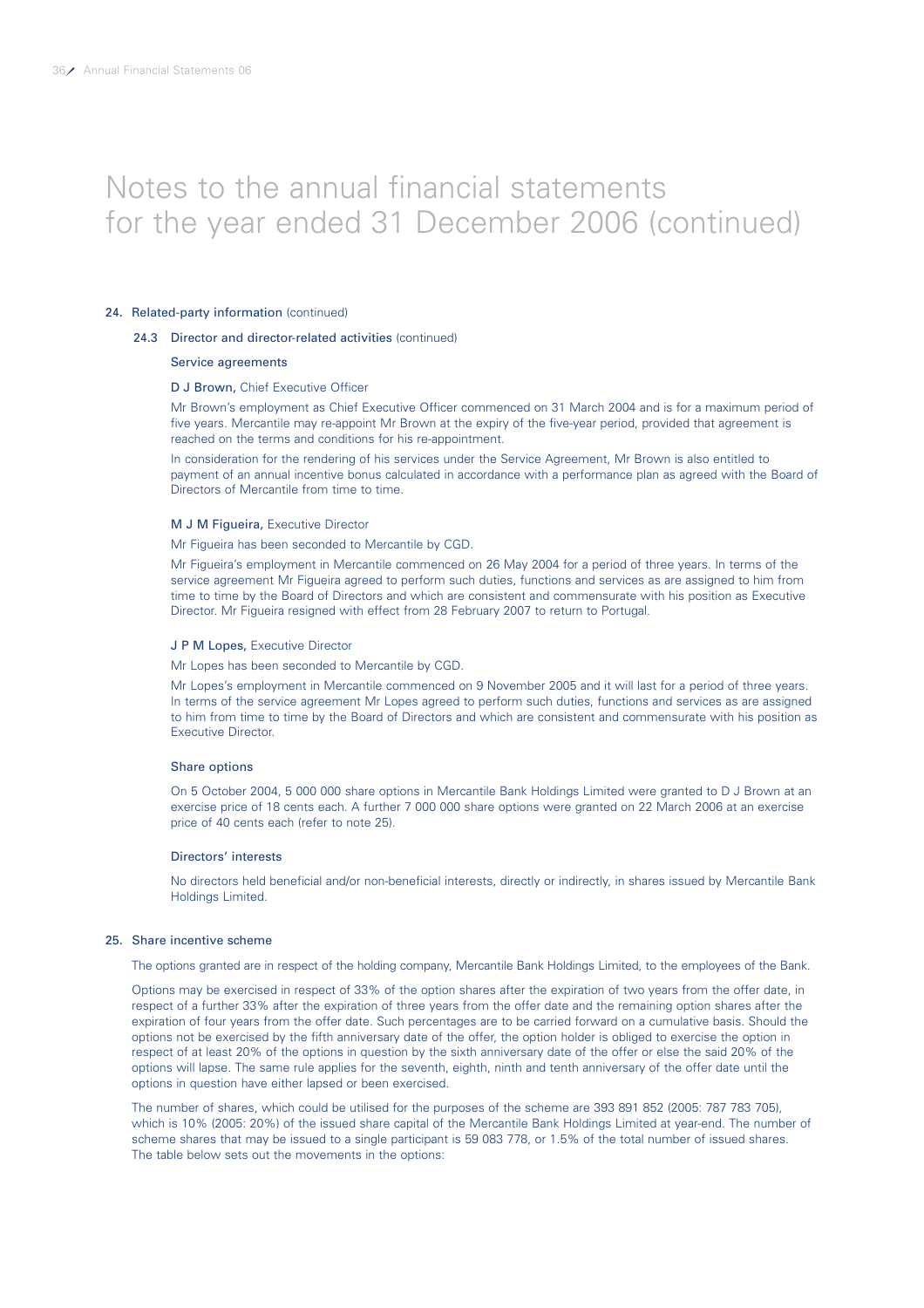### 25. Share incentive scheme (continued)

|                   |          |            |            |           |                          |            | Exercisable              |                          |
|-------------------|----------|------------|------------|-----------|--------------------------|------------|--------------------------|--------------------------|
|                   | Exercise | Options at | Granted    | Forfeited | Exercised                | Options at | options                  |                          |
|                   | price    | beginning  | during     | during    | durina                   | end of     | at end                   | Relating to              |
| <b>Grant date</b> | (cents)  | of year    | year       | year      | year                     | year       | of year                  | directors <sup>(1)</sup> |
| 2006              |          |            |            |           |                          |            |                          |                          |
| 20 November 2001  | 32       | 5 343 000  | ۰          | (1400000) |                          | 3 943 000  | 3 943 000                |                          |
| 11 February 2002  | 32       | 200 000    |            |           |                          | 200 000    | 200 000                  |                          |
| 5 October 2004    | 18       | 5 000 000  |            |           |                          | 5 000 000  | 1 650 000                | 5 000 000                |
| 7 October 2004    | 17       | 2 600 000  | ۰          | (100000)  | (500000)                 | 2 000 000  | 660 000                  |                          |
| 3 January 2005    | 15       | 700 000    | ۰          | ÷         |                          | 700 000    | -                        |                          |
| 11 February 2005  | 20       | 500 000    |            |           | ۰                        | 500 000    |                          |                          |
| 1 April 2005      | 39       | 1 000 000  |            |           | $\overline{\phantom{a}}$ | 1 000 000  |                          |                          |
| 27 July 2005      | 32       | 750 000    |            |           |                          | 750 000    |                          |                          |
| 2 January 2006    | 31       | -          | 350 000    |           | $\overline{\phantom{a}}$ | 350 000    |                          |                          |
| 9 February 2006   | 41       | -          | 750 000    |           |                          | 750 000    |                          |                          |
| 3 March 2006      | 38       | -          | 500 000    |           | ۰                        | 500 000    | -                        |                          |
| 22 March 2006     | 40       | -          | 16 200 000 | (1400000) | ۰                        | 14 800 000 | $\overline{\phantom{0}}$ | 7 000 000                |
|                   |          | 16 093 000 | 17 800 000 | (2900000) | (500000)                 | 30 493 000 | 6 453 000                | 12 000 000               |
| 2005              |          |            |            |           |                          |            |                          |                          |
| 20 November 2001  | 32       | 6 293 000  | ۰          | (950000)  | ۰                        | 5 343 000  | 5 343 000                |                          |
| 11 February 2002  | 32       | 350 000    |            | (150000)  | ۰                        | 200 000    | 133 333                  |                          |
| 5 October 2004    | 18       | 5 000 000  |            |           | ۰                        | 5 000 000  | -                        | 5 000 000                |
| 7 October 2004    | 17       | 3 100 000  | ۰          | (500000)  | ۰                        | 2 600 000  | -                        |                          |
| 3 January 2005    | 15       |            | 700 000    |           | ۰                        | 700 000    |                          |                          |
| 11 February 2005  | 20       |            | 500 000    |           | ۰                        | 500 000    |                          |                          |
| 1 April 2005      | 39       | -          | 1 000 000  |           | ۰                        | 1 000 000  |                          |                          |
| 27 July 2005      | 32       | -          | 750 000    |           | ۰                        | 750 000    |                          |                          |
|                   |          | 14 743 000 | 2 950 000  | (1600000) | ÷                        | 16 093 000 | 5 476 333                | 5 000 000                |

(1) Refer to note 24.3.

#### Inputs into the Black-Scholes model in determining the charge for share-based payments are as follows:

|                                         | 2006              | 2005            |
|-----------------------------------------|-------------------|-----------------|
| Weighted average fair value share price | 38 cents          | 31 cents        |
| Weighted average exercise price         | 40 cents          | 28 cents        |
| Expected volatility                     | $92.3\% - 98.7\%$ | 103.0%-127.2%   |
| Option life                             | $6 - 10$ vears    | $6 - 10$ years  |
| Risk free rate                          | 7.3%              | $6.7\% - 7.3\%$ |
| Expected dividends                      | Nil               | Nil             |

Expected volatility was determined by calculating the historical volatility of the Mercantile Bank Holdings Limited share price from September 2004 to the grant date of each option. The expected life used in the model has been adjusted, based on management's best estimate, for the effects of non-transferability, exercise restrictions and behavioural considerations.

The Company recognised total expenses of R2.178 million (2005: R0.724 million) related to equity-settled share-based payment transactions.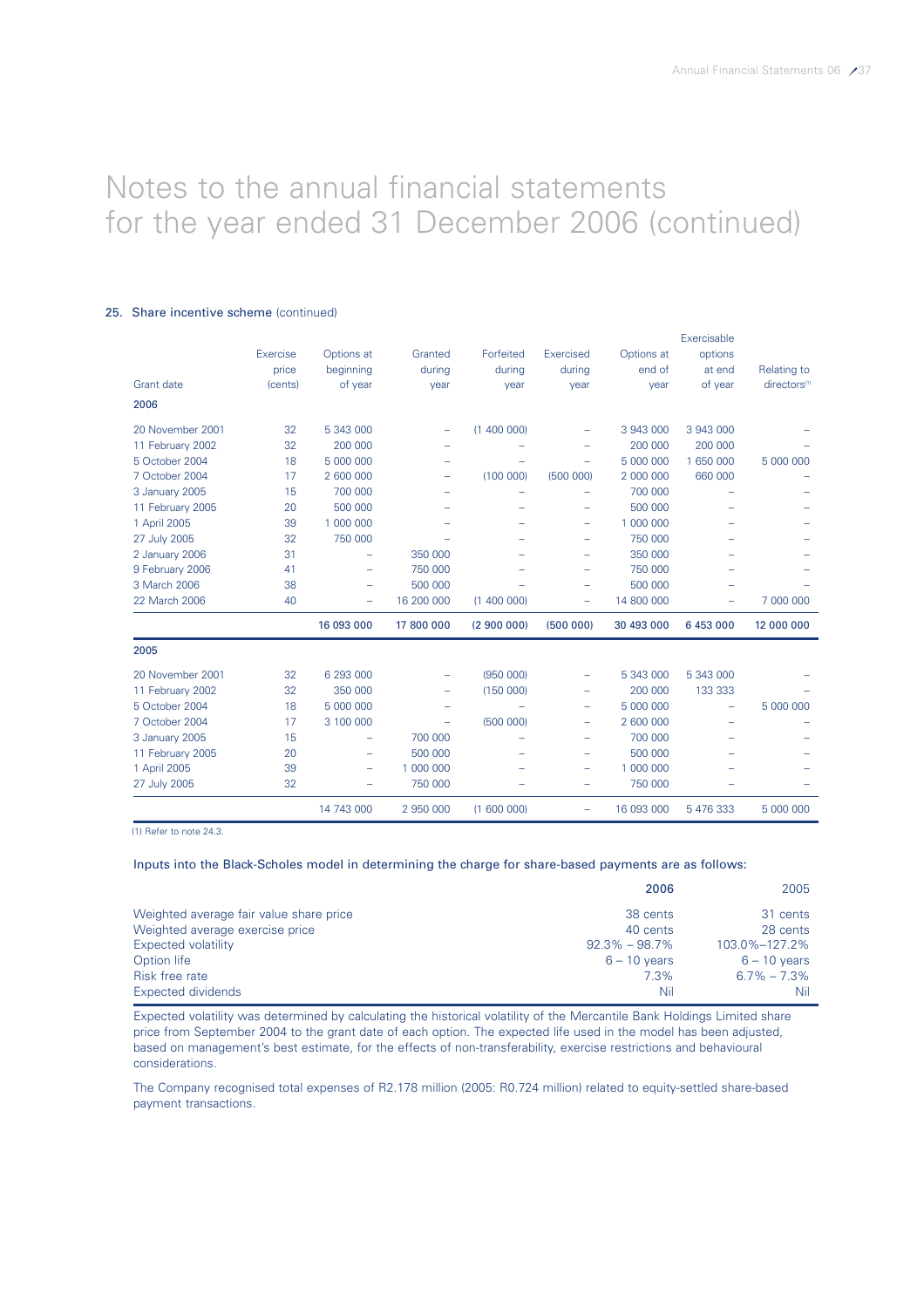### 26. Prior year restatement

Non-interest income and operating expenditure in the income statement has been restated for 2005 in order to be consistent with the disclosure in the current year.

Certain costs incurred by Alliance partners are settled by Mercantile on their behalf and subsequently reimbursed by these Alliance partners to Mercantile. The reimbursements were previously treated as non-interest income and the costs as operating expenditure. The accounting treatment for 2006 has been changed whereby the reimbursements received are offset against the costs incurred.

|                                                                              | 2005<br>R'000     |
|------------------------------------------------------------------------------|-------------------|
| Group                                                                        |                   |
| Income statement                                                             |                   |
| Non-interest income<br>Amount previously reported<br>Reimbursable expenses   | 116 504<br>(6191) |
| Restated non-interest income                                                 | 110 313           |
| Operating expenditure<br>Amount previously reported<br>Reimbursable expenses | 234 641<br>(6191) |
| Restated operating expenditure                                               | 228 450           |